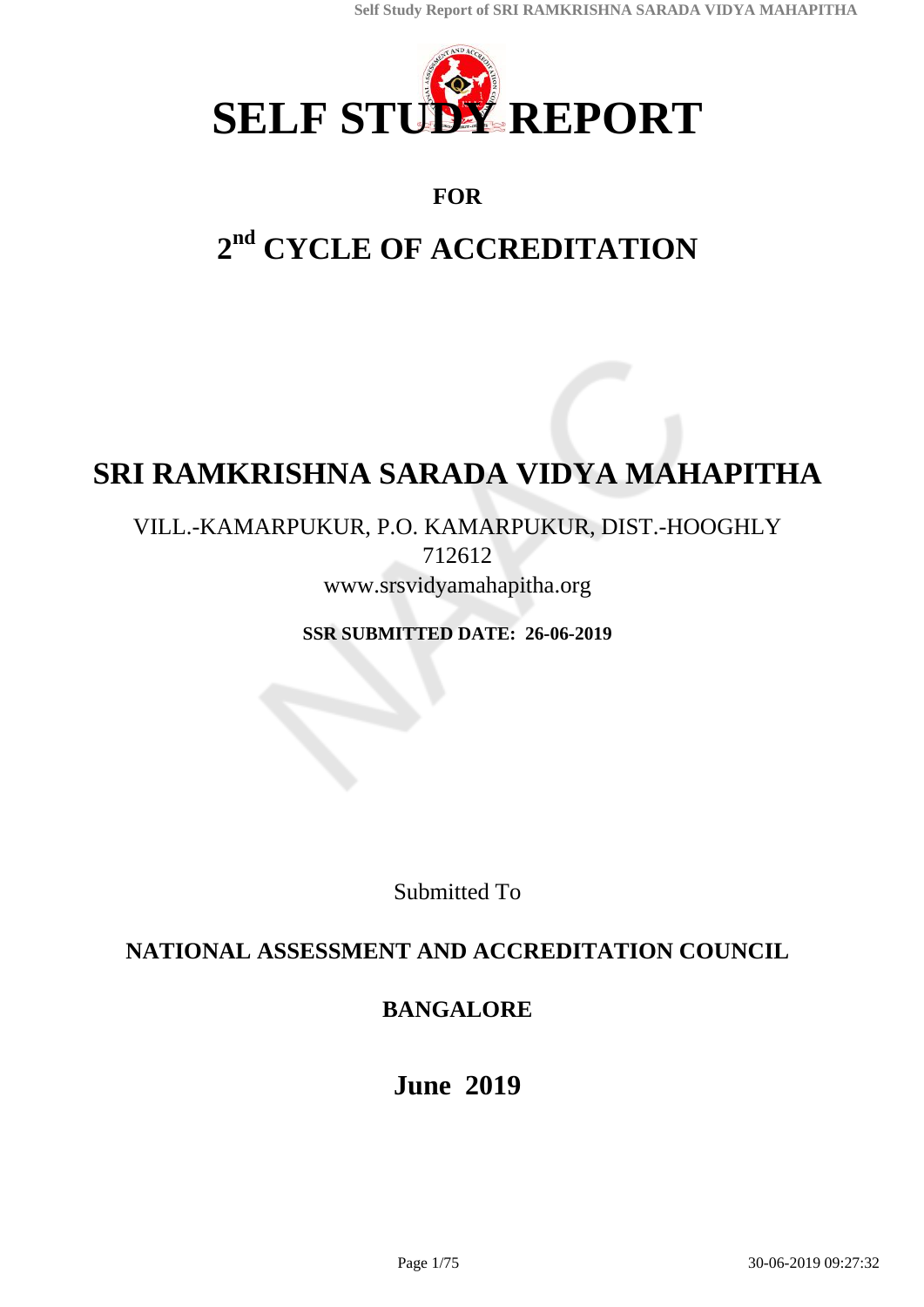## **1. EXECUTIVE SUMMARY**

## **1.1 INTRODUCTION**

Sri Ramkrishna Sarada Vidya Mahapitha was set up in the serene location of Kamarpukur, the birth place of Sri Ramkrishnadeva, in the year 1959. The project was the result of a pioneering effort of two stalwarts, Sri Prafulla Chandra Sen and Dr. Bimala Kanta Mukhopadhyaya, the sole purpose being the spread of higher education in the rural backdrops of Bengal. Since its inception to its present status, Sri Ramkrishna Sarada Vidya Mahapitha has come a long way and has carved out a niche for itself in its aim of imparting quality education to young people for whom the city lights are often a distant dream. The College today has a capacity of about 4000 students engaged in fiften academic streams, eleven in the Arts section and five in the Science section. Over the years the College has come to acquire a name for itself in its academic pursuits amongst the Colleges under the University of Burdwan .Sri Ramkrishna Sarada Vidya Mahapitha has a sprawling campus of 10 acres with six main faculty buildings, three for the humanities and the others for the science segments, besides two boys' hostels, a girls' hostel, a well equipped library, modern laboratories for conducting practical sessions for the science students. There is also a canteen run at highly subsidized rates and a gym keeping in view the phrase that a healthy mind resides in a healthy body.

#### **Vision**

To promote and achieve excellence is our aim and the prime objective is to impart quality education. The poor and the meritorious students are always given priority in case of admission. From the tirbal belts of Bankura, Midnapore and Purulia (the College is situated on the borders of the three districts – Hooghly, Bankura and West-Midnapore) students in large numbers used to flock to our College only because they could nowhere get such an atmosphere of reading, board and lodging at so cheap and concessional rate. The teachers and the students are members of the same family and when any festival came, the students freely enjoy their teachers' company. A combined sense of commitment amidst the students and teachers create a distinct place of pride in the minds of the people of the region.

### **Mission**

- Our college is committed to the cause of empowerment of young boys and girls through access to higher education, enabling them to develop as intellectually alive, socially responsible citizens, ever-ready for continuous personal and professional growth. The mission is to inculcate social, moral and spiritual values among the students. Students secured position of merit in the university examinations.
- In course of the last five years there has been a similar change in authority but the dream is carried on, if possible, with an even greater zeal. The college aims towards providing quality education without any discrimination – social, cultural, religious or economic – and inculcating within the youth human values, ideologies and principles with an aim of developing not just a better nation but even a better universe.
- With this vision the management and the able leadership of the head of the Institute have worked towards providing infrastructure congenial to the learning atmosphere.
- All physical resources are ensured which are necessary for all-round development of the student members. Bodies such as NSS and NCC are made to function smoothly in order to build up the young minds with values which are essential for surviving in tomorrow's world. Besides there are several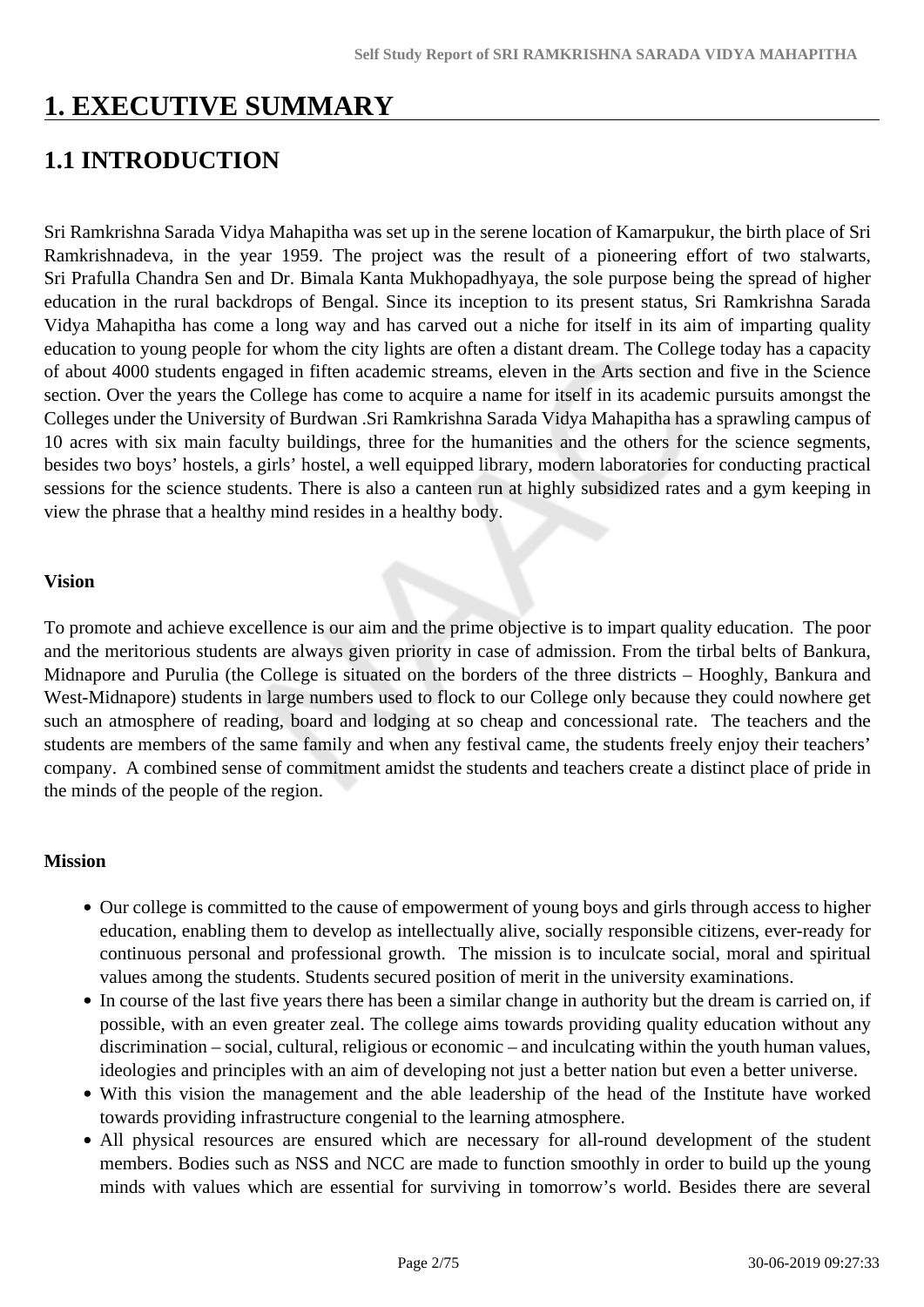committees ensuring active student-teacher partnerships for all-round personality development.

- The college hosts important programmes such as National and Departmental seminars enabling the students to enrich themselves and develop leadership qualities amidst the students so that they can be an important part of participatory management system. Such a management system is intended to ensure transparent governance.
- The governance is now facing a new challenge with the introduction of the CBCS pattern of learning. The students are made regularly aware of the need of this learning mode and the faculty is prepared adequately through workshops and seminars. Even in the midst of the changes SRS Vidyamahapitha remains committed to its visionary principle, "education and service" and works towards attainment of that dream.

## **1.2 Strength, Weakness, Opportunity and Challenges(SWOC)**

### **Institutional Strength**

- The institution has a vast area which is useful for developing infrastructure
- The institute has hostel facilities for boys and girls, rarely found in the institutions of the surrounding area
- The institute has a good number of dynamic, erudite faculty members inquisitive to research and innovation
- The institute has a long tradition of excellence with a good number of distinguished alumni
- The library of the institute is well-equipped for providing adequate resources of learning
- The students of the institution comprise all sections of the society
- The institution has a legacy and tradition of excellence

#### **Institutional Weakness**

- The institution suffers from the lack of the number of teachers as several posts are lying vacant for absence of suitable candidates
- The communication system appears to be a disadvantage
- Hostels lack the required number of boarders
- Some new courses are awaiting inception

## **Institutional Opportunity**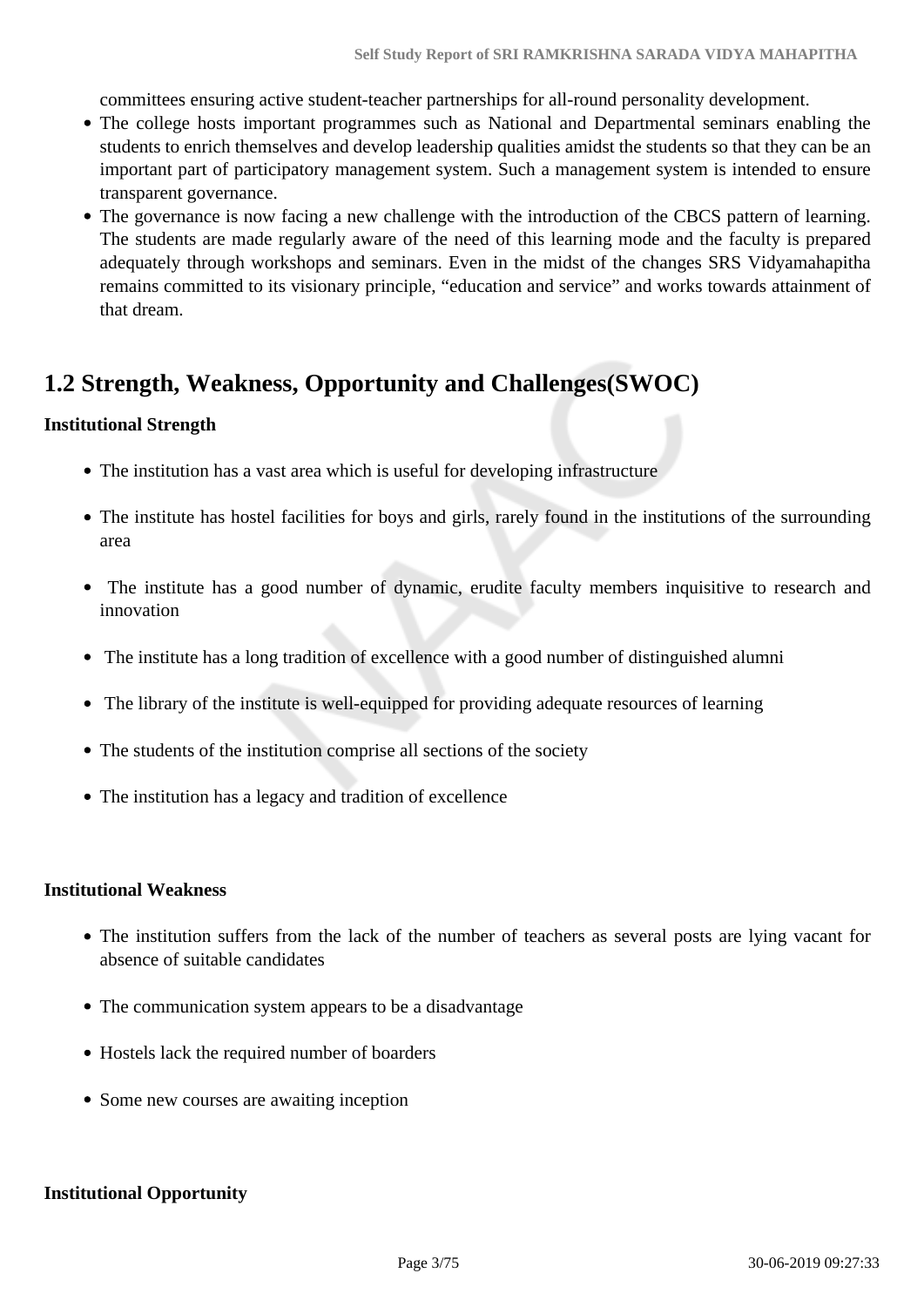- Further infrastructural development
- Enhancement in the number of smart classrooms
- Full automation of the office
- Expansion of e-governance in all sections of the college

#### **Institutional Challenge**

- Growing trend of migration to the colleges in cities
- Keeping pace with the growing demands of changing social paradigm
- Develop quality infrastructure with limited funds

## **1.3 CRITERIA WISE SUMMARY**

#### **Curricular Aspects**

The institution has implemented innovative and novel strategies to deliver the curriculum set by the University of Burdwan. For this purpose a meeting of the academic sub-committee was held in the beginning of the academic year. The teachers also make their plans in the departmental meetings occasionally and their assignments are also decided there. Classes are taken regularly following the class routines. For improving the excellence of the students, special group discussions and tutorial classes are arranged regularly. Attendance of the students are properly recorded and preserved in the attendance registers. On many occasions, the teachers employ power point presentations to make them more interesting for the students. After the completion of an assignment class tests are taken regularly. Learners, those who have the practical-based subjects, are provided with practical classes regularly in laboratories. The departments meticulously keep the records of the teacherstudent interface, teacher-parent interface and the additional activities such as the group discussions, student seminars conducted by the department. The institution has a vision to emerge as a centre of excellence as it has the required potential. Thus, it keeps on a continuous effort to proceed towards its aspired goal.

#### **Teaching-learning and Evaluation**

For improving the excellence of the students, special group discussions and tutorial classes are arranged regularly. Attendance of the students are properly recorded and preserved in the attendance registers. On many occasions, the teachers employ ICT aids such as power point presentations to make them more interesting for the students. The departments conduct additional activities such as the group discussions, debates. The institution has a vision to emerge as a centre of excellence as it has the required potential. Thus, it keeps on a continuous effort to proceed towards its aspired goal. The IQAC plays a formative role to improve the teachinglearning process in the institution. The IQAC meets teachers personally to collect the data related to their participation in conferences and seminars and publication. The academic issues are placed in meetings of the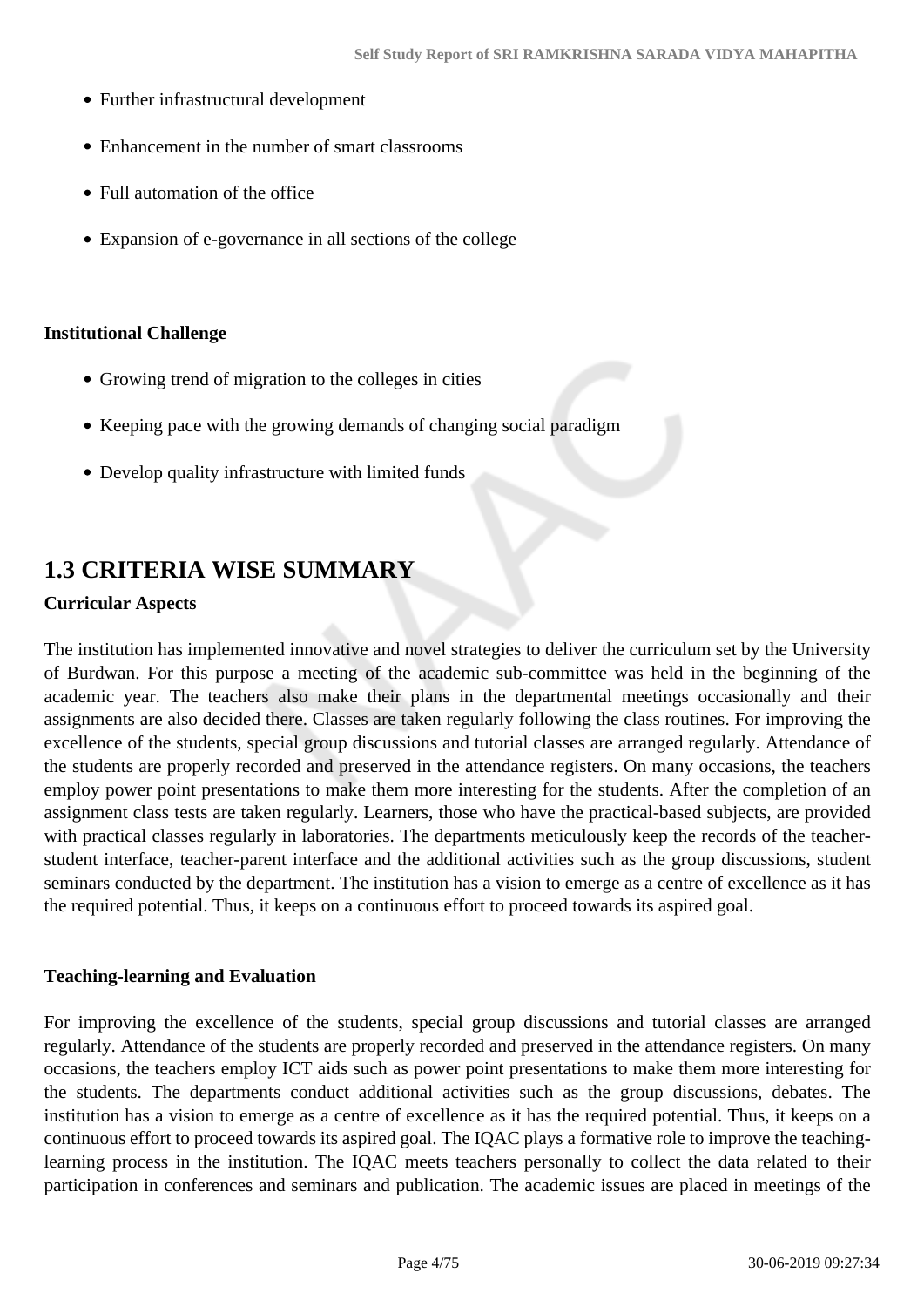Teachers' Council for discussion on the improvement of academic standard of the institution. The IQAC, in liaison with the Teachers' Council supervises the maintenance of personal diaries of the teachers and the maintenance of records of the departments.

#### **Research, Innovations and Extension**

The institution supports and encourages the faculties for research work by providing necessary academic and infrastructural help. It also encourages the faculty for Minor and Major research projects. The College authority has made constant efforts for building up a research-conducive environment. Moreover research inclination is imbibed by the students through in-house seminars, invited lectures, etc.

### **Infrastructure and Learning Resources**

College has an enriched library with 20337 text books, 8509 reference books and 4 journals. Student records and fee-payments are fully computerized. College has Staff-welfare club to aid in overall welfare of staff members. The facility of gymnasium is available to students. Sports equipments are installed for the discipline of Physical Education.

### **Student Support and Progression**

The institution has an elected students' council as per the norms of the University of Burdwan and the Government of West Bengal. The council comprises elected students' representatives who nominate the office bearers of the council. The council functions as an important wing of the college administration and extends cooperation to the administration to accomplish student related activities such as identification of the financially backward students, organization of cultural programmes and competitions, annual sports, annual excursions etc. The Council has constituted various sub-committees with teachers acting as in-charges to accomplish the tasks related to the amenities and welfare of the students. The Students' Council maintains liaison between students and teachers. As per the statute of the University of Burdwan for its constituent colleges, the institution has a student representative, nominated by the Council in its Governing Body. The representative is regularly present in the meetings of the Governing Body and raises the issues related to the welfare of the students. Apart from that, the institution incorporates the students in different sub-committees constituted for different purposes as and when required.

#### **Governance, Leadership and Management**

The basic principle of SRSVM Management Information System is "The right information in the right place in right time". All information related to administration, academics and finance is placed before the Management for approval and necessary action.

College Administration & Management System (CAMS) is a real time Windows-based software works using LAN technology in our College. One can get information anytime. And most importantly, this information can be easily shared with authorized users and records can be easily searched. Reports pertaining to the records can be easily generated.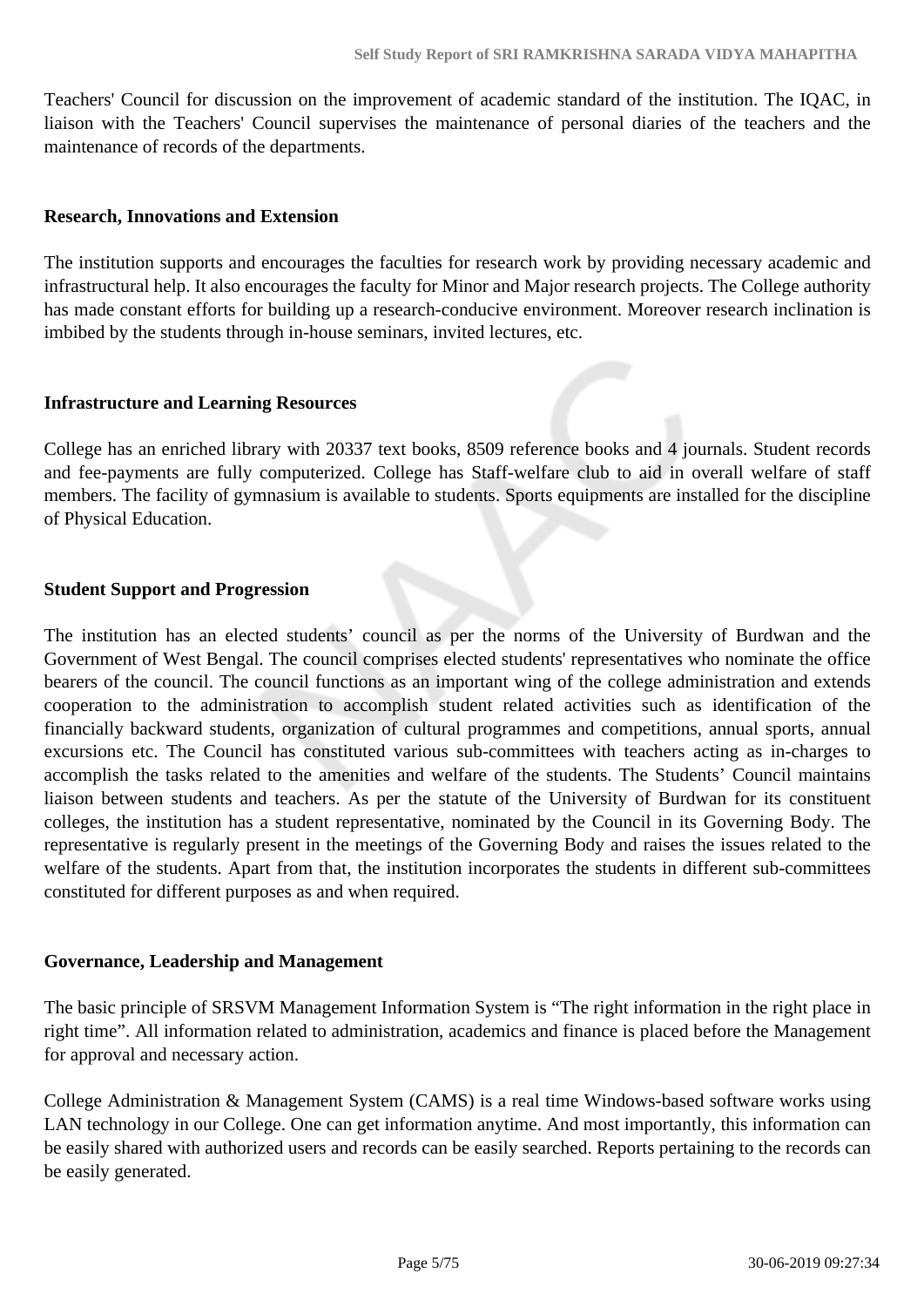All the data related to academic and financial related matter is kept in the data bank of the Institute for future reference.

## **Institutional Values and Best Practices**

The institution has been carrying on its tradition of encouraging the development of innovations and new ideas among the students. For this purpose, the institution has conducted group discussion, debate and paper presentation sessions by the students to make them more inquisitive to learning and more involved in the teaching-learning process.

The institution has also been encouraging the students to participate in various academic and cultural activities within and without the campus. Such participation, the institution believes, would contribute to the holistic development of the student community.

As best practice college students conduct cycle rally every year to create mass awareness on AIDS on World AIDS Prevention Day. Moreover students provide community service to Ramkrishna Mission during the birth anniversary of Sri Ramakrishna Dev and Durga Puja. They controll traffic during the four days of the Durga Puja.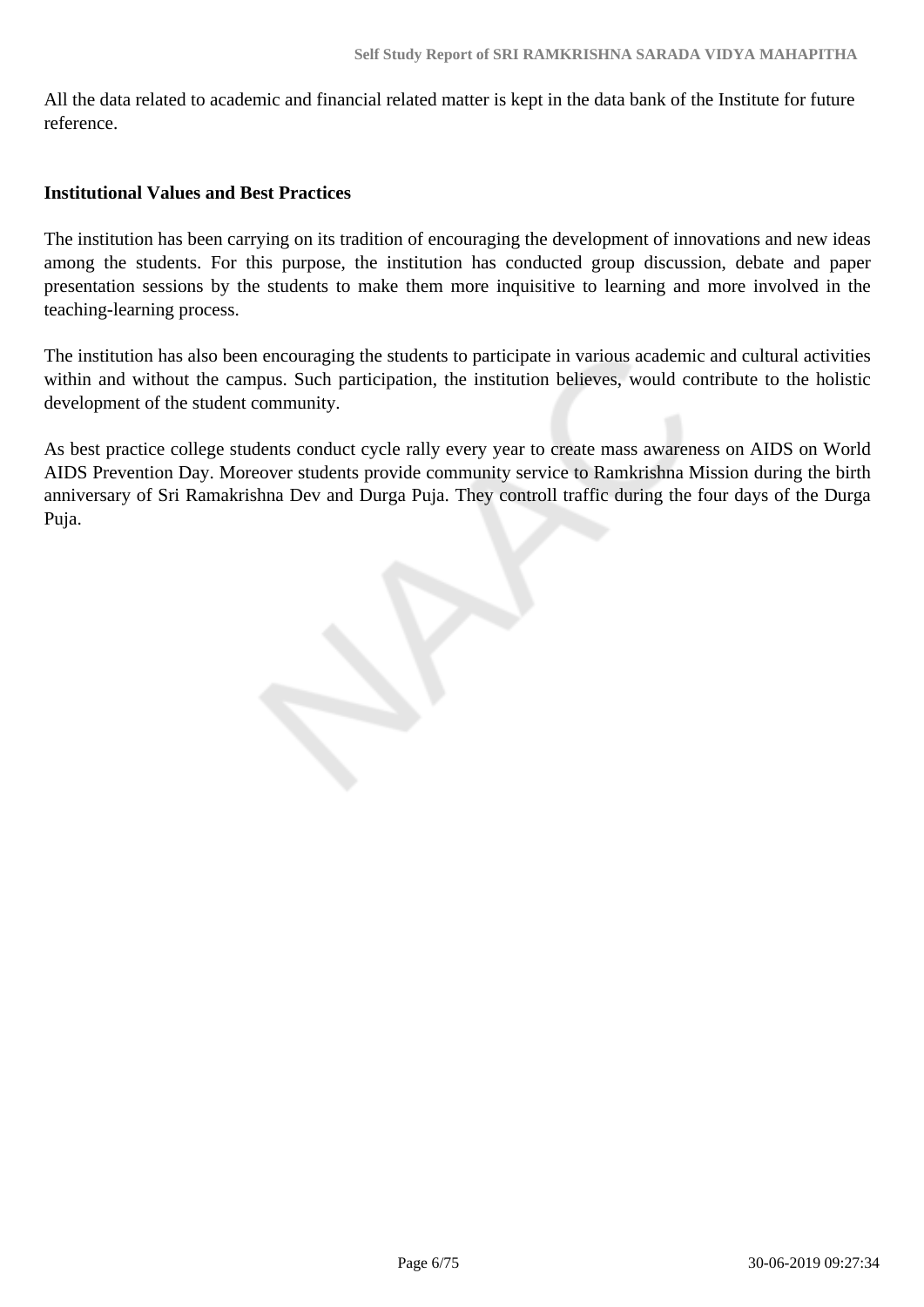# **2. PROFILE**

## **2.1 BASIC INFORMATION**

| SRI RAMKRISHNA SARADA VIDYA<br><b>MAHAPITHA</b>     |
|-----------------------------------------------------|
|                                                     |
| Vill.-Kamarpukur, P.O. Kamarpukur,<br>Dist.-Hooghly |
| <b>KAMARPUKUR</b>                                   |
| West Bengal                                         |
| 712612                                              |
| www.srsvidyamahapitha.org                           |
|                                                     |

| <b>Contacts for Communication</b> |                       |                                          |               |             |                                 |  |  |  |  |
|-----------------------------------|-----------------------|------------------------------------------|---------------|-------------|---------------------------------|--|--|--|--|
| <b>Designation</b>                | <b>Name</b>           | <b>Telephone with</b><br><b>STD Code</b> | <b>Mobile</b> | Fax         | Email                           |  |  |  |  |
| Principal(in-<br>charge)          | Chittaranjan<br>Ghosh | 03211-245444                             | 8250769071    | 3211-245444 | srsvidyamahapitha<br>@yahoo.com |  |  |  |  |
| IQAC / CIQA<br>coordinator        | Tanmoy<br>Pandit      | 03211-244224                             | 9734281763    | 3211-244224 | tannoypandit.1110<br>@gmail.com |  |  |  |  |

| <b>Status of the Institution</b> |                                 |
|----------------------------------|---------------------------------|
| Institution Status               | Self Financing and Grant-in-aid |

| Type of Institution |                |  |  |  |  |
|---------------------|----------------|--|--|--|--|
| By Gender           | Co-education   |  |  |  |  |
| By Shift            | Regular<br>Day |  |  |  |  |

| <b>Recognized Minority institution</b>     |     |
|--------------------------------------------|-----|
| If it is a recognized minroity institution | No. |

## **Establishment Details**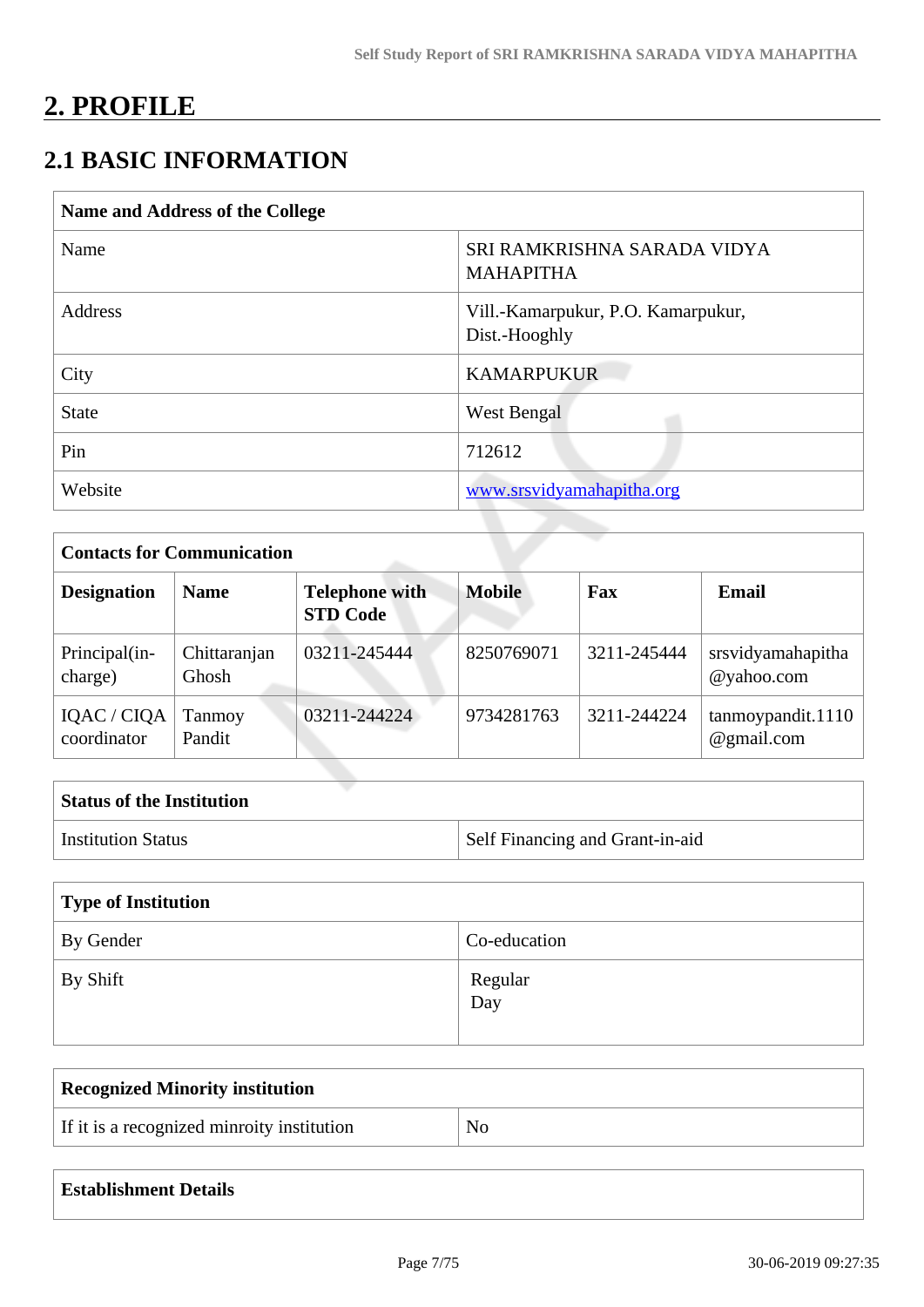|                                       | Date of establishment of the college         |             |                                                                                                                                                              |                              |  |                      |
|---------------------------------------|----------------------------------------------|-------------|--------------------------------------------------------------------------------------------------------------------------------------------------------------|------------------------------|--|----------------------|
| college)                              |                                              |             | University to which the college is affiliated/ or which governs the college (if it is a constituent                                                          |                              |  |                      |
| <b>State</b>                          | <b>University name</b>                       |             | <b>Document</b>                                                                                                                                              |                              |  |                      |
| <b>West Bengal</b>                    |                                              |             | University of Burdwan                                                                                                                                        |                              |  | <b>View Document</b> |
| <b>Details of UGC recognition</b>     |                                              |             |                                                                                                                                                              |                              |  |                      |
| <b>Under Section</b>                  |                                              | <b>Date</b> |                                                                                                                                                              | <b>View Document</b>         |  |                      |
| 2f of UGC                             |                                              |             | 08-01-2003                                                                                                                                                   | <b>View Document</b>         |  |                      |
| 12B of UGC                            |                                              |             | 08-01-2003                                                                                                                                                   | <b>View Document</b>         |  |                      |
| <b>Statutory</b><br><b>Regulatory</b> | <b>Recognition/App</b><br>roval details Inst |             | Details of recognition/approval by stationary/regulatory bodies like<br>AICTE, NCTE, MCI, DCI, PCI, RCI etc(other than UGC)<br>Day, Month and<br>year(dd-mm- | <b>Validity in</b><br>months |  | <b>Remarks</b>       |
| <b>Authority</b>                      | itution/Departme<br>nt programme             |             | yyyy)                                                                                                                                                        |                              |  |                      |
| No contents                           |                                              |             |                                                                                                                                                              |                              |  |                      |

| <b>Details of autonomy</b>                                                                                                           |    |
|--------------------------------------------------------------------------------------------------------------------------------------|----|
| Does the affiliating university Act provide for<br>conferment of autonomy (as recognized by the<br>UGC), on its affiliated colleges? | No |

| <b>Recognitions</b>                                                                   |    |  |  |  |  |  |  |
|---------------------------------------------------------------------------------------|----|--|--|--|--|--|--|
| Is the College recognized by UGC as a College<br>with Potential for Excellence (CPE)? | No |  |  |  |  |  |  |
| Is the College recognized for its performance by<br>any other governmental agency?    | No |  |  |  |  |  |  |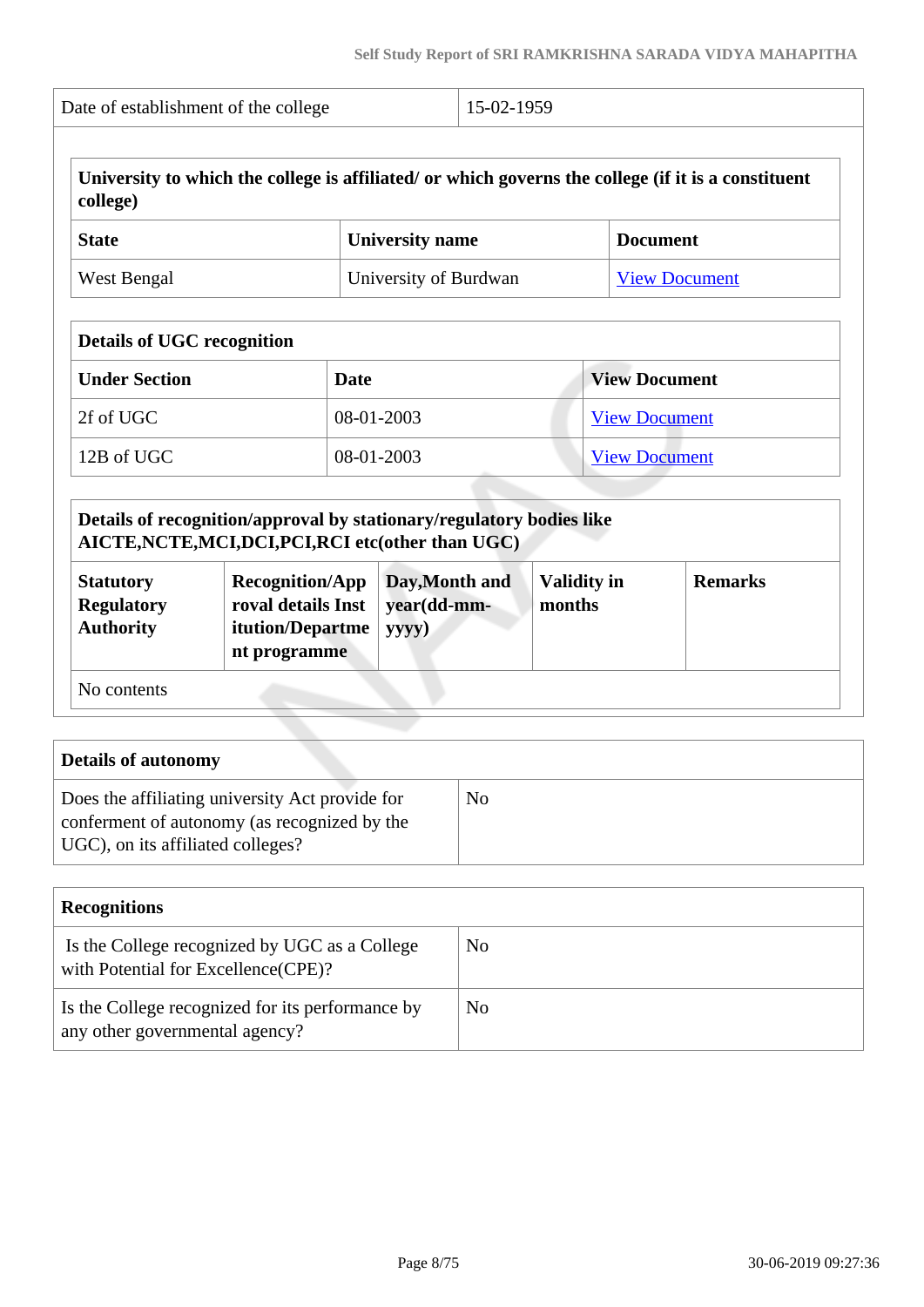| <b>Location and Area of Campus</b> |                                                     |           |                                |                             |  |  |  |  |  |
|------------------------------------|-----------------------------------------------------|-----------|--------------------------------|-----------------------------|--|--|--|--|--|
| <b>Campus Type</b>                 | <b>Address</b>                                      | Location* | <b>Campus Area</b><br>in Acres | Built up Area in<br>sq.mts. |  |  |  |  |  |
| Main campus<br>area                | Vill.-Kamarpukur, P.O.<br>Kamarpukur, Dist.-Hooghly | Rural     | 9.96                           | 2830                        |  |  |  |  |  |

## **2.2 ACADEMIC INFORMATION**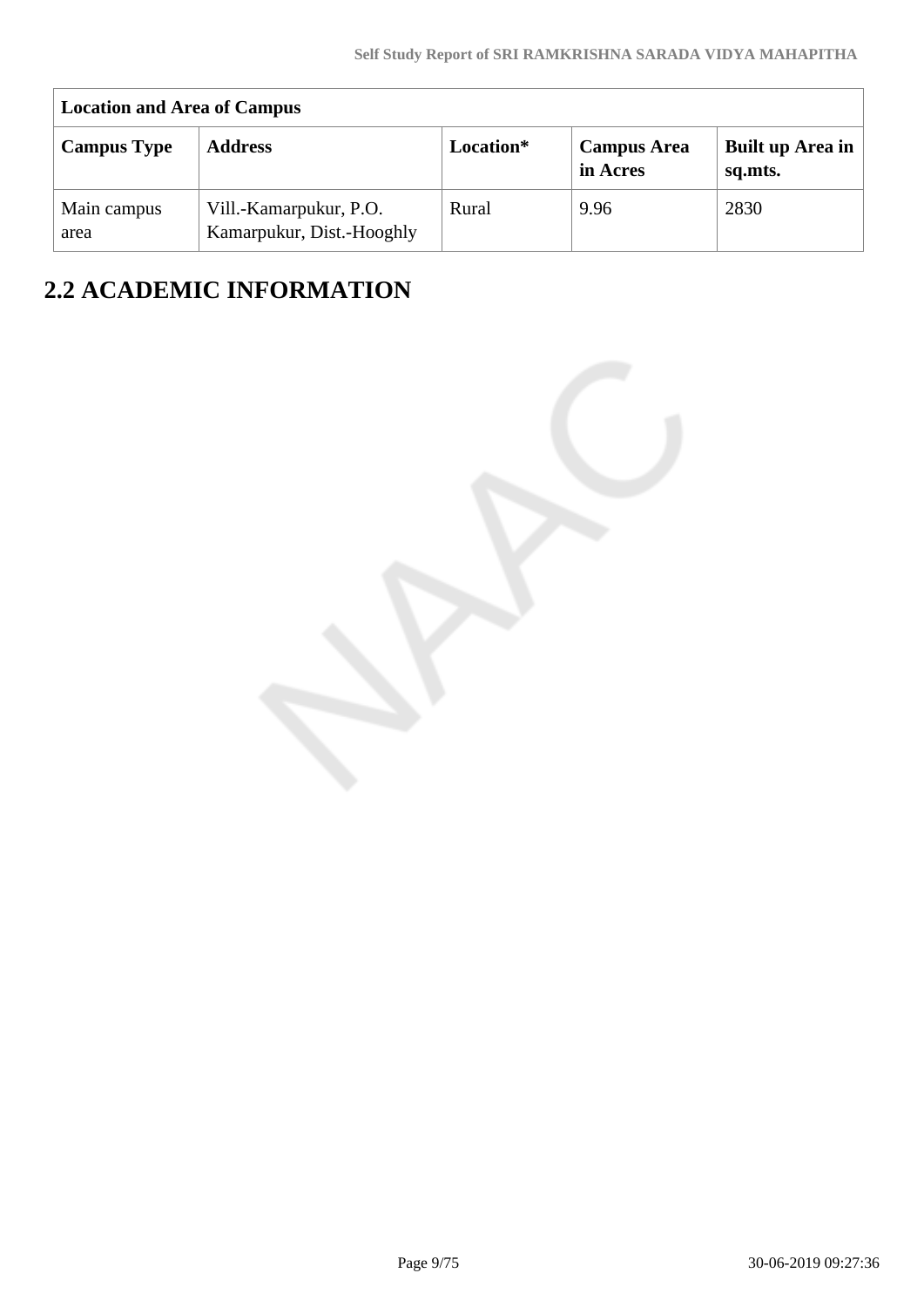| Details of Programmes Offered by the College (Give Data for Current Academic year) |                                         |                                     |                                             |                                        |                                      |                                             |  |  |
|------------------------------------------------------------------------------------|-----------------------------------------|-------------------------------------|---------------------------------------------|----------------------------------------|--------------------------------------|---------------------------------------------|--|--|
| Programme<br><b>Level</b>                                                          | <b>Name of Pr</b><br>ogramme/C<br>ourse | <b>Duration</b> in<br><b>Months</b> | <b>Entry</b><br>Qualificatio<br>$\mathbf n$ | <b>Medium of</b><br><b>Instruction</b> | <b>Sanctioned</b><br><b>Strength</b> | No.of<br><b>Students</b><br><b>Admitted</b> |  |  |
| <b>UG</b>                                                                          | <b>BSc, Physics</b>                     | 36                                  | H.S. Pass                                   | English $+$<br>Bengali                 | 45                                   | 30                                          |  |  |
| <b>UG</b>                                                                          | <b>BSc, Chemist</b><br>ry               | 36                                  | H.S. Pass                                   | $English +$<br>Bengali                 | 19                                   | 13                                          |  |  |
| <b>UG</b>                                                                          | BSc, Mathem<br>atics                    | 36                                  | H.S. Pass                                   | English $+$<br>Bengali                 | 59                                   | 44                                          |  |  |
| <b>UG</b>                                                                          | <b>BSc,Comput</b><br>er Science         | 36                                  | H.S. Pass                                   | $English +$<br>Bengali                 | 37                                   | 9                                           |  |  |
| <b>UG</b>                                                                          | <b>BSc, Nutritio</b><br>n               | 36                                  | H.S. Pass                                   | $English +$<br>Bengali                 | 40                                   | 5                                           |  |  |
| <b>UG</b>                                                                          | BA, Bengali                             | 36                                  | H.S. Pass                                   | Bengali                                | 73                                   | 72                                          |  |  |
| <b>UG</b>                                                                          | BA, English                             | 36                                  | H.S. Pass                                   | English                                | 73                                   | 68                                          |  |  |
| <b>UG</b>                                                                          | <b>BA,Sanskrit</b>                      | 36                                  | H.S. Pass                                   | Bengali, Sans<br>krit                  | 73                                   | 63                                          |  |  |
| <b>UG</b>                                                                          | BA, Economi<br>$\mathbf{c}\mathbf{s}$   | 36                                  | H.S. Pass                                   | $English +$<br>Bengali                 | 59                                   | $\mathbf{0}$                                |  |  |
| <b>UG</b>                                                                          | BA, Philosop<br>hy                      | 36                                  | H.S. Pass                                   | English $+$<br>Bengali                 | 37                                   | 26                                          |  |  |
| <b>UG</b>                                                                          | <b>BA, Political</b><br>Science         | 36                                  | H.S. Pass                                   | $English +$<br>Bengali                 | 37                                   | 28                                          |  |  |
| <b>UG</b>                                                                          | <b>BA, History</b>                      | 36                                  | H.S. Pass                                   | $English +$<br>Bengali                 | 73                                   | 67                                          |  |  |
| <b>UG</b>                                                                          | BA, Educatio<br>n                       | 36                                  | H.S. Pass                                   | $English +$<br>Bengali                 | 80                                   | 76                                          |  |  |
| <b>UG</b>                                                                          | BA, Geograp<br>hy                       | 36                                  | H.S. Pass                                   | $English +$<br>Bengali                 | 20                                   | $\overline{7}$                              |  |  |
| <b>UG</b>                                                                          | BA, Physical<br>Education               | 36                                  | H.S. Pass                                   | English $+$<br>Bengali                 | 90                                   | 40                                          |  |  |

**Position Details of Faculty & Staff in the College**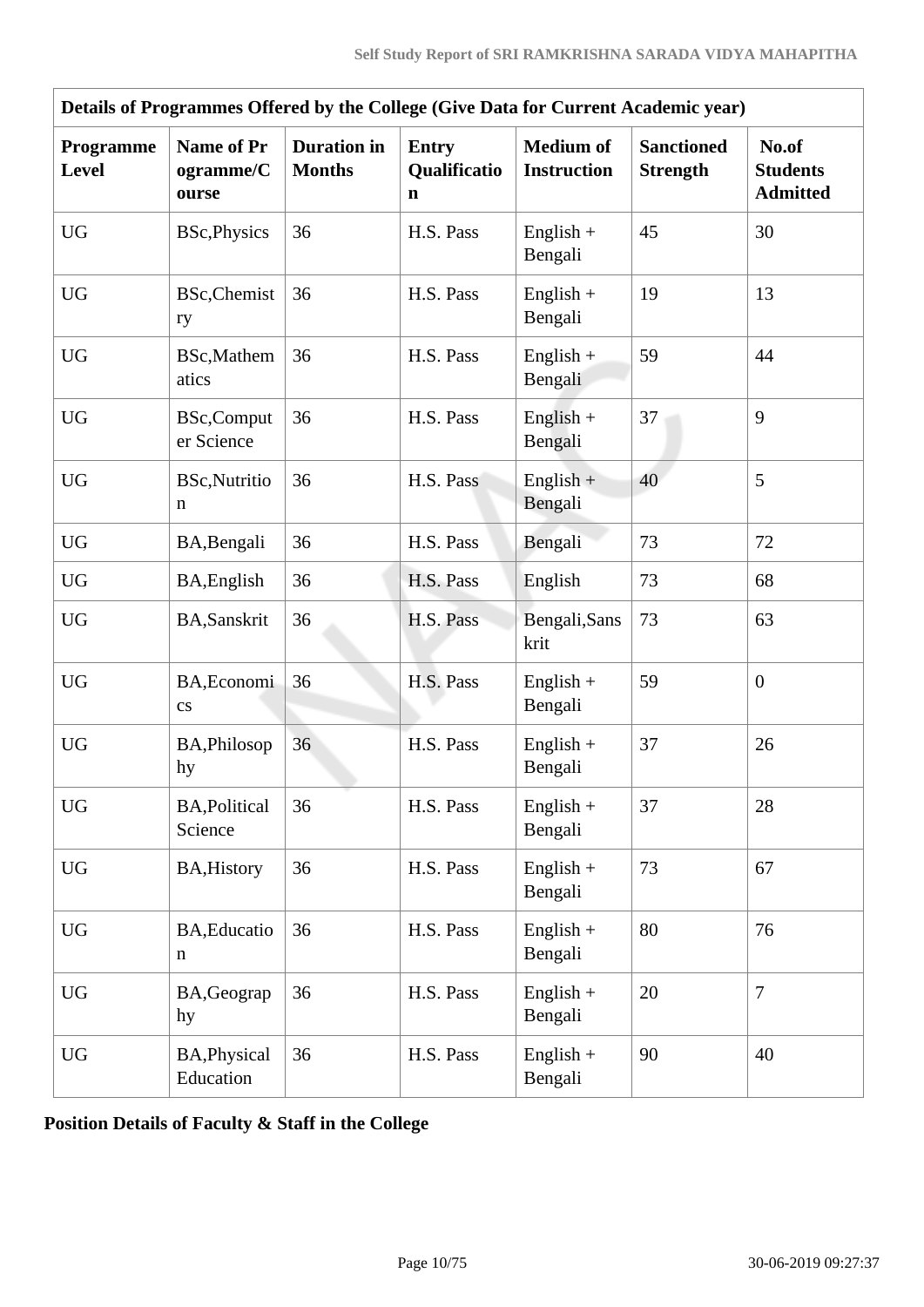| <b>Teaching Faculty</b>                                                             |                  |                |                |                            |                  |                |                            |                  |          |                |                |                |
|-------------------------------------------------------------------------------------|------------------|----------------|----------------|----------------------------|------------------|----------------|----------------------------|------------------|----------|----------------|----------------|----------------|
|                                                                                     | <b>Professor</b> |                |                | <b>Associate Professor</b> |                  |                | <b>Assistant Professor</b> |                  |          |                |                |                |
|                                                                                     | Male             | Female         | Others         | Total                      | Male             | Female         | Others                     | Total            | Male     | Female         | Others         | Total          |
| Sanctioned by the<br>UGC /University<br><b>State</b><br>Government                  |                  |                |                | $\overline{0}$             |                  |                |                            | $\overline{4}$   |          |                |                | 37             |
| Recruited                                                                           | $\overline{0}$   | $\overline{0}$ | $\mathbf{0}$   | $\mathbf{0}$               | $\overline{4}$   | $\mathbf{0}$   | $\overline{0}$             | $\overline{4}$   | 16       | 5              | $\overline{0}$ | 21             |
| Yet to Recruit                                                                      |                  |                |                | $\boldsymbol{0}$           |                  |                |                            | $\boldsymbol{0}$ |          |                |                | 16             |
| Sanctioned by the<br>Management/Soci<br>ety or Other<br>Authorized<br><b>Bodies</b> |                  |                |                | $\overline{0}$             |                  |                |                            | $\overline{0}$   |          |                |                | $\mathbf{0}$   |
| Recruited                                                                           | $\overline{0}$   | $\overline{0}$ | $\overline{0}$ | $\overline{0}$             | $\boldsymbol{0}$ | $\overline{0}$ | $\overline{0}$             | $\boldsymbol{0}$ | $\theta$ | $\overline{0}$ | $\overline{0}$ | $\overline{0}$ |
| Yet to Recruit                                                                      |                  |                |                | $\overline{0}$             |                  |                |                            | $\theta$         |          |                |                | $\Omega$       |
|                                                                                     |                  |                |                |                            |                  |                |                            |                  |          |                |                |                |

| <b>Non-Teaching Staff</b>                                                       |                |                |                  |                  |  |  |  |
|---------------------------------------------------------------------------------|----------------|----------------|------------------|------------------|--|--|--|
|                                                                                 | <b>Male</b>    | <b>Female</b>  | <b>Others</b>    | <b>Total</b>     |  |  |  |
| Sanctioned by the<br><b>UGC</b> / University State<br>Government                |                |                |                  | 17               |  |  |  |
| Recruited                                                                       | 16             | $\mathbf{1}$   | $\boldsymbol{0}$ | 17               |  |  |  |
| <b>Yet to Recruit</b>                                                           |                |                |                  | $\boldsymbol{0}$ |  |  |  |
| Sanctioned by the<br>Management/Society<br>or Other Authorized<br><b>Bodies</b> |                |                |                  | $\theta$         |  |  |  |
| Recruited                                                                       | $\overline{0}$ | $\overline{0}$ | $\overline{0}$   | $\overline{0}$   |  |  |  |
| Yet to Recruit                                                                  |                |                |                  | $\overline{0}$   |  |  |  |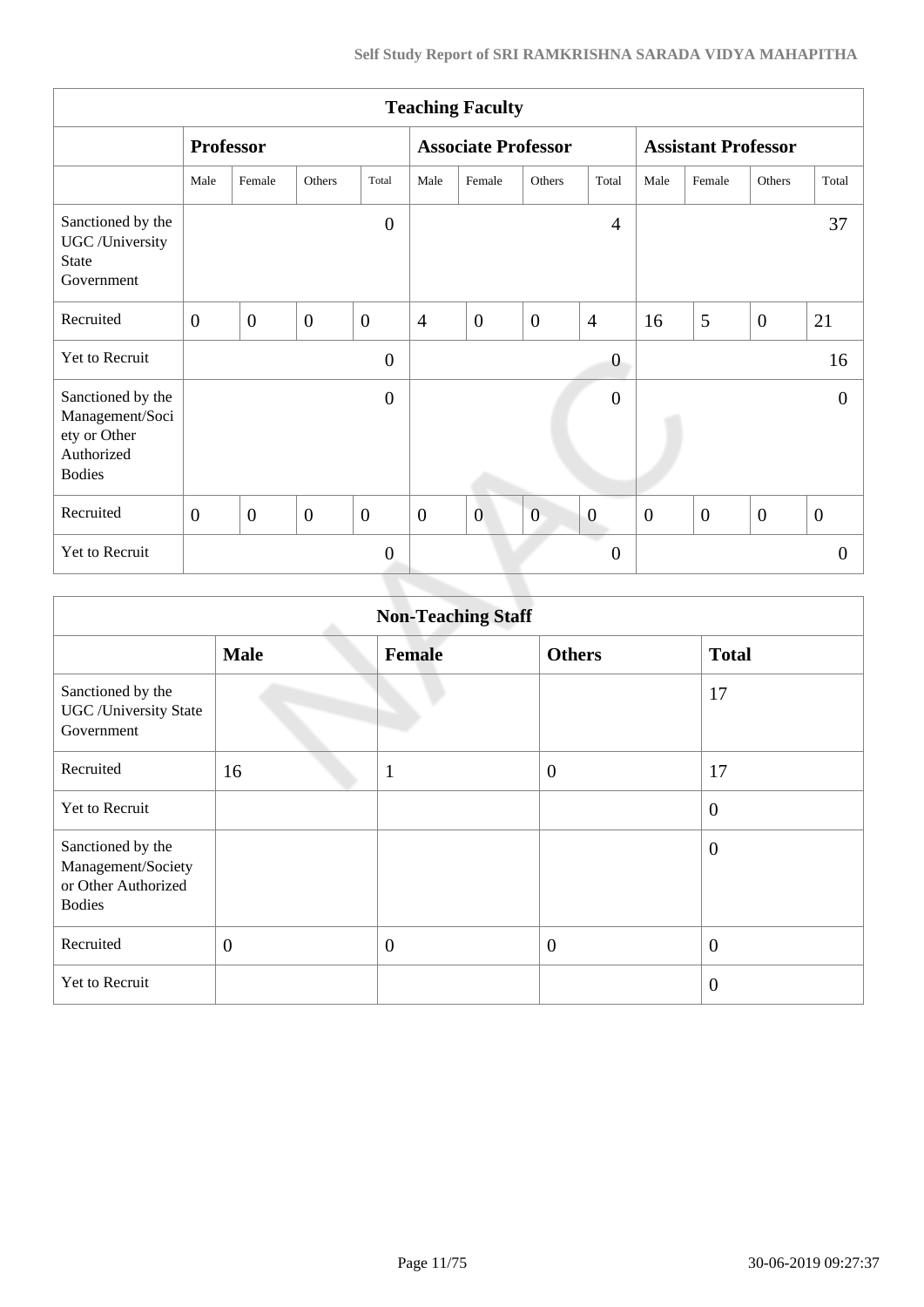| <b>Technical Staff</b>                                                          |              |              |                |                |  |  |  |
|---------------------------------------------------------------------------------|--------------|--------------|----------------|----------------|--|--|--|
|                                                                                 | <b>Male</b>  | Female       | <b>Others</b>  | <b>Total</b>   |  |  |  |
| Sanctioned by the<br><b>UGC</b> / University State<br>Government                |              |              |                | $\overline{0}$ |  |  |  |
| Recruited                                                                       | $\mathbf{0}$ | $\mathbf{0}$ | $\overline{0}$ | $\theta$       |  |  |  |
| Yet to Recruit                                                                  |              |              |                | $\overline{0}$ |  |  |  |
| Sanctioned by the<br>Management/Society<br>or Other Authorized<br><b>Bodies</b> |              |              |                | $\theta$       |  |  |  |
| Recruited                                                                       | $\mathbf{0}$ | $\theta$     | $\overline{0}$ | $\mathbf{0}$   |  |  |  |
| Yet to Recruit                                                                  |              |              |                | $\overline{0}$ |  |  |  |

## **Qualification Details of the Teaching Staff**

|                                     | <b>Permanent Teachers</b> |                |                            |                |                |                            |                |                |                |                |
|-------------------------------------|---------------------------|----------------|----------------------------|----------------|----------------|----------------------------|----------------|----------------|----------------|----------------|
| <b>Highest</b><br>Qualificatio<br>n | <b>Professor</b>          |                | <b>Associate Professor</b> |                |                | <b>Assistant Professor</b> |                |                |                |                |
|                                     | Male                      | Female         | <b>Others</b>              | Male           | Female         | Others                     | Male           | Female         | Others         | Total          |
| D.sc/D.Litt.                        | $\overline{0}$            | $\mathbf{0}$   | $\overline{0}$             | $\theta$       | $\overline{0}$ | $\overline{0}$             | $\overline{0}$ | $\theta$       | $\overline{0}$ | $\overline{0}$ |
| Ph.D.                               | $\overline{0}$            | $\overline{0}$ | $\overline{0}$             | 1              | $\overline{0}$ | $\theta$                   | 5              | $\overline{2}$ | $\overline{0}$ | 8              |
| M.Phil.                             | $\overline{0}$            | $\mathbf{0}$   | $\overline{0}$             | $\overline{2}$ | $\overline{0}$ | $\overline{0}$             | 3              | $\overline{2}$ | $\overline{0}$ | 7              |
| PG                                  | $\theta$                  | $\overline{0}$ | $\overline{0}$             | $\mathbf{1}$   | $\overline{0}$ | $\overline{0}$             | 8              | $\mathbf{1}$   | $\overline{0}$ | 10             |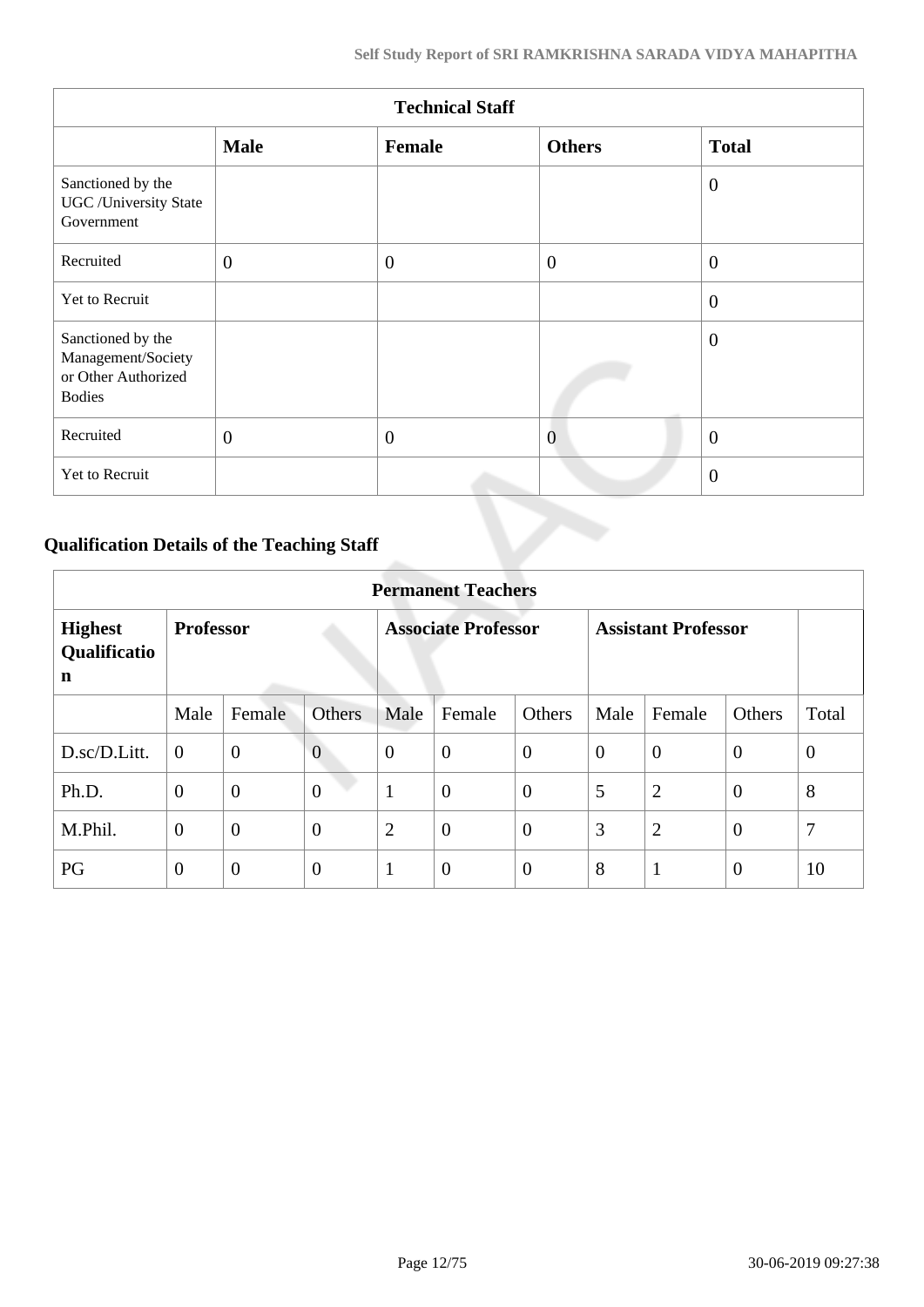| <b>Temporary Teachers</b>                     |                  |                |                            |                |                  |                            |                |                |                |                |
|-----------------------------------------------|------------------|----------------|----------------------------|----------------|------------------|----------------------------|----------------|----------------|----------------|----------------|
| <b>Highest</b><br>Qualificatio<br>$\mathbf n$ | <b>Professor</b> |                | <b>Associate Professor</b> |                |                  | <b>Assistant Professor</b> |                |                |                |                |
|                                               | Male             | Female         | Others                     | Male           | Female           | Others                     | Male           | Female         | Others         | Total          |
| D.sc/D.Litt.                                  | $\overline{0}$   | $\overline{0}$ | $\boldsymbol{0}$           | $\overline{0}$ | $\boldsymbol{0}$ | $\overline{0}$             | $\overline{0}$ | $\overline{0}$ | $\overline{0}$ | $\overline{0}$ |
| Ph.D.                                         | $\overline{0}$   | $\overline{0}$ | $\overline{0}$             | $\theta$       | $\overline{0}$   | $\theta$                   | $\theta$       | $\theta$       | $\theta$       | $\overline{0}$ |
| M.Phil.                                       | $\overline{0}$   | $\overline{0}$ | $\boldsymbol{0}$           | $\overline{0}$ | $\boldsymbol{0}$ | $\overline{0}$             | $\overline{0}$ | $\overline{0}$ | $\theta$       | $\overline{0}$ |
| PG                                            | $\theta$         | $\overline{0}$ | $\theta$                   | $\theta$       | $\theta$         | $\overline{0}$             | $\overline{0}$ | $\overline{0}$ | $\theta$       | $\overline{0}$ |

|                                     | <b>Part Time Teachers</b> |                |                            |                |                  |                            |                |                |                |                |
|-------------------------------------|---------------------------|----------------|----------------------------|----------------|------------------|----------------------------|----------------|----------------|----------------|----------------|
| <b>Highest</b><br>Qualificatio<br>n | <b>Professor</b>          |                | <b>Associate Professor</b> |                |                  | <b>Assistant Professor</b> |                |                |                |                |
|                                     | Male                      | Female         | Others                     | Male           | Female           | Others                     | Male           | Female         | Others         | Total          |
| D.sc/D.Litt.                        | $\overline{0}$            | $\overline{0}$ | $\theta$                   | $\overline{0}$ | $\overline{0}$   | $\theta$                   | $\theta$       | $\overline{0}$ | $\overline{0}$ | $\mathbf{0}$   |
| Ph.D.                               | $\overline{0}$            | $\overline{0}$ | $\overline{0}$             | $\overline{0}$ | $\overline{0}$   | $\overline{0}$             | $\theta$       | $\Omega$       | $\overline{0}$ | $\mathbf{0}$   |
| M.Phil.                             | $\boldsymbol{0}$          | $\overline{0}$ | $\overline{0}$             | $\overline{0}$ | $\boldsymbol{0}$ | $\overline{0}$             | $\theta$       | $\overline{0}$ | $\theta$       | $\overline{0}$ |
| PG                                  | $\overline{0}$            | $\overline{0}$ | $\overline{0}$             | $\theta$       | $\overline{0}$   | $\overline{0}$             | $\overline{0}$ | $\theta$       | $\overline{0}$ | $\theta$       |

| <b>Details of Visting/Guest Faculties</b> |             |               |               |              |
|-------------------------------------------|-------------|---------------|---------------|--------------|
| <b>Number of Visiting/Guest Faculty</b>   | <b>Male</b> | <b>Female</b> | <b>Others</b> | <b>Total</b> |
| engaged with the college?                 |             |               |               | 28           |

## **Provide the Following Details of Students Enrolled in the College During the Current Academic Year**

| <b>Programme</b> |        | <b>From the State</b><br><b>Where College</b><br>is Located | <b>From Other</b><br><b>States of India</b> | <b>NRI Students</b> | Foreign<br><b>Students</b> | <b>Total</b> |
|------------------|--------|-------------------------------------------------------------|---------------------------------------------|---------------------|----------------------------|--------------|
| <b>UG</b>        | Male   | 672                                                         | $\theta$                                    | v                   | $\theta$                   | 672          |
|                  | Female | 867                                                         | 0                                           | $\theta$            | $\theta$                   | 867          |
|                  | Others | $\overline{0}$                                              | 0                                           | $\theta$            | $\theta$                   | $\theta$     |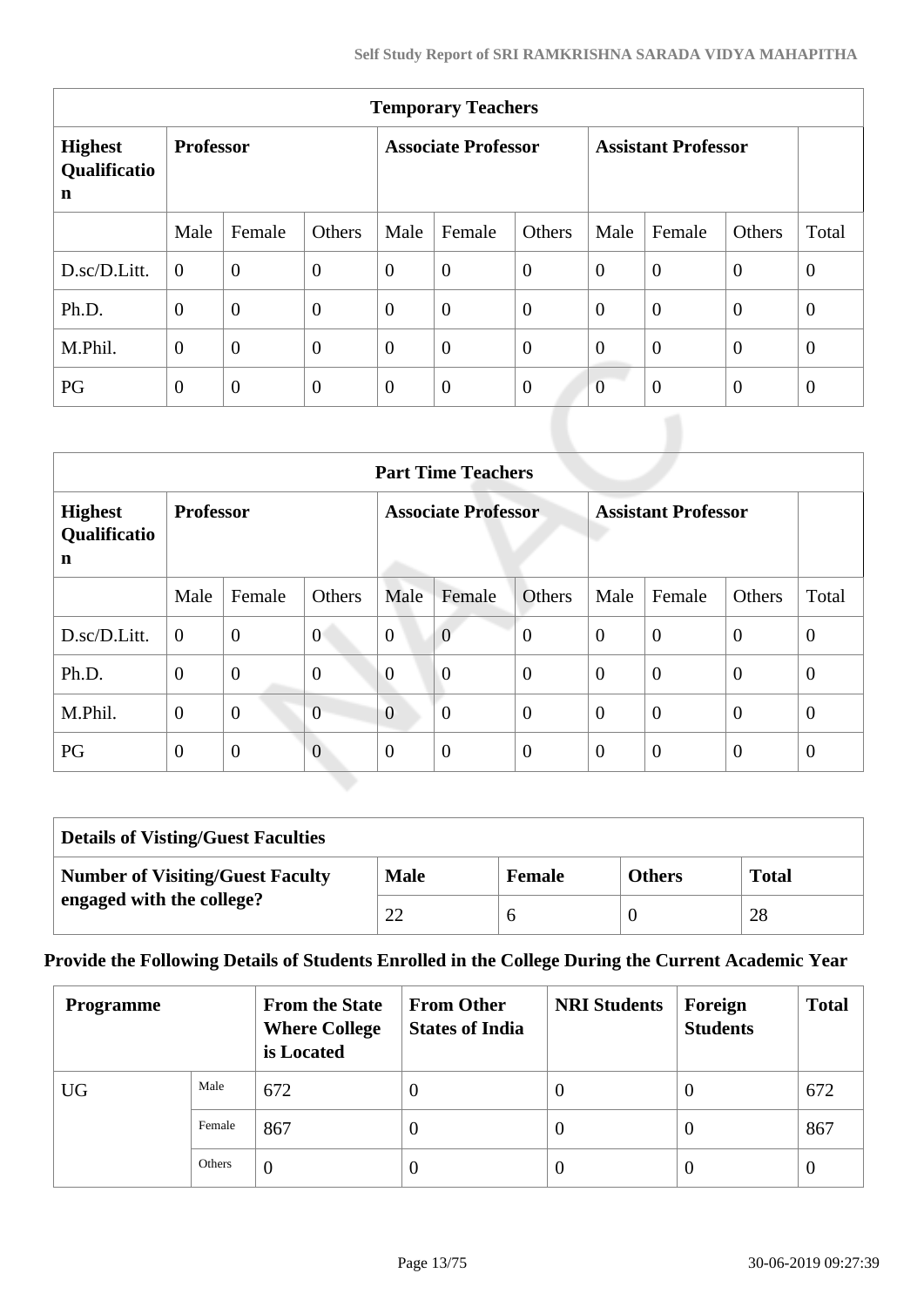| r ears     |        |                  |                  |                  |                |  |  |
|------------|--------|------------------|------------------|------------------|----------------|--|--|
| Programme  |        | Year 1           | Year 2           | Year 3           | Year 4         |  |  |
| <b>SC</b>  | Male   | 182              | 216              | 296              | 248            |  |  |
|            | Female | 216              | 205              | 181              | 139            |  |  |
|            | Others | $\overline{0}$   | $\boldsymbol{0}$ | $\overline{0}$   | $\overline{0}$ |  |  |
| <b>ST</b>  | Male   | 31               | 30               | 37               | 24             |  |  |
|            | Female | 15               | 21               | 17               | 12             |  |  |
|            | Others | $\overline{0}$   | $\mathbf{0}$     | $\mathbf{0}$     | $\overline{0}$ |  |  |
| <b>OBC</b> | Male   | 179              | 225              | 224              | 136            |  |  |
|            | Female | 179              | 159              | 152              | 98             |  |  |
|            | Others | $\overline{0}$   | $\boldsymbol{0}$ | $\boldsymbol{0}$ | $\overline{0}$ |  |  |
| General    | Male   | 328              | 468              | 661              | 525            |  |  |
|            | Female | 351              | 503              | 430              | 401            |  |  |
|            | Others | $\overline{0}$   | $\overline{0}$   | $\overline{0}$   | $\overline{0}$ |  |  |
| Others     | Male   | $\overline{0}$   | $\boldsymbol{0}$ | $\mathbf{0}$     | $\overline{0}$ |  |  |
|            | Female | $\overline{0}$   | $\boldsymbol{0}$ | $\overline{0}$   | $\mathbf{0}$   |  |  |
|            | Others | $\boldsymbol{0}$ | $\boldsymbol{0}$ | $\boldsymbol{0}$ | $\overline{0}$ |  |  |
| Total      |        | 1481             | 1827             | 1998             | 1583           |  |  |

 **Provide the Following Details of Students admitted to the College During the last four Academic Years**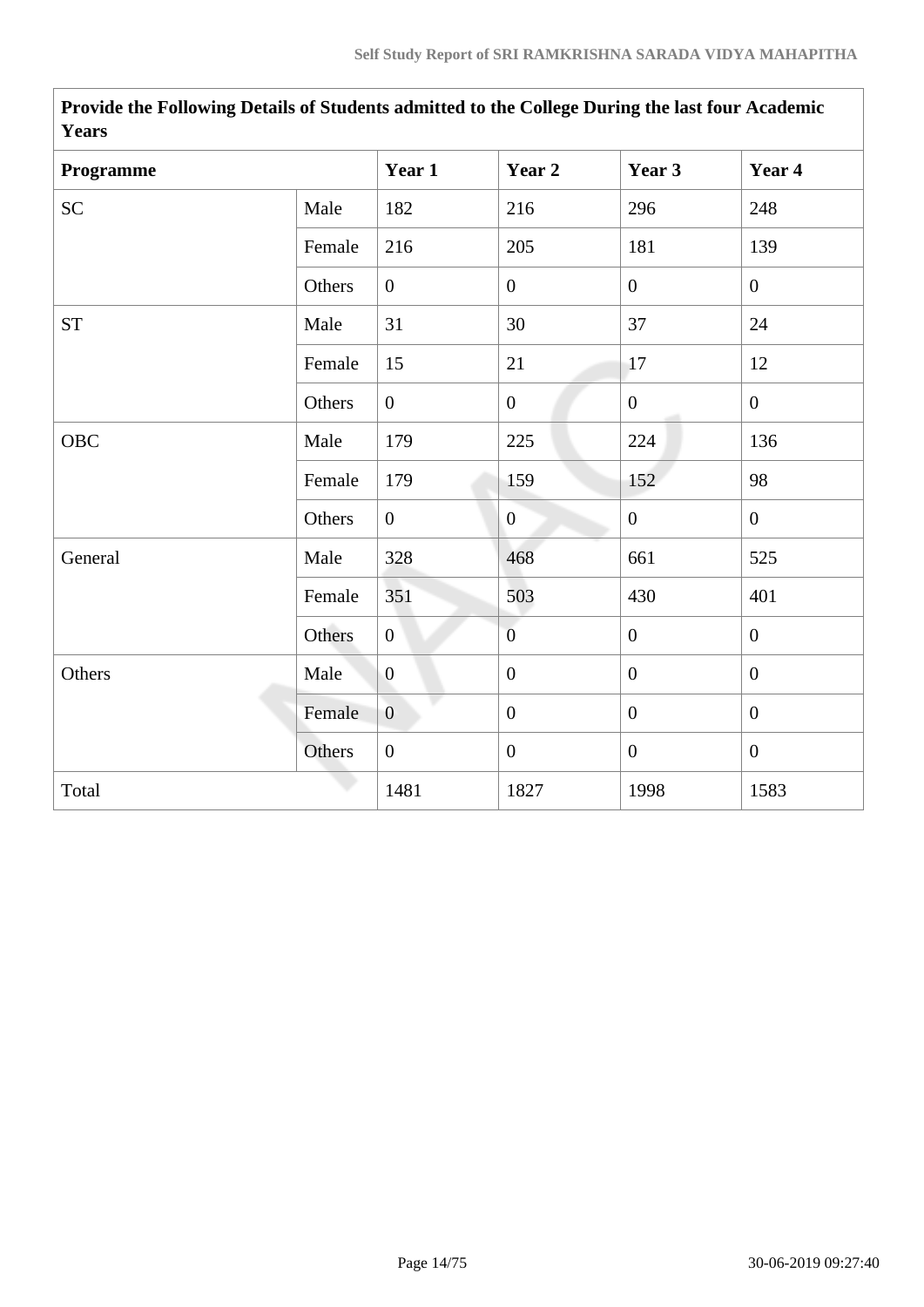## **3. Extended Profile**

## **3.1 Program**

## **Number of courses offered by the institution across all programs during the last five years**

| <b>Response:</b> $17$ File Description  | Document             |
|-----------------------------------------|----------------------|
| Institutional Data in Prescribed Format | <b>View Document</b> |

## **Number of programs offered year-wise for last five years**

| 2017-18             | 2016-17        | 2015-16                  | 2014-15               | 2013-14 |
|---------------------|----------------|--------------------------|-----------------------|---------|
| 1 <sub>2</sub><br>ᆚ | $\overline{1}$ | $\sim$<br>$\overline{1}$ | 1 <sub>2</sub><br>1 J |         |

## **3.2 Students**

## **Number of students year-wise during the last five years**

| 2017-18                                        | 2016-17 | $2015 - 16$ |                      | 2014-15 | 2013-14 |  |
|------------------------------------------------|---------|-------------|----------------------|---------|---------|--|
| 3150                                           | 3545    | 3833        |                      | 3636    | 3793    |  |
| <b>File Description</b>                        |         |             | Document             |         |         |  |
| <b>Institutional Data in Prescribed Format</b> |         |             | <b>View Document</b> |         |         |  |

## **Number of seats earmarked for reserved category as per GOI/State Govt rule year-wise during the last five years**

| 2017-18                                 | 2016-17 | 2015-16 |                      | 2014-15 | 2013-14 |  |
|-----------------------------------------|---------|---------|----------------------|---------|---------|--|
| 802                                     | 858     | 907     |                      | 657     | 623     |  |
| <b>File Description</b>                 |         |         | Document.            |         |         |  |
| Institutional Data in Prescribed Format |         |         | <b>View Document</b> |         |         |  |

## **Number of outgoing / final year students year-wise during the last five years**

| 2017-18 | 2016-17 | 2015-16 | 2014-15 | 2013-14 |
|---------|---------|---------|---------|---------|
| 288     | 293     | 376     | 398     | 399     |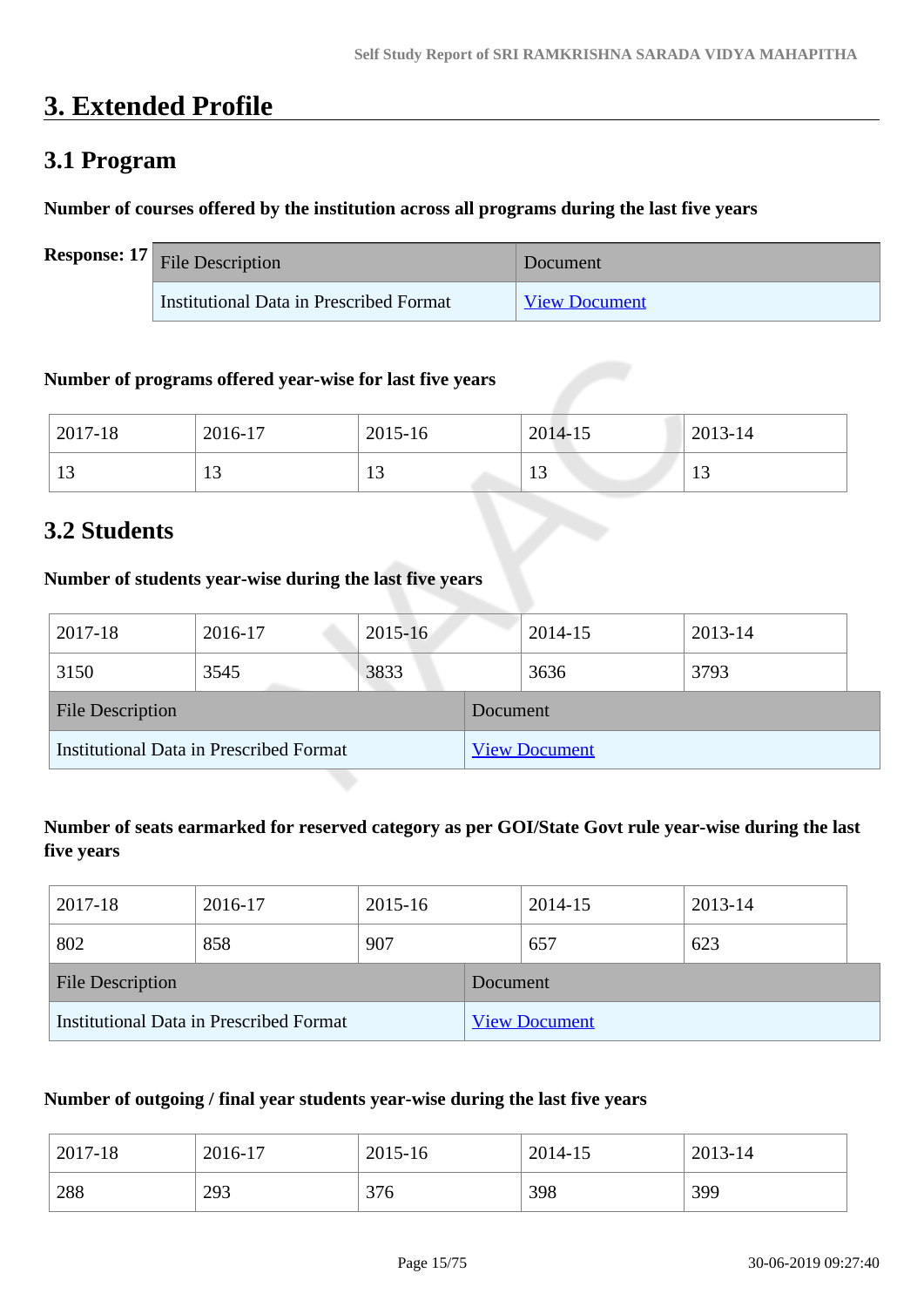| <b>File Description</b>                 | Document             |
|-----------------------------------------|----------------------|
| Institutional Data in Prescribed Format | <b>View Document</b> |

## **3.3 Teachers**

## **Number of full time teachers year-wise during the last five years**

| 2017-18                                 | 2016-17 | 2015-16 |                      | 2014-15 | 2013-14 |  |
|-----------------------------------------|---------|---------|----------------------|---------|---------|--|
| 26                                      | 23      | 22      |                      | 22      | 21      |  |
| <b>File Description</b>                 |         |         | Document             |         |         |  |
| Institutional Data in Prescribed Format |         |         | <b>View Document</b> |         |         |  |

## **Number of sanctioned posts year-wise during the last five years**

| 2017-18                                 | 2016-17 | 2015-16 |                      | $2014 - 15$ | 2013-14      |
|-----------------------------------------|---------|---------|----------------------|-------------|--------------|
| 4 <sup>1</sup>                          | 41      | 41      |                      | 41          | $\mathbf{A}$ |
| <b>File Description</b>                 |         |         | Document             |             |              |
| Institutional Data in Prescribed Format |         |         | <b>View Document</b> |             |              |

## **3.4 Institution**

## **Total number of classrooms and seminar halls**

**Response: 30**

 **Number of computers**

**Response: 30**

## **Total Expenditure excluding salary year-wise during the last five years ( INR in Lakhs)**

| 2017-18 | 2016-17  | 2015-16  | 2014-15  | 2013-14  |
|---------|----------|----------|----------|----------|
| 104.613 | 88.94938 | 74.08132 | 86.36963 | 85.33899 |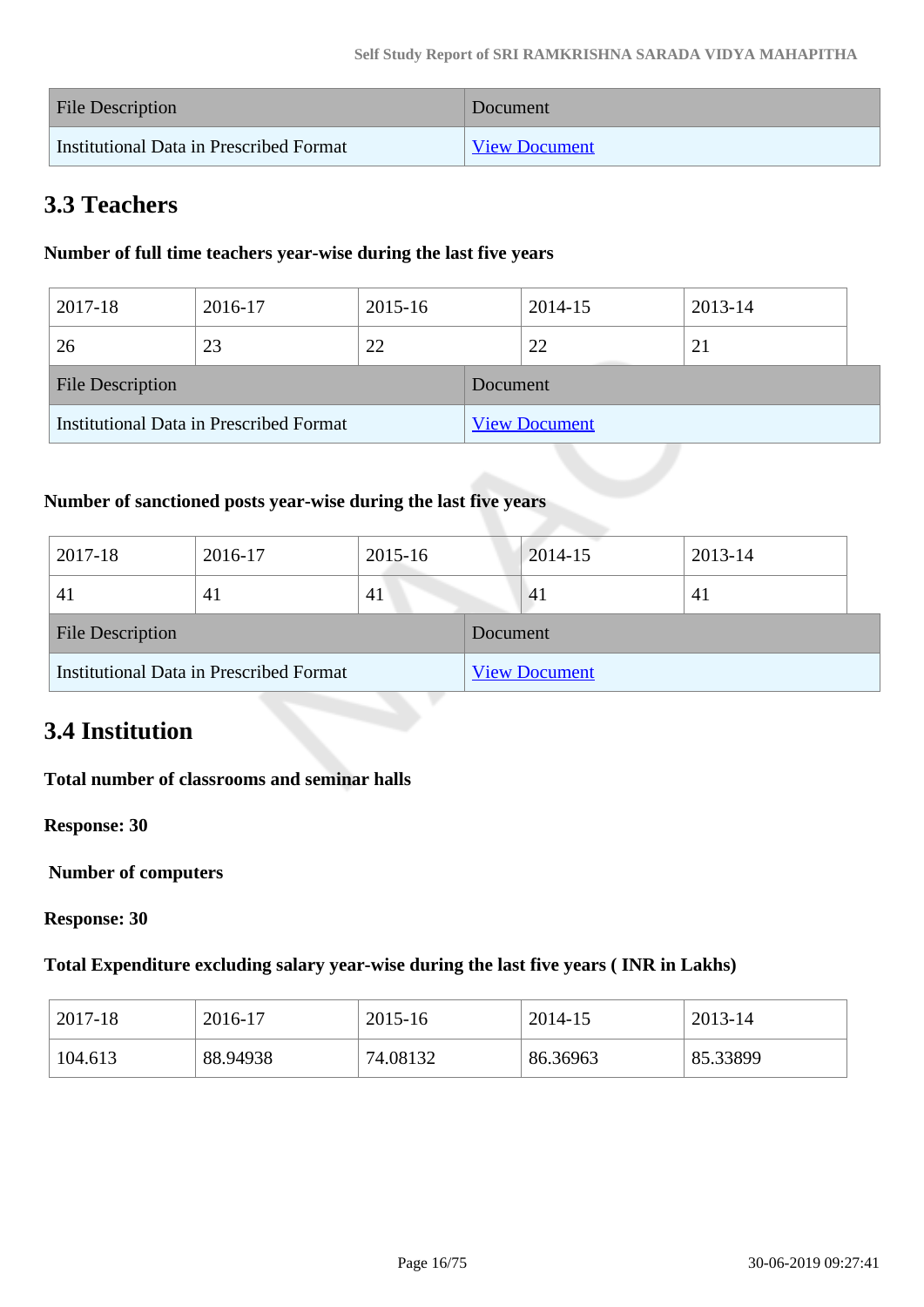## **4. Quality Indicator Framework(QIF)**

## **Criterion 1 - Curricular Aspects**

## **1.1 Curricular Planning and Implementation**

 **1.1.1 The institution ensures effective curriculum delivery through a well planned and documented process** 

### **Response:**

As an affiliated college under the University of Burdwan, the college does not have the provision to prepare the curriculum and syllabus. The Board of Studies of the University prepare the syllabi. The teachers of the college are invited in the workshop convened by different departments of the university to provide opinion and feedback on the syllabi. However, the institution has its own mechanism for delivering the curriculum effectively.

- The institution has an academic sub-committee constructed by the Teachers' Council to look after the academic affairs. The committee bestows the charge of making the academic routine centrally upon some of the members of the teaching faculty. The routine committee prepares the central routine and the departments distribute the stipulated classes among the teachers.
- The institution prepares an academic calendar in the beginning of each academic session following the academic calendar prepared by the University of Burdwan to stipulate dates maintaining discipline in academic affairs.
- The institution provides personal diaries to the teachers to record number of classes assigned and taken and asks them to submit individual lesson plan to the students in the beginning of each session to ensure completion of syllabus within the stipulated period.
- Along with the traditional lecture method, the institution encourages the organization of debate, extempore speech and paper presentation events to deliver the curriculum more effectively than before.
- The institution has of mid-semester examinations, submission of question papers and marks for
- set up smart classroom to employ ICT. LCD projector, white screen and board, sound system, required software are used to introduce innovative teaching in classes.
- Following the evaluation of the performance of the students in the mid-semester examination, the departments hold meeting to identify the slow learners. The departments arrange special tutorial classes for slow learners. The department also assign mentors to groups of students to improve the quality of teaching.
- The question papers are prepared and answer scripts are evaluated by the departments within the stipulated dates given by the academic sub-committee for successful accomplishment of the internal evaluation process.
- The CBCS system has provided the flexibility to choose generic electives and the institution is keen on providing the scope to its students as far as possible.

## **1.1.2 Number of certificate/diploma program introduced during the last five years**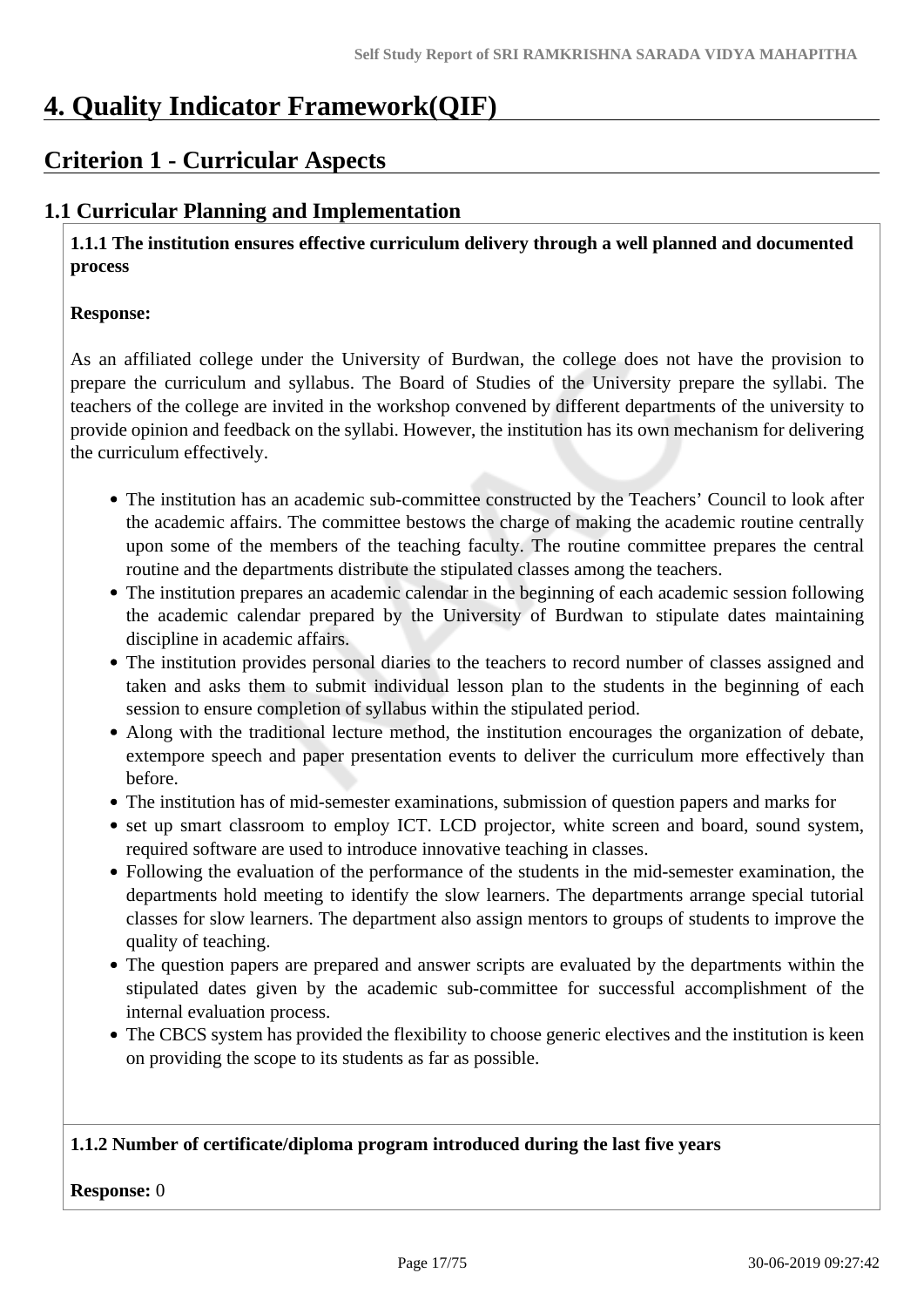| 2017-18                                     | 2016-17  | 2015-16  |  | 2014-15 | 2013-14              |                                                                                                |
|---------------------------------------------|----------|----------|--|---------|----------------------|------------------------------------------------------------------------------------------------|
| $\overline{0}$                              | $\theta$ | $\theta$ |  | 0       | $\theta$             |                                                                                                |
|                                             |          |          |  |         |                      |                                                                                                |
| <b>File Description</b><br><b>Document</b>  |          |          |  |         |                      |                                                                                                |
| Details of the certificate/Diploma programs |          |          |  |         |                      |                                                                                                |
|                                             |          |          |  |         | <b>View Document</b> | 1.1.2.1 Number of certificate/diploma programs introduced year-wise during the last five years |

## **1.1.3 Percentage of participation of full time teachers in various bodies of the Universities/ Autonomous Colleges/ Other Colleges, such as BoS and Academic Council during the last five years**

## **Response:** 48.25

1.1.3.1 Number of teachers participating in various bodies of the Institution, such as BoS and Academic Council year-wise during the last five years

| 2017-18 | 2016-17 | 2015-16                                   | 2014-15 | 2013-14 |
|---------|---------|-------------------------------------------|---------|---------|
|         | -       | ∠<br>the company's state of the company's | ∽       | ∼       |

| <b>File Description</b>                                                | <b>Document</b>      |
|------------------------------------------------------------------------|----------------------|
| Details of participation of teachers in various bodies   View Document |                      |
| Any additional information                                             | <b>View Document</b> |

## **1.2 Academic Flexibility**

 **1.2.1 Percentage of new Courses introduced out of the total number of courses across all Programs offered during last five years**

**Response:** 17.65

1.2.1.1 How many new courses are introduced within the last five years

Response: 3

| <b>File Description</b>               | <b>Document</b>      |
|---------------------------------------|----------------------|
| Details of the new courses introduced | <b>View Document</b> |

**1.2.2 Percentage of programs in which Choice Based Credit System (CBCS)/Elective course system**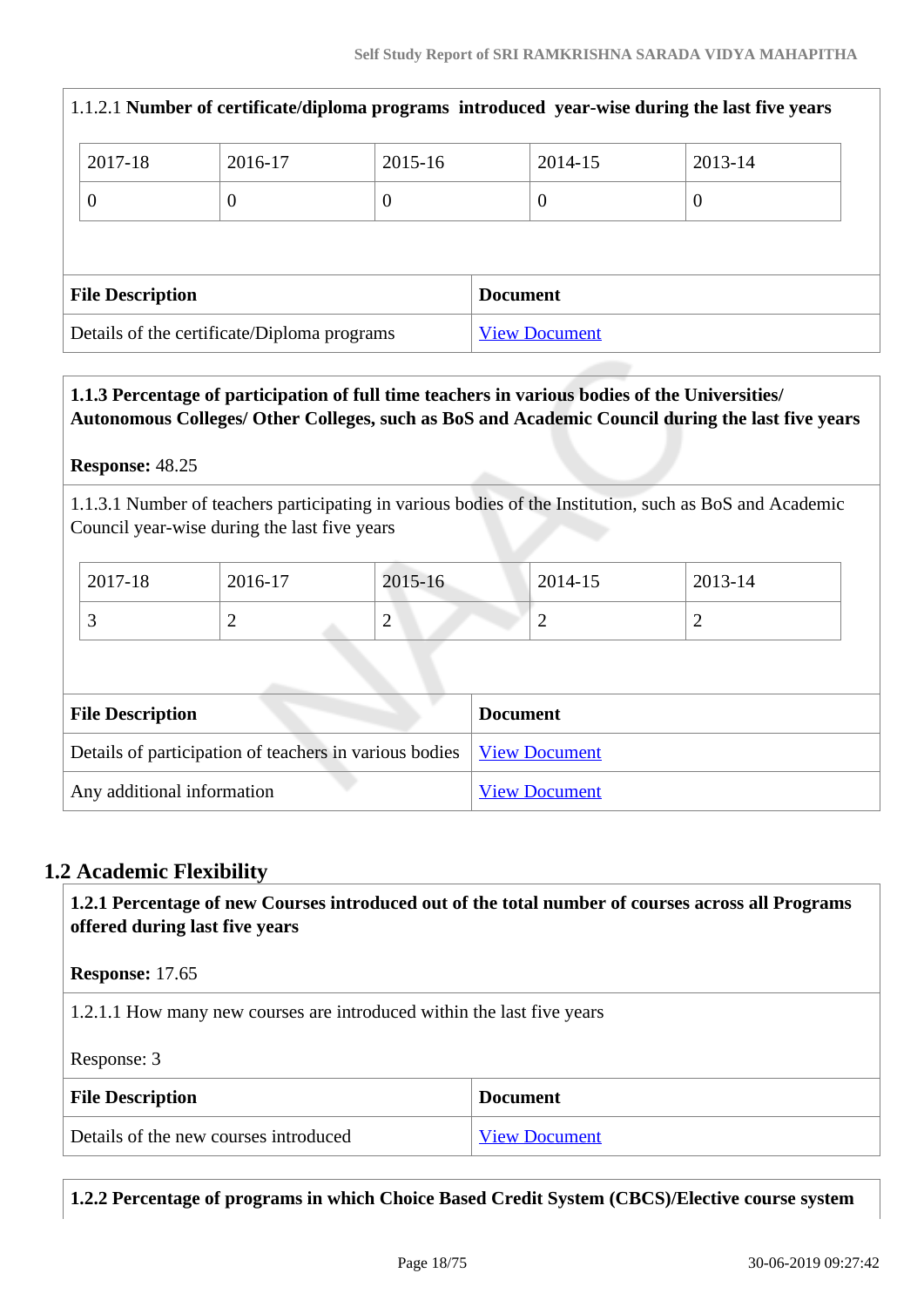### **has been implemented**

#### **Response:** 100

1.2.2.1 Number of programs in which CBCS/ Elective course system implemented.

#### Response: 13

| <b>File Description</b>                              | <b>Document</b>      |
|------------------------------------------------------|----------------------|
| Name of the programs in which CBCS is<br>implemented | <b>View Document</b> |

## **1.2.3 Average percentage of students enrolled in subject related Certificate/ Diploma programs/Addon programs as against the total number of students during the last five years**

#### **Response:** 0

1.2.3.1 Number of students enrolled in subject related Certificate or Diploma or Add-on programs yearwise during the last five years

| 2017-18 | 2016-17 | 2015-16 | 2014-15 | 2013-14 |
|---------|---------|---------|---------|---------|
| ິ       | ◡       | ν       | ν       |         |

| <b>File Description</b>                                                                        | <b>Document</b>      |
|------------------------------------------------------------------------------------------------|----------------------|
| Details of the students enrolled in Subjects related<br>to certificate/Diploma/Add-on programs | <b>View Document</b> |

### **1.3 Curriculum Enrichment**

 **1.3.1 Institution integrates cross- cutting issues relevant to Gender, Environment and Sustainability, Human Values and Professional Ethics into the Curriculum**

#### **Response:**

The institution promises to maintain a gender-sensitized ambiance within its premises. The institution has set various sub-committees such as Women's Cell, Anti-ragging Cell to address the issues related to gender sensitization and social ethics. The teachers discuss the issue of gender sensitization, human values and professional ethics along with the curriculum in classroom discussions.

**Gender Sensitization:**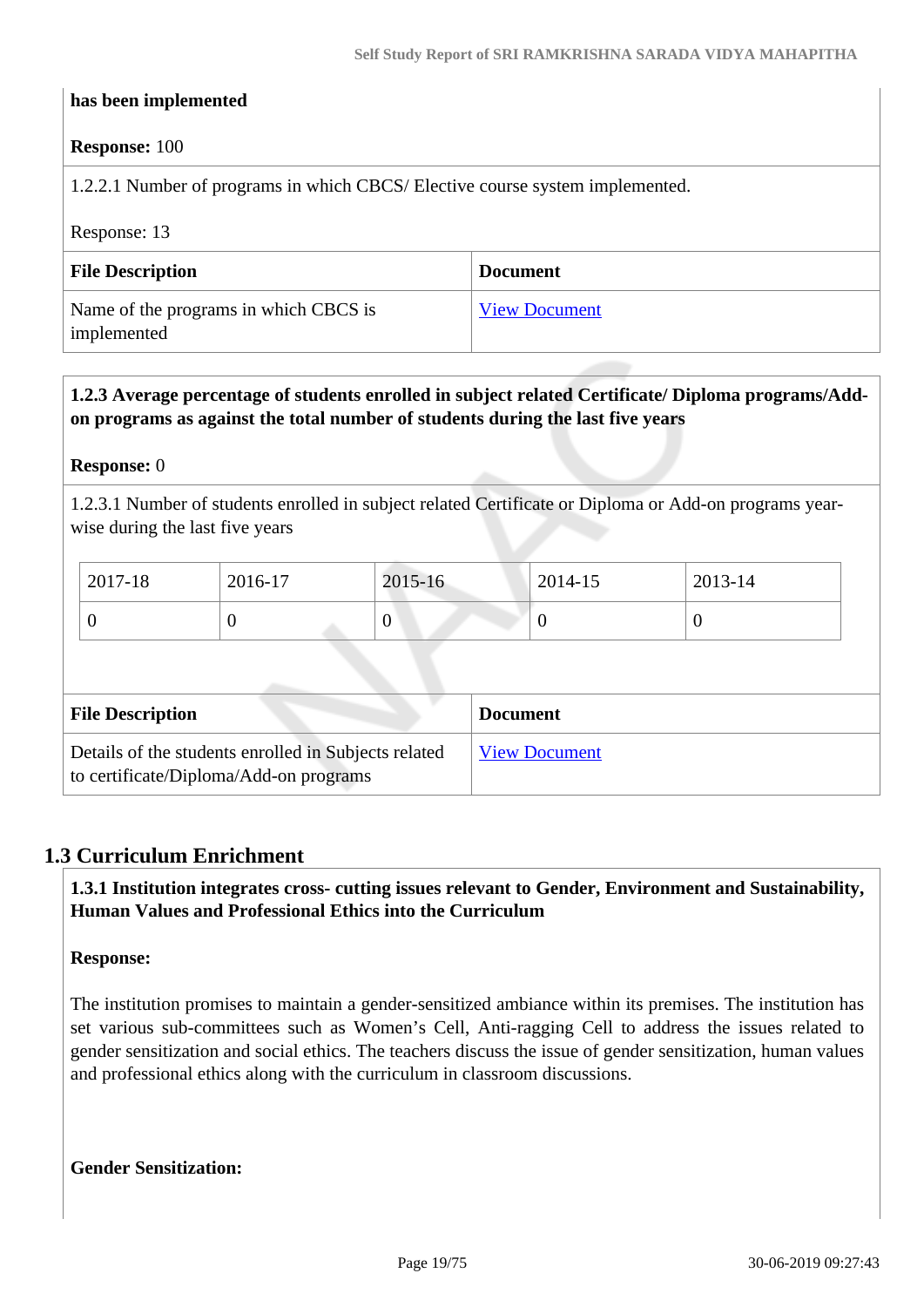- The institution has set up Women's Cell to look after the issue of gender-sensitization programme.
- A separate common room for girls is maintained.
- A female non-teaching staff is assigned the charge of looking after the girls' common room.
- The institution also organizes seminars to promote gender sensitization programme.

### **Environment and Sustainable Development:**

- The curricula has Environmental Studies as a compulsory subject in all the courses. The students learn the need of environmental sustainability in that course.
- The college organizes seminars and various other programmes such as observation of World Environment Day to generate awareness about the preservation of environment.
- The NCC and NSS conduct programmes such as Campus Cleaning Project, Cleaning Endeavour in adopted villages, Cycle Rallies and other community services regularly to protect the environment.
- The institution encourages the use of LED bulbs, which are environment friendly in the campus.
- The institution has established a proper sewerage system and drainage system in the campus to create a healthy environment.

### **Human Values and Professional Ethics:**

- The institution stresses on Value Education and Professional Ethics. It has organized State-Level Seminars on Value-Based Education.
- The institution maintains professional ethics in its functioning by encouraging coordination between various wings of academics and administration.

## **1.3.2 Number of value added courses imparting transferable and life skills offered during the last five years**

#### **Response:** 0

1.3.2.1 Number of value-added courses imparting transferable and life skills offered during the last five years

| <b>File Description</b>                                                      | <b>Document</b>      |
|------------------------------------------------------------------------------|----------------------|
| Details of the value-added courses imparting<br>transferable and life skills | <b>View Document</b> |

## **1.3.3 Percentage of students undertaking field projects / internships**

| <b>Response:</b> 0                                                   |                      |  |
|----------------------------------------------------------------------|----------------------|--|
| 1.3.3.1 Number of students undertaking field projects or internships |                      |  |
| <b>File Description</b><br><b>Document</b>                           |                      |  |
| Institutional data in prescribed format                              | <b>View Document</b> |  |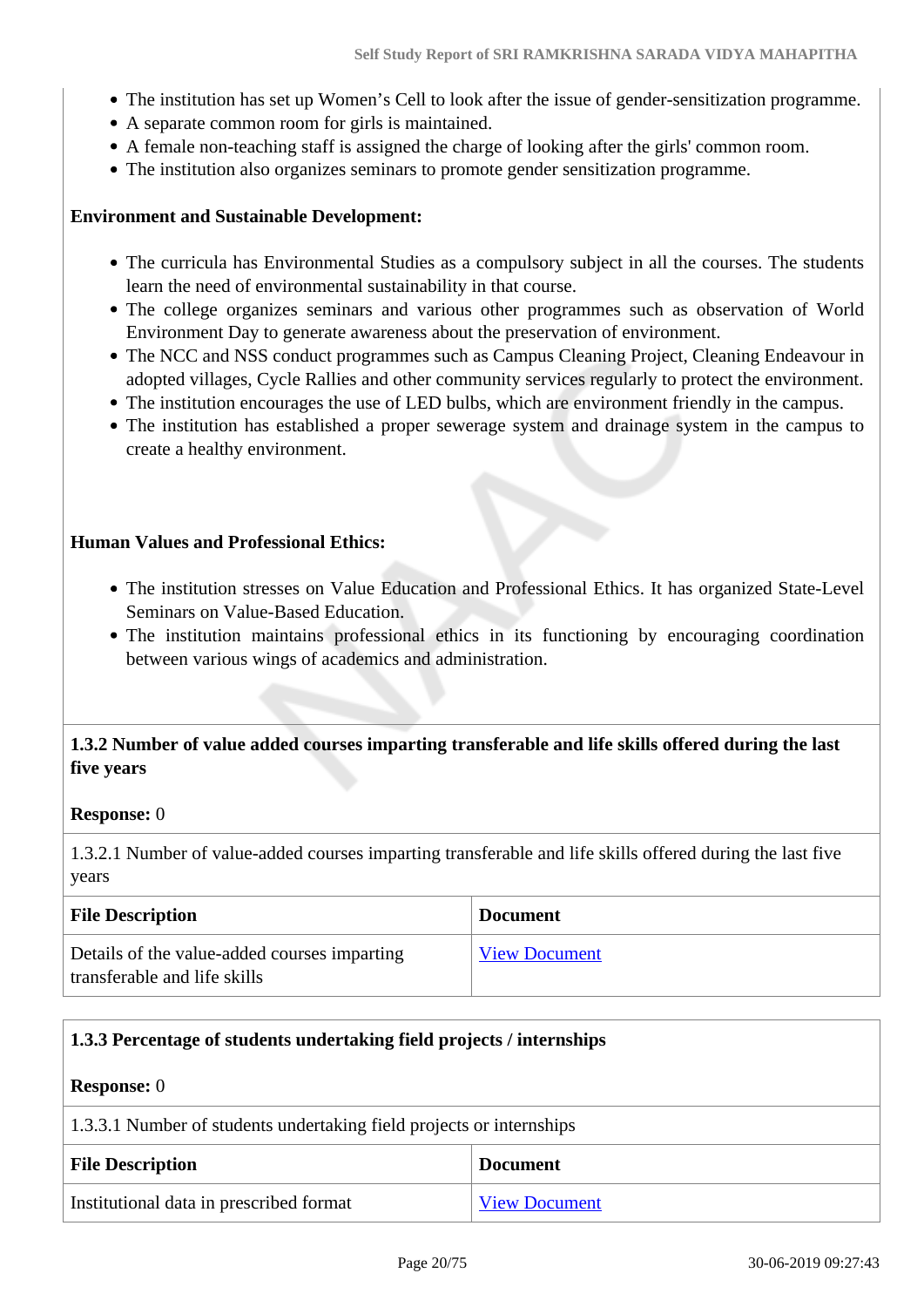## **1.4 Feedback System**

| 1.4.1 Structured feedback received from 1) Students, 2)Teachers, 3)Employers, 4)Alumni and<br>5) Parents for design and review of syllabus-Semester wise/ year-wise<br>A.Any 4 of the above |                      |
|---------------------------------------------------------------------------------------------------------------------------------------------------------------------------------------------|----------------------|
| <b>B.Any 3 of the above</b>                                                                                                                                                                 |                      |
| C. Any 2 of the above                                                                                                                                                                       |                      |
| D. Any 1 of the above                                                                                                                                                                       |                      |
| <b>Response:</b> C. Any 2 of the above                                                                                                                                                      |                      |
| <b>File Description</b>                                                                                                                                                                     | <b>Document</b>      |
| URL for stakeholder feedback report                                                                                                                                                         | <b>View Document</b> |
|                                                                                                                                                                                             |                      |

## **1.4.2 Feedback processes of the institution may be classified as follows:**

**A. Feedback collected, analysed and action taken and feedback available on website**

**B. Feedback collected, analysed and action has been taken**

**C. Feedback collected and analysed**

**D. Feedback collected**

**Response:** C. Feedback collected and analysed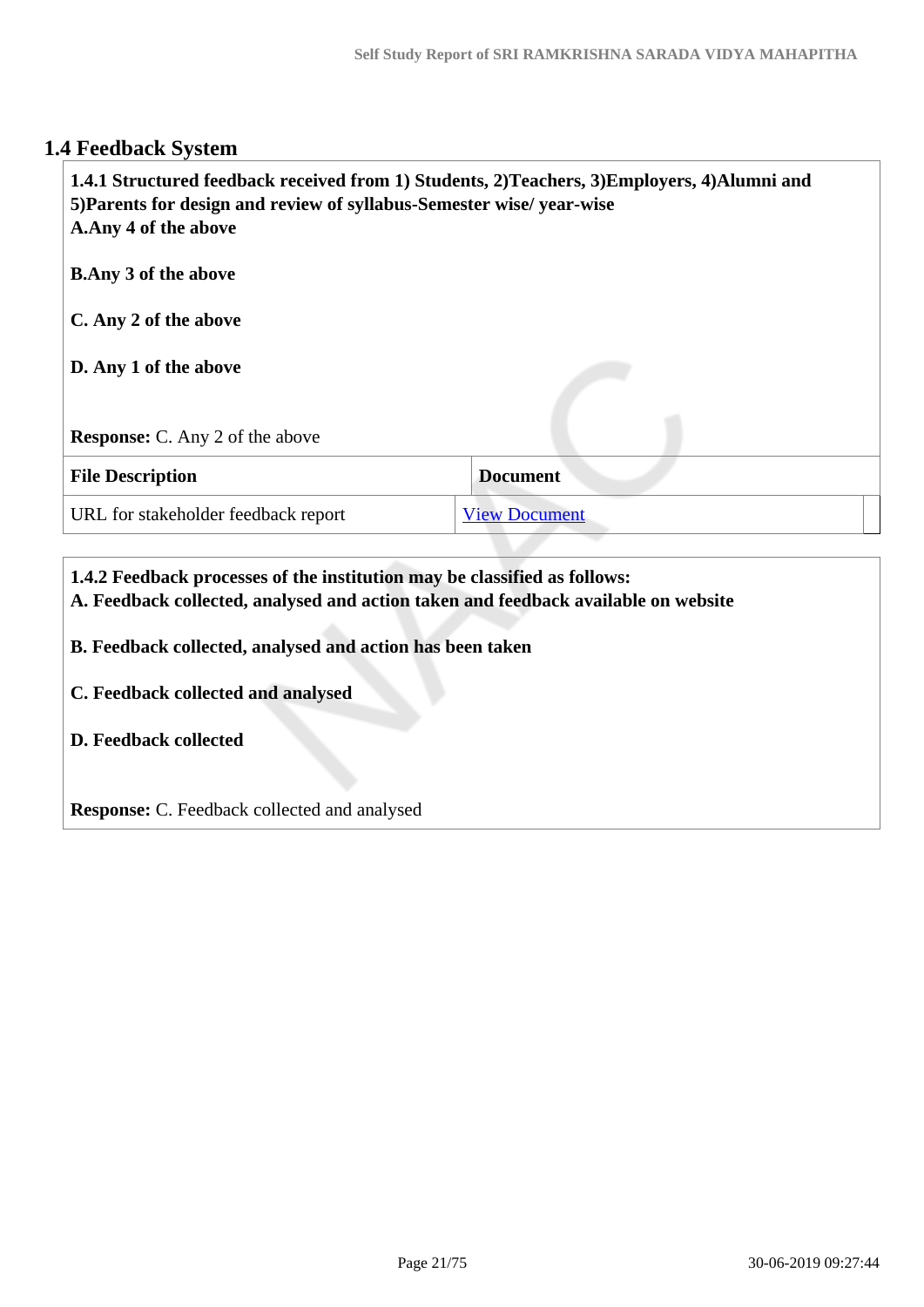## **Criterion 2 - Teaching-learning and Evaluation**

## **2.1 Student Enrollment and Profile**

**2.1.1 Average percentage of students from other States and Countries during the last five years**

## **Response:** 0

2.1.1.1 Number of students from other states and countries year-wise during the last five years

| 2017-18 | 2016-17 | 2015-16 | 2014-15 | 2013-14 |
|---------|---------|---------|---------|---------|
|         |         |         |         |         |

| <b>File Description</b>                       | <b>Document</b>      |
|-----------------------------------------------|----------------------|
| List of students (other states and countries) | <b>View Document</b> |
| Institutional data in prescribed format       | <b>View Document</b> |

## **2.1.2 Average Enrollment percentage (Average of last five years)**

### **Response:** 94.5

2.1.2.1 Number of students admitted year-wise during the last five years

| 2017-18 | 2016-17 | 2015-16 | 2014-15 | 2013-14 |
|---------|---------|---------|---------|---------|
| 1794    | 1797    | 1707    | 1571    | 726     |

2.1.2.2 Number of sanctioned seats year-wise during the last five years

| $2017 - 18$ | 2016-17 | 2015-16 | 2014-15 | 2013-14 |
|-------------|---------|---------|---------|---------|
| 2267        | 2267    | 2167    | 2167    | 1060    |

| <b>File Description</b>                 | <b>Document</b>      |
|-----------------------------------------|----------------------|
| Institutional data in prescribed format | <b>View Document</b> |

## **2.1.3 Average percentage of seats filled against seats reserved for various categories as per applicable reservation policy during the last five years**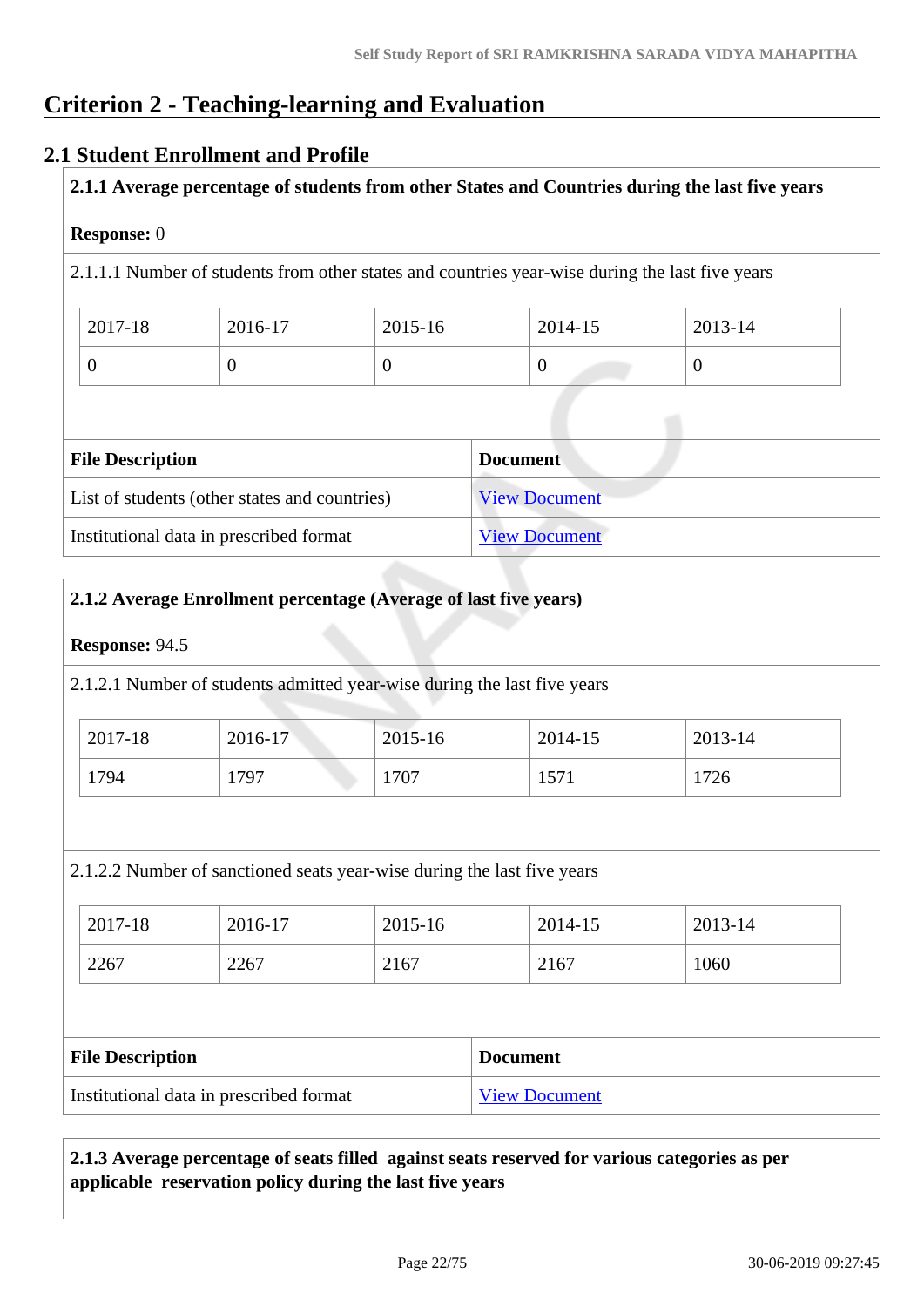### **Response:** 100

2.1.3.1 Number of actual students admitted from the reserved categories year-wise during the last five years

| 2017-18                                    | 2016-17 | 2015-16 |  | 2014-15 | 2013-14 |
|--------------------------------------------|---------|---------|--|---------|---------|
| 802                                        | 858     | 907     |  | 657     | 623     |
|                                            |         |         |  |         |         |
| <b>File Description</b><br><b>Document</b> |         |         |  |         |         |
|                                            |         |         |  |         |         |

## **2.2 Catering to Student Diversity**

 **2.2.1 The institution assesses the learning levels of the students, after admission and organises special programs for advanced learners and slow learners**

### **Response:**

The institution consists of a heterogeneous group of students from various social and cultural backgrounds. Hence, it is naturally obligatory for the institution to make necessary innovation to address the heterogeneous needs of the student community.

- The institution organizes Freshers' Welcome ceremony at the beginning of each session to break the ice between students and get them acquainted with the rules and regulations of the college. The principal and the teachers address the students in their welcome speeches to explain the vision, mission and mode of functioning of the students.
- The teachers follow the bilingual mode of instruction in classrooms to deliver lessons and during personal communication with students.
- Moreover, the institution has introduced various methods in the teaching-learning process. Every department holds meetings regularly to identify the slow learners, arranges tutorial classes, and stresses on personal correspondence to look into their individual problems.
- The session starts with a counselling session and various participatory activities such as public speaking, debate, quiz, presentations are conducted to ensure participation of all students as well as effective delivery of curriculum through feedback.
- Moreover, the institution encourages and employs audio-visual mode of teaching by using technical aid such as power point presentation to make the curriculum more interesting. Often films based on texts and relevant topics are shown to help the students grapple with them easily.
- The institution has a grievance redressal cell, anti-ragging cell and women's cell to address the problems of the students. The institution is endeavours to organize programmes to sensitize the student community about gender.

The departments identify the advanced learners by virtue of their performance in mid-term tests, performance in classroom discussions and responses in participatory activities. The departments encourage the advanced learners to take part in debate, extempore speech and quiz competitions, and to present papers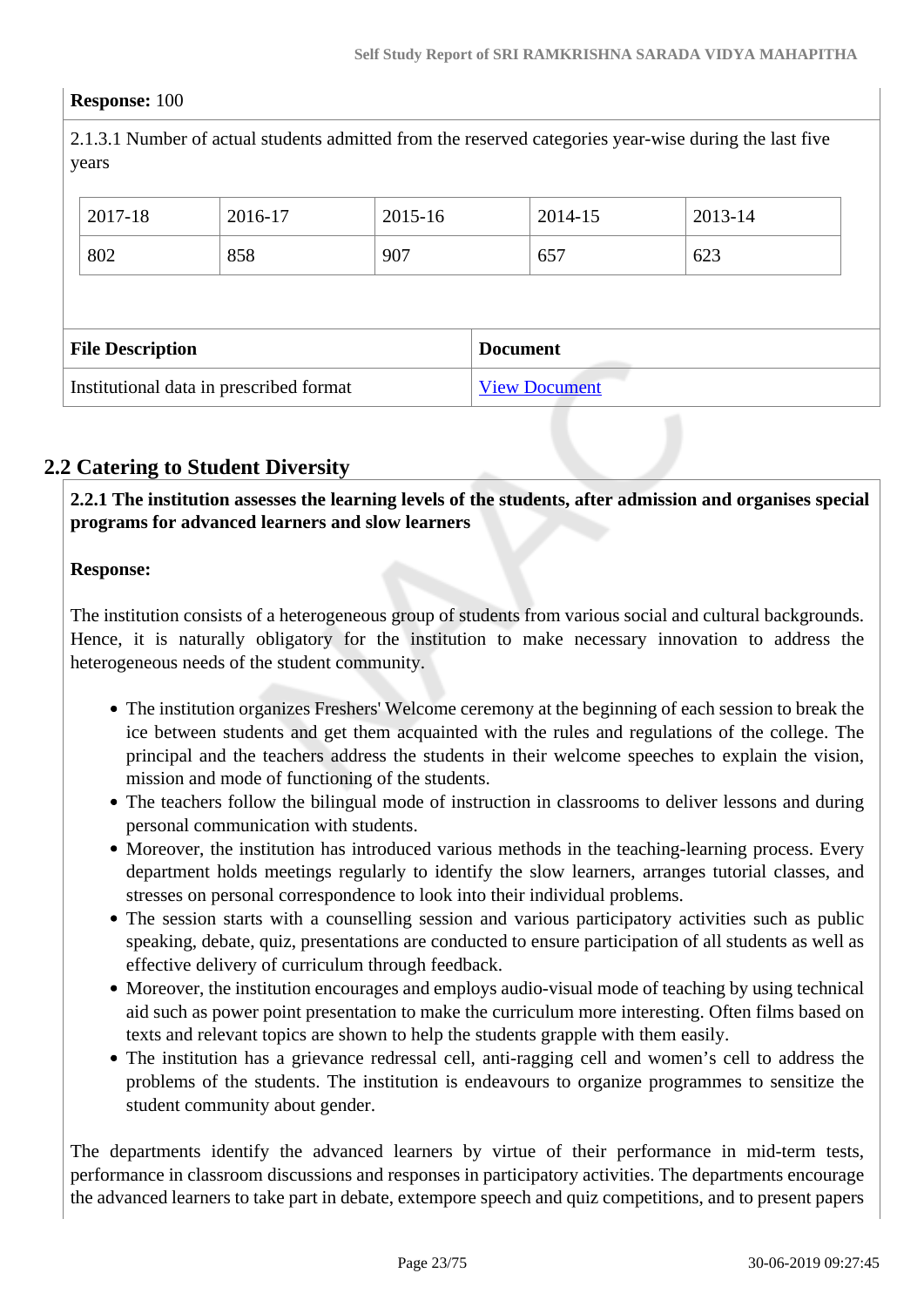in student seminars in other colleges and universities.

#### **Remedial Measures to Improve the Performance of the Slow Learners:**

- Following the identification of slow learners in departmental meetings, the departments organize special tutorial classes to help them to improve academic performance.
- The departments divide the students into small groups to put them under the mentorship of the departmental teachers.
- Personal correspondence is encouraged to address the problems of the students individually.
- Teachers help the students in technical issues such as how to frame answers, how to address a complex issue in the examination.

# **2.2.2 Student - Full time teacher ratio**

**Response:** 121.15

#### **2.2.3 Percentage of differently abled students (Divyangjan) on rolls**

**Response:** 0.13

2.2.3.1 Number of differently abled students on rolls

Response: 4

| <b>File Description</b>                                                                           | <b>Document</b>      |
|---------------------------------------------------------------------------------------------------|----------------------|
| Institutional data in prescribed format                                                           | <b>View Document</b> |
| Any other document submitted by the Institution to<br>a Government agency giving this information | <b>View Document</b> |

#### **2.3 Teaching- Learning Process**

 **2.3.1 Student centric methods, such as experiential learning, participative learning and problem solving methodologies are used for enhancing learning experiences**

**Response:** 

#### **Experiential Learning and Problem Solving Methodologies**

The institution has employed a variety of methods in the teaching-learning process to cater to the needs of the diverse categories of students. The institution has a large number of students from the rural background because of its location. Thus, the institution has adopted various methods of participatory and collaborative approaches to enhance the comprehensibility of the students.

• **Paper Presentation:** The students of the institution are encouraged to present papers on various subjects in order to enhance their presentation and analytical skills. The Department of English has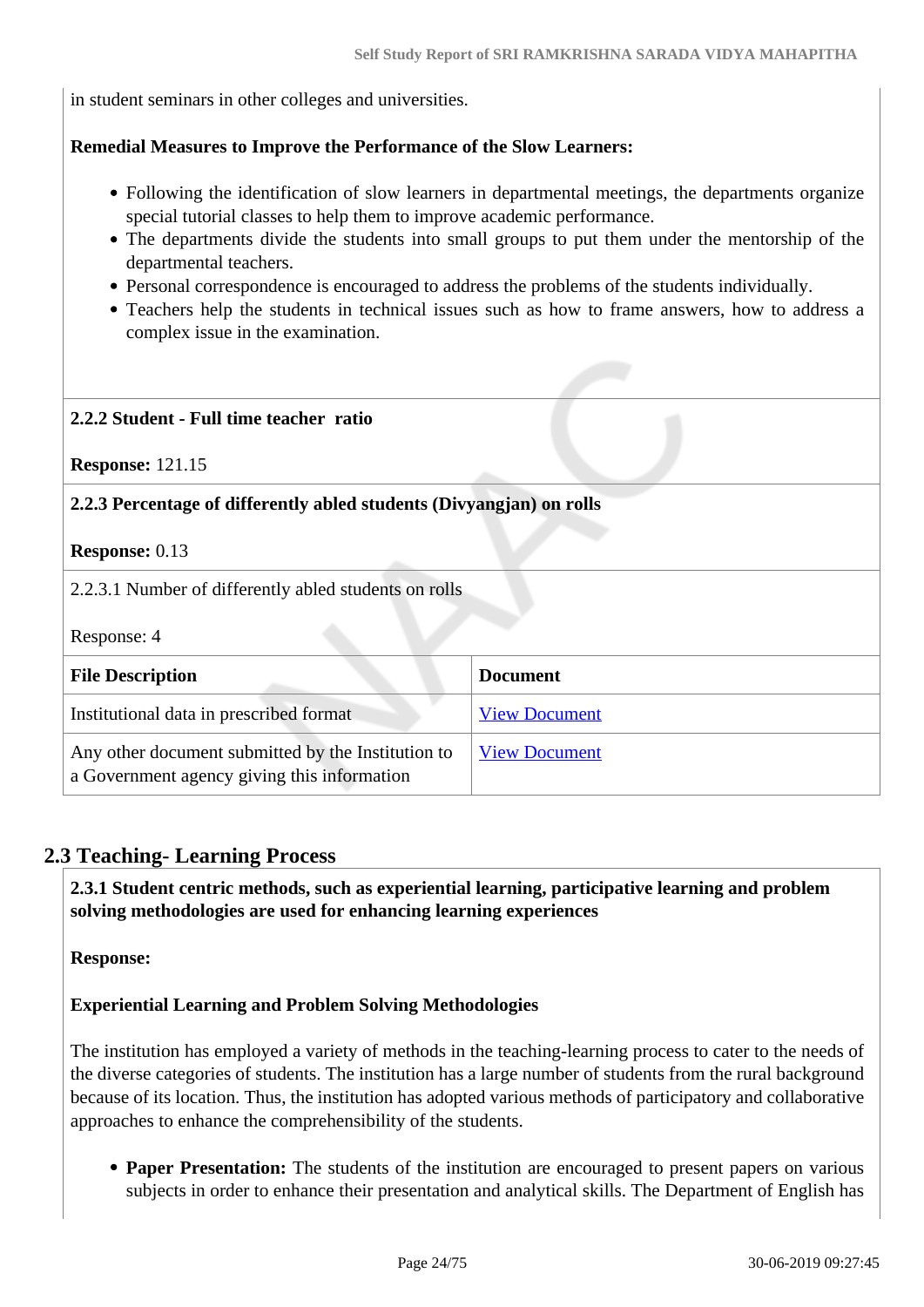conducted such paper presentation by students.

- **Educational Excursions** The institution encourages the departments to conduct educational tours to help the students learn through experiences. Departments such as English and Political Science have conducted such tours to Visva Bharati University and West Bengal Assembly respectively to make the students acquainted with the topics in the curriculum.
- **Laboratory Experiments:** The institution has well-equipped laboratories in the departments of Physics, Chemistry, Mathematics, Computer Science and Geography in which the students get the chance to become familiar with the curricula through experiments, observation and inference method.
- **Seminars on Career Orientation:** The institution encourages career-oriented programmes to create opportunity for students. Often companies and organizations conduct seminars in the college for the students to enhance the scope for their employment.

### **Participative Learning**

- **Departmental Activities:** The departments conduct group discussion, debate, group presentation followed by feedback and discussion and quiz competition to develop inquisitiveness and interest of the students in the curricula.
- **Cultural Activities:** The institution organizes cultural competition every year as well as observe birth anniversaries of various eminent personalities and memorable days to expand the horizon of familiarity of the students with knowledge.
- **Social Activities and Services:** Apart from the academic duty, the institution gives importance to the social services. The NCC and NSS wings contribute to the social services by organizing rallies, participating in road safety and health awareness programmes.
- **Sports Activities:** The institution conducts annual sports to ensure physical fitness of the students. It also encourages its students to participate in local, district, state and national level competitions to nurture the prospective sportspersons. It has Physical Education Department to open up opportunities for students apart from regular academic studies.

## **2.3.2 Percentage of teachers using ICT for effective teaching with Learning Management Systems (LMS), E-learning resources etc.**

#### **Response:** 65.38

2.3.2.1 Number of teachers using ICT

Response: 17

| <b>File Description</b>                   | <b>Document</b>      |
|-------------------------------------------|----------------------|
| List of teachers (using ICT for teaching) | <b>View Document</b> |

**2.3.3 Ratio of students to mentor for academic and stress related issues**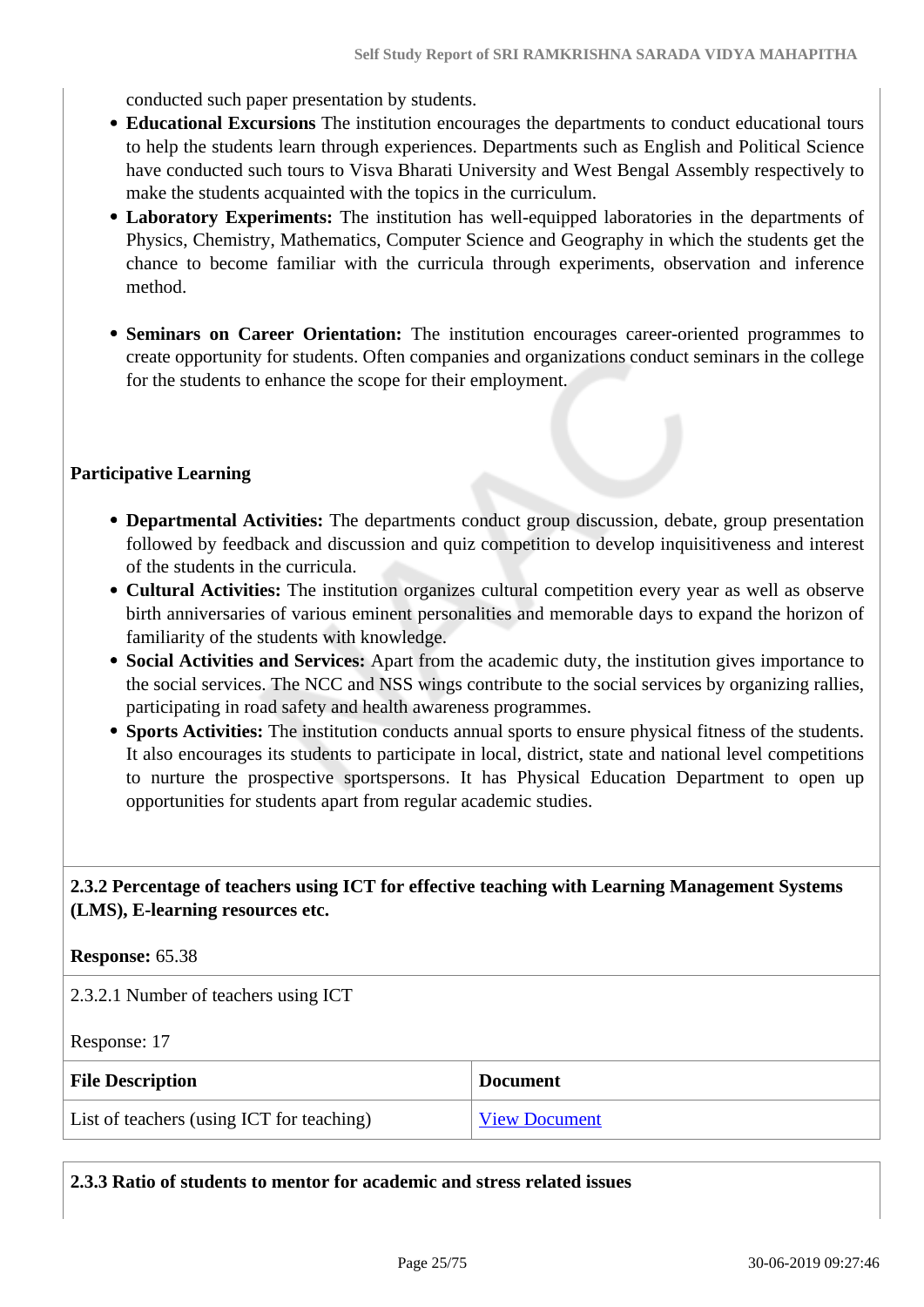| <b>Response: 150</b>       |                      |
|----------------------------|----------------------|
| 2.3.3.1 Number of mentors  |                      |
| Response: 21               |                      |
| <b>File Description</b>    | <b>Document</b>      |
| Any additional information | <b>View Document</b> |

## **2.3.4 Innovation and creativity in teaching-learning**

#### **Response:**

- The institution encourages use of audio-visual aids for the effective delivery of the curriculum. All the teachers are computer literate and well acquainted with e-resources and presentation skills. Teachers use such audio-visual aids to make the teaching-learning process more effective than the traditional classroom lecture method.
- The college has established two smart classrooms for delivering lectures through audio-visual mode. These rooms are well equipped with projectors, white screens and required software for delivering the lessons.
- The departments keep the records of the performance of the students in the internal examinations and hold meetings to assess them, so that remedial measures could be taken. The departments also arrange tutorial classes for weaker students.
- The institution encourages the teachers to be engaged in research and innovation in the teachinglearning process to enhance the quality of teaching. The teachers on the other hand, endeavour to build up acquaintance with technological aids, e-resources and updated materials for curriculum delivery.
- The institution has subscribed to a large number of e-books and e-journals available on the **INFLIBNET**, which the students and teachers may access any time anywhere. As a result, both teachers and students have access to plenty of e-resources and updated teaching materials.
- The departments have lifted the traditional restrictions based on time and space between teachers and students. They have created WhatsApp groups, Departmental email ids to make the correspondence between teachers and students freer and easier.
- The teachers share study materials, online lectures and relevant information with students via emails and group messages in WhatsApp as part of learning in absentia during vacations.

## **2.4 Teacher Profile and Quality**

**2.4.1 Average percentage of full time teachers against sanctioned posts during the last five years**

**Response:** 55.61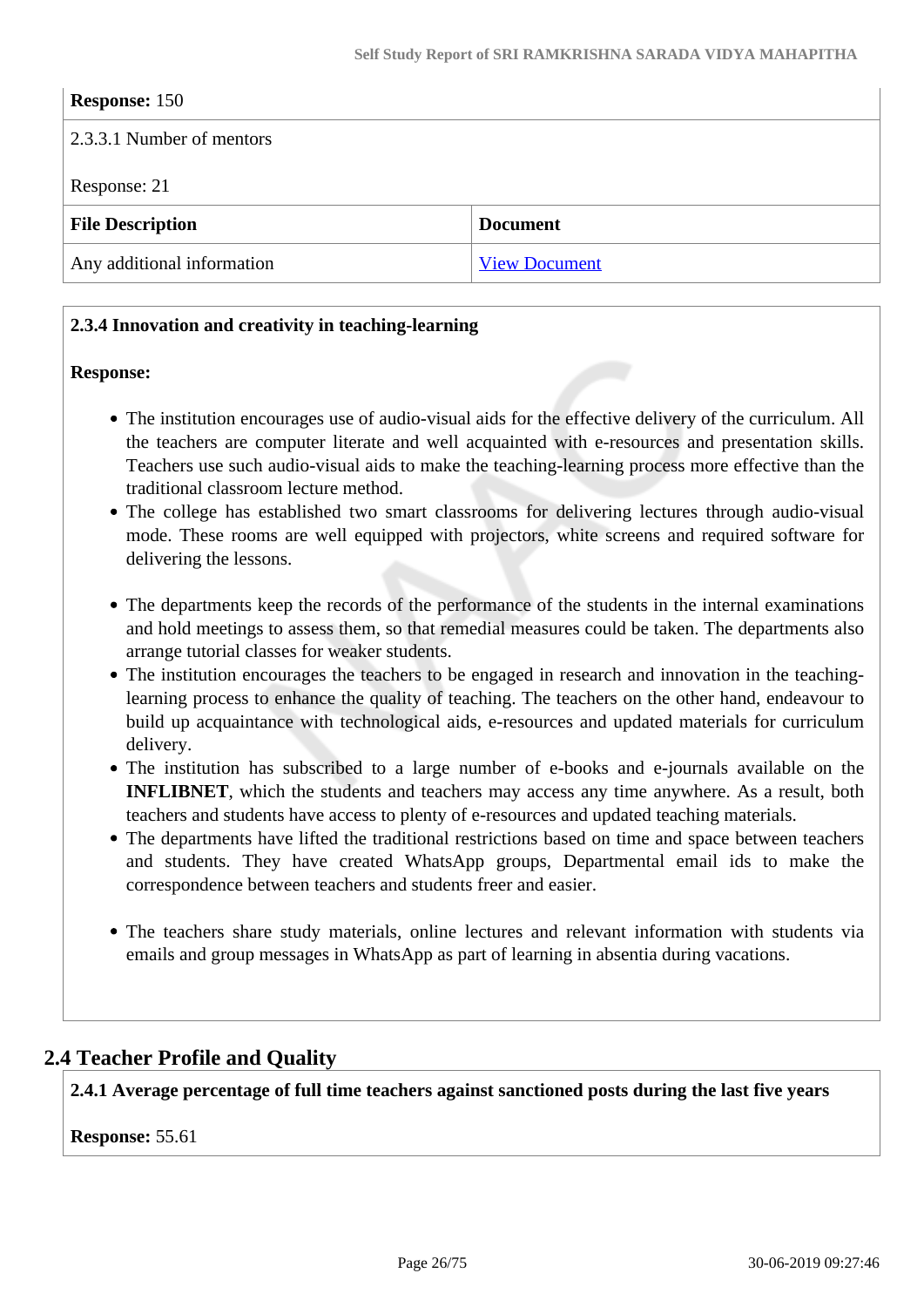| <b>File Description</b>                                          | <b>Document</b>      |
|------------------------------------------------------------------|----------------------|
| Year wise full time teachers and sanctioned posts<br>for 5 years | <b>View Document</b> |
| List of the faculty members authenticated by the<br>Head of HEI  | <b>View Document</b> |

## **2.4.2 Average percentage of full time teachers with Ph.D. during the last five years**

## **Response:** 43.37

2.4.2.1 Number of full time teachers with Ph.D. year-wise during the last five years

| $12017 - 18$ | 2016-17 | 2015-16 | 2014-15 | 2013-14 |
|--------------|---------|---------|---------|---------|
|              | 1Ψ      |         | 10      | . .     |

| <b>File Description</b>                                                                       | <b>Document</b>      |
|-----------------------------------------------------------------------------------------------|----------------------|
| List of number of full time teachers with PhD and<br>number of full time teachers for 5 years | <b>View Document</b> |

## **2.4.3 Teaching experience per full time teacher in number of years**

**Response:** 14.19

2.4.3.1 Total experience of full-time teachers

Response: 369

## **2.4.4 Percentage of full time teachers who received awards, recognition, fellowships at State, National, International level from Government, recognised bodies during the last five years**

#### **Response:** 0

2.4.4.1 Number of full time teachers receiving awards from state /national /international level from Government recognised bodies year-wise during the last five years

| 2017-18 | 2016-17 | 2015-16 | 2014-15 | 2013-14 |
|---------|---------|---------|---------|---------|
|         |         |         | -0      | U       |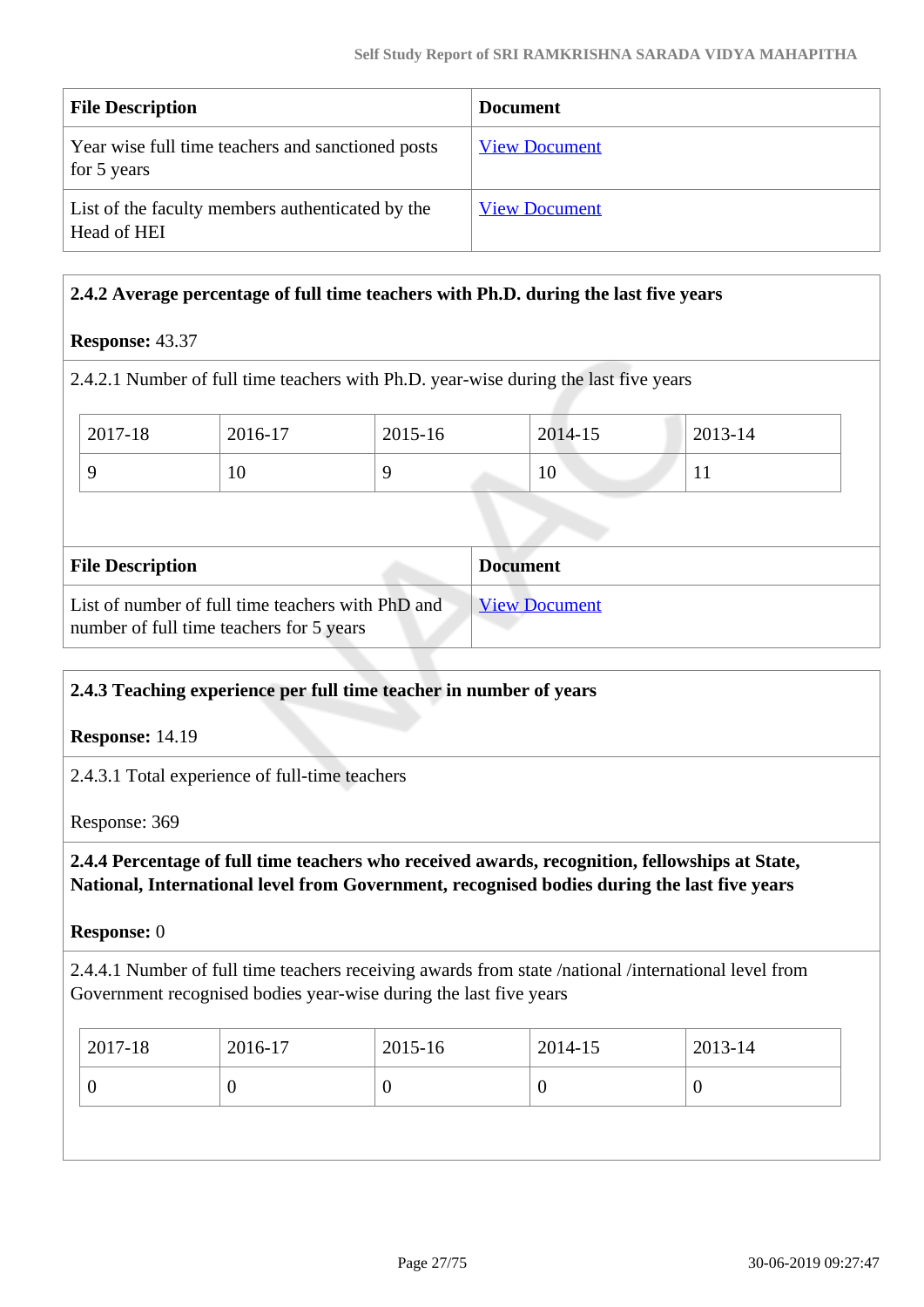| <b>File Description</b>                 | <b>Document</b>      |
|-----------------------------------------|----------------------|
| Institutional data in prescribed format | <b>View Document</b> |

## **2.4.5 Average percentage of full time teachers from other States against sanctioned posts during the last five years**

## **Response:** 1.95

2.4.5.1 Number of full time teachers from other states year-wise during the last five years

| 2017-18                 | 2016-17 | 2015-16 | 2014-15         | 2013-14 |
|-------------------------|---------|---------|-----------------|---------|
| $\theta$                |         |         | $\mathbf{I}$    |         |
|                         |         |         |                 |         |
|                         |         |         |                 |         |
| <b>File Description</b> |         |         | <b>Document</b> |         |

## **2.5 Evaluation Process and Reforms**

**2.5.1 Reforms in Continuous Internal Evaluation(CIE) system at the institutional level**

- As an affiliated college under the University of Burdwan, the institution follows the guidelines stipulated by the university. At present, the university runs the CBCS system in which semester examinations are conducted along with internal evaluation system.
- The semester examinations are conducted by the university. The institution adheres to the schedule and guidelines notified by the university. Following the inception of the semester system from the session 2017-18, the students are allowed to sit in the examination with 75% attendance in classes.
- The institution prepares the schedule of internal examination keeping in parity with the academic calendar published by the University of Burdwan. The academic sub-committee prepares the routine of the internal examination centrally. The teachers of the departments set the question papers in complete secrecy and transparency.
- The departments conduct class tests as part of the continuous evaluation system and show the students the answer scripts of the class tests in order to rectify their mistakes.
- Following the evaluation of the answer scripts, the departments conduct meetings to identify the slow learners in order to take remedial measures to mitigate their problems.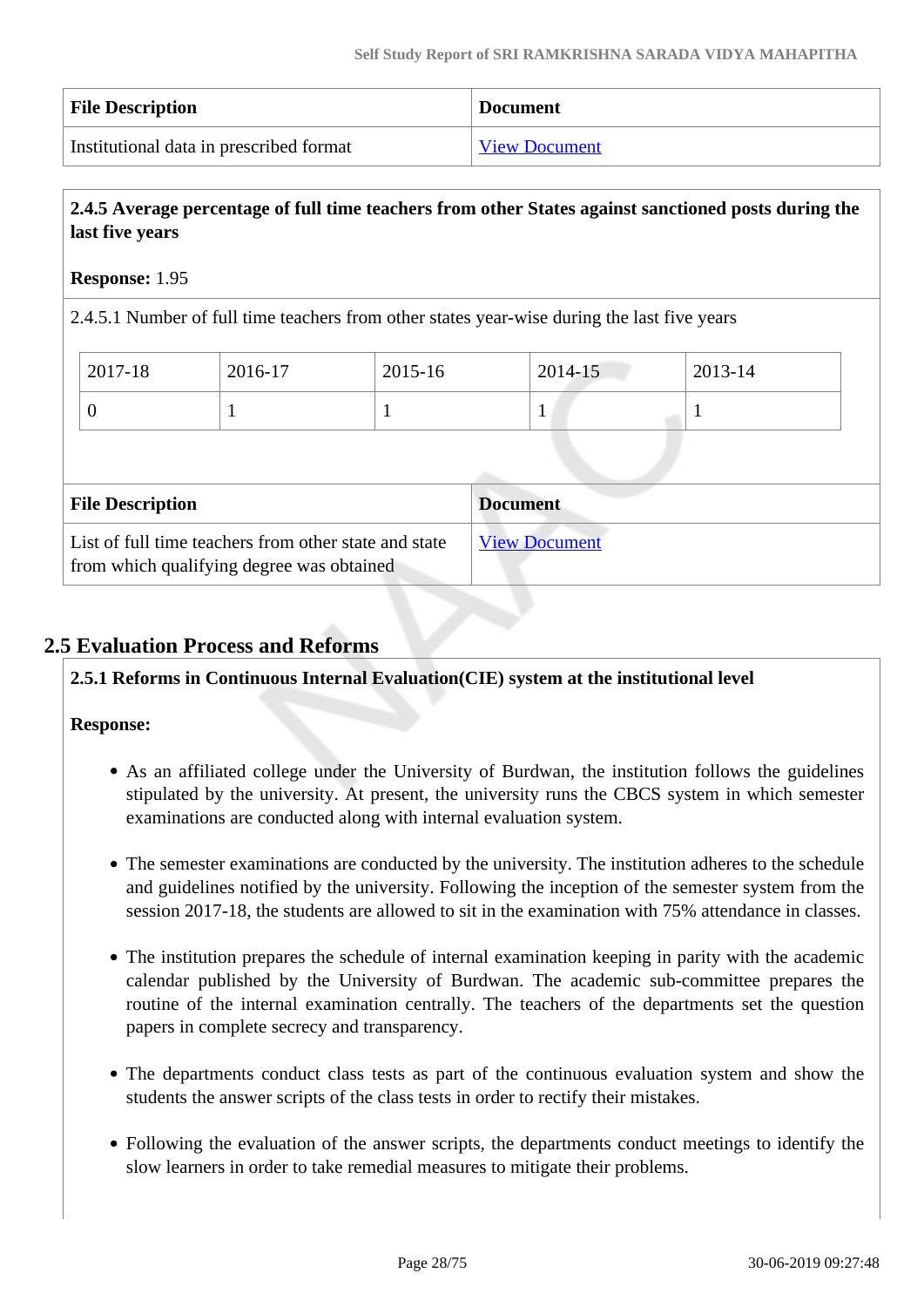- The departments also ask the students to prepare the projects as part of the curricula under their guidance.
- The departments often meet the guardians to discuss the performance and progress of the students.
- Following the evaluation of the answer scripts of the mid-term examination, the department arranges tutorial classes to improve the performance of the slow learners.

## **2.5.2 Mechanism of internal assessment is transparent and robust in terms of frequency and variety**

#### **Response:**

- The institution has an academic sub-committee nominated by the Teachers' Council. The committee looks after the academic affairs and prepares the schedule of the mid semester examination.
- The committee prepares the schedule of the preparation and submission of question paper as well as evaluation and submission of marks. The whole process of examination and evaluation is done centrally.
- The class tests are conducted by the departments in order to make an assessment of the performance and progress of the students.
- The institution meticulously maintains transparency and secrecy in the whole process of evaluation.

## **2.5.3 Mechanism to deal with examination related grievances is transparent, time-bound and efficient**

- Any form of discrepancy related to the end-semester and end-session examinations are addressed by the University of Burdwan. The university notifies the date of application of review following the publication of results. The office of the institution looks after the process and helps the students to apply for review.
- The review results are published before the commencement of the next semester or sessional examinations. If any form of discrepancy arises, the college makes necessary correspondence with the university to solve the issue.
- The marks of the mid-semester examination are carefully recorded by the teachers of the departments and any discrepancy related to the attendance of the students are addressed by the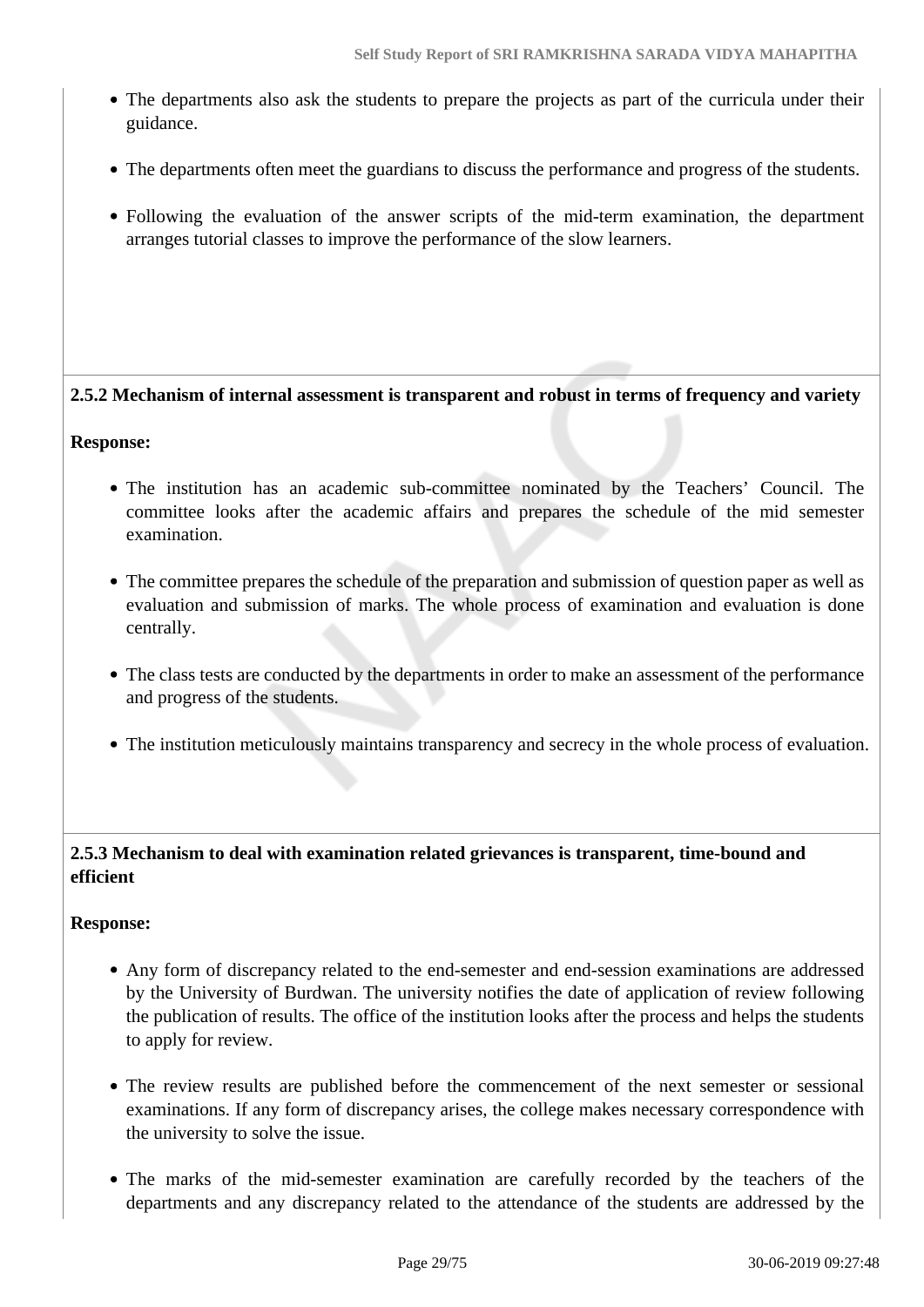institution in consultation with the teachers of the departments after verification of the available attendance record.

The university also provides the scope for applying for viewing the answer scripts under RTI act if a student is dissatisfied with the result. The university provides the students photocopies of their answer scripts under this provision.

**2.5.4 The institution adheres to the academic calendar for the conduct of CIE**

#### **Response:**

- The institution prepares an academic calendar at the beginning of every academic session following the academic calendar prepared and published by the University of Burdwan. The academic calendar is given in the prospectus so that the students may get acquainted with the schedule at the beginning of the session.
- Following the inception of the CBCS system, the institution prepares the schedule to conduct midsemester examinations keeping in mind the tentative date of the end-semester examination.
- The university reserves the right to conduct end-semester and sessional examinations and the institution has to follow the schedule as notified by the university from time to time.

## **2.6 Student Performance and Learning Outcomes**

 **2.6.1 Program outcomes, program specific outcomes and course outcomes for all programs offered by the Institution are stated and displayed on website and communicated to teachers and students**

#### **Response:**

- The departments of the institution conduct counselling session at the beginning of each session to explain and elaborate on the programme outcome, programme specific outcome and course outcomes of all programmes offered.
- The institution maintains a website, which comprises detailed outcome of each course and programme offered by the institution, the faculty profile and departmental activities.
- The academic calendar is given in the prospectus so that the students may get acquainted with the course structure at the beginning of the session.

 **2.6.2 Attainment of program outcomes, program specific outcomes and course outcomes are evaluated by the institution**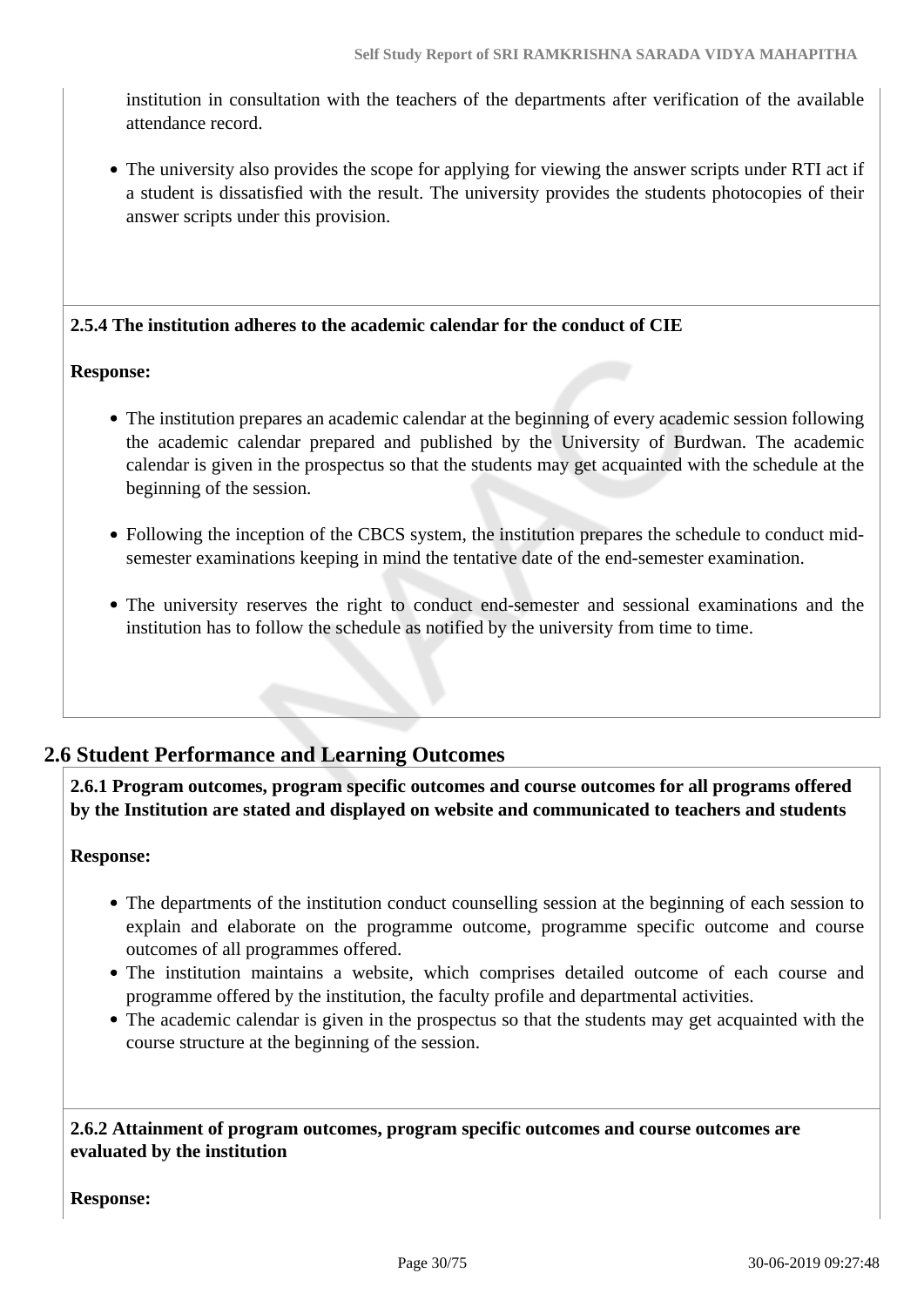- The departments of the institution hold departmental meetings at the beginning of the session to discuss program outcomes, program specific outcomes and course outcomes.
- The departmental teachers divide the assignments among themselves and prepare individual lesson plan to be handed over to the students for effective delivery of the curriculum.
- The departments conduct special introductory sessions to introduce the syllabi to the students and also to give scope to the students to know each other.
- The departments also conduct debate, presentation, extempore speech, quiz to generate interest among the students in the syllabus.
- The students are encouraged by the teachers of the departments to take part in co-curricular activities such as NCC, NSS and also to participate in the cultural competitions and annual sports to enhance their abilities.
- Following the evaluation of the mid-term tests, the departments hold meetings to identify the slow learners and take remedial measures such as arrangements of tutorial classes for them. The performance report is also discussed with students to help them to amend their mistakes.
- The departments often hold meetings with guardians to discuss the progress in the performance of the students.

## **2.6.3 Average pass percentage of Students**

### **Response:** 50.97

2.6.3.1 Total number of final year students who passed the examination conducted by Institution.

Response: 288

2.6.3.2 Total number of final year students who appeared for the examination conducted by the institution

Response: 565

| <b>File Description</b>                 | <b>Document</b>      |
|-----------------------------------------|----------------------|
| Institutional data in prescribed format | <b>View Document</b> |

## **2.7 Student Satisfaction Survey**

**2.7.1 Online student satisfaction survey regarding teaching learning process**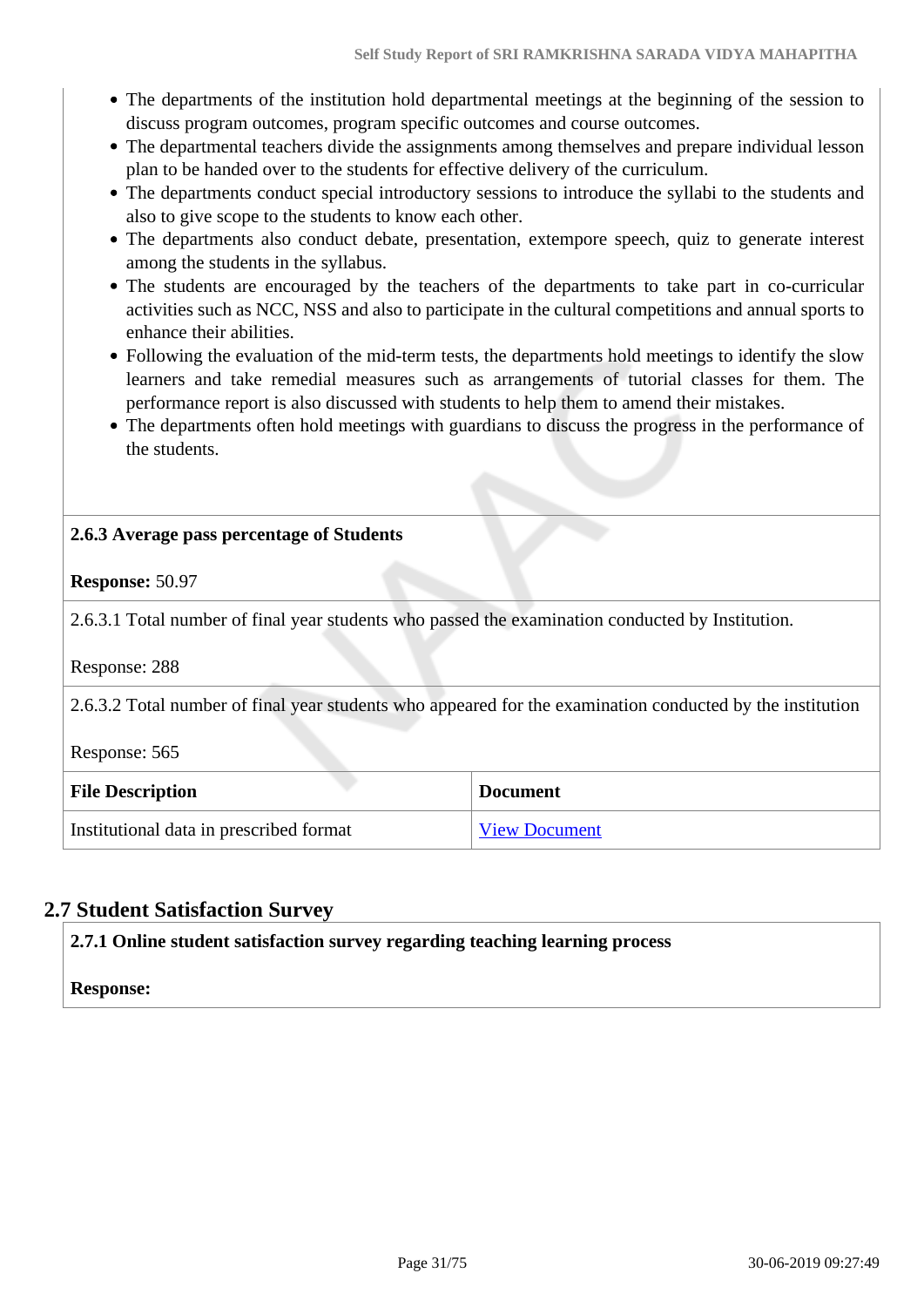## **Criterion 3 - Research, Innovations and Extension**

## **3.1 Resource Mobilization for Research**

 **3.1.1 Grants for research projects sponsored by government/non government sources such as industry ,corporate houses, international bodies, endowment, chairs in the institution during the last five years (INR in Lakhs)** 

## **Response:** 1.6

3.1.1.1 Total Grants for research projects sponsored by the non-government sources such as industry, corporate houses, international bodies, endowments, Chairs in the institution year-wise during the last five years(INR in Lakhs)

| 2017-18 | 2016-17 | 2015-16 | 2014-15 | 2013-14 |
|---------|---------|---------|---------|---------|
|         | 1.0     | υ       |         | ◡       |

| <b>File Description</b>                                                                  | <b>Document</b>      |
|------------------------------------------------------------------------------------------|----------------------|
| List of project and grant details                                                        | <b>View Document</b> |
| e-copies of the grant award letters for research<br>projects sponsored by non-government | <b>View Document</b> |

 **3.1.2 Number of research projects per teacher funded, by government and non-government agencies, during the last five year**

**Response:** 0.03

3.1.2.1 Number of research projects funded by government and non-government agencies during the last five years

Response: 1

3.1.2.2 Number of full time teachers worked in the institution during the last 5 years

Response: 34

| <b>File Description</b>                 | <b>Document</b>      |
|-----------------------------------------|----------------------|
| Supporting document from Funding Agency | <b>View Document</b> |
| Funding agency website URL              | <b>View Document</b> |

## **3.2 Innovation Ecosystem**

**3.2.1 Institution has created an ecosystem for innovations including incubation centre and other**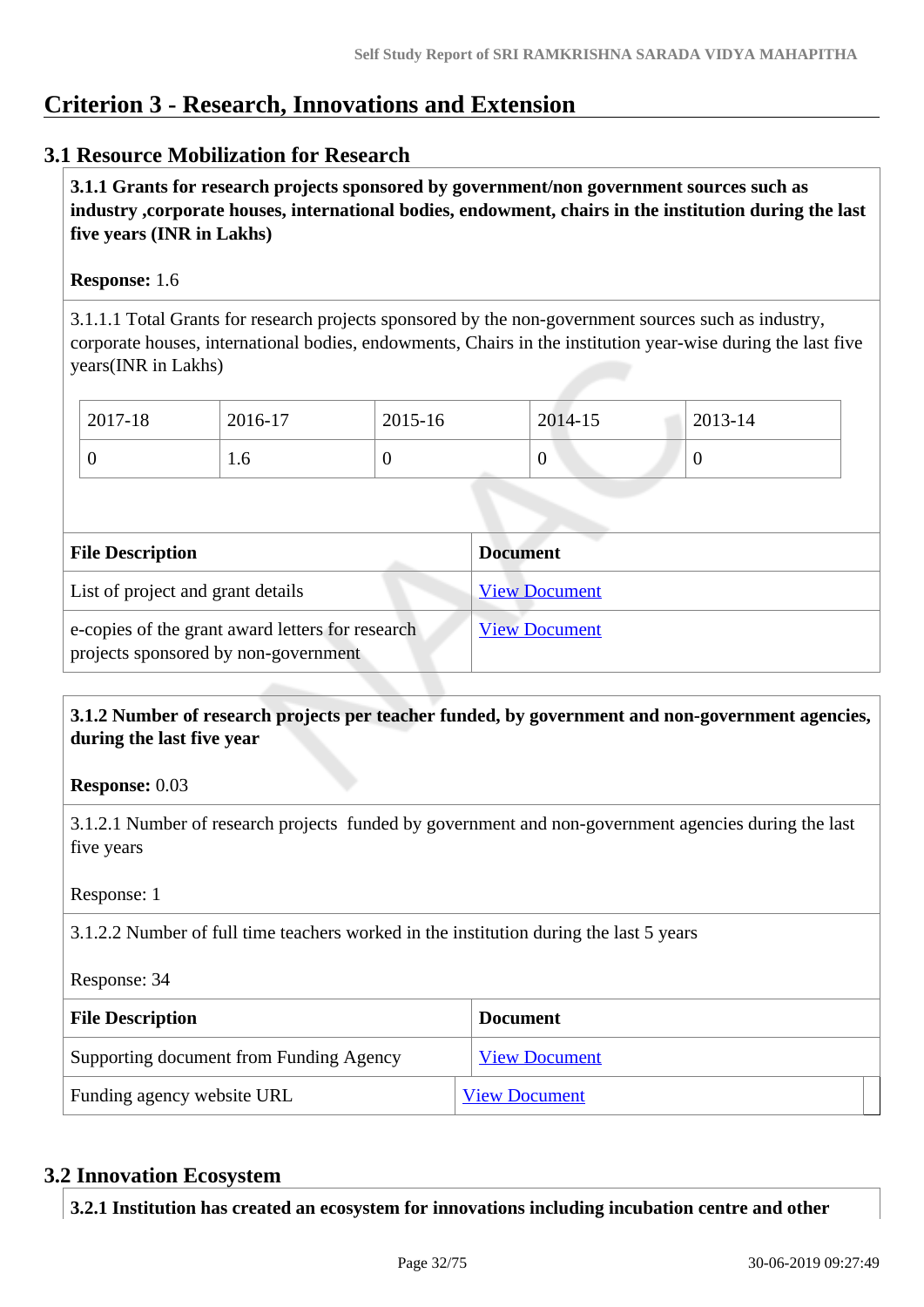### **initiatives for creation and transfer of knowledge**

### **Response:**

- The College has been organizing seminars on issues of academic and social relevance. The relevance of Vivekananda in present day India, workshop & seminars on morality, community & ethics as well as National seminar for promotion of scientific temper in the deliberations on advanced instruments used in current research have been key areas of interest of the College.
- Teachers are encouraged to pursue doctoral degree(s) and to publish their research papers in national and international journals. About 9 faculty members attained their PhDs during the period. Besides a total of 40 articles in various national and international Journals (UGC approved) over the last 5 years beginning 2013-14 to 2017-18 have been published.
- One Minor Research project funded by University Grant Commission has been received.
- Faculty members are working as Reviewers in International Journals like the *International Journal of Physica B, Journal of Coordination Chemistry.*
- Faculty members act as subject experts in different selection boards. About 5 faculty members have seen frequent participation as subject experts in various selection committees. A total of 4 faculty members have been actively participating in various committees and observer groups in the University and various selection boards.
- Faculty members have also been working as independent researchers on Research Papers funded by prestigious non-governmental organisations (collaborations like the *Rosa Luxemburg Stiftung*, Germany and the *Calcutta Research Group*).
- Faculty members have been part of invited lecture programmes with neighbouring colleges as part of resource optimisation programmes.

## **3.2.2 Number of workshops/seminars conducted on Intellectual Property Rights (IPR) and Industry-Academia Innovative practices during the last five years**

## **Response:** 0

3.2.2.1 Number of workshops/seminars conducted on Intellectual Property Rights (IPR) and Industry-Academia Innovative practices year-wise during the last five years

| 2017-18                                            | 2016-17  | 2015-16 | 2014-15              | 2013-14  |  |
|----------------------------------------------------|----------|---------|----------------------|----------|--|
| 0                                                  | $\theta$ | 0       | $\theta$             | $\theta$ |  |
|                                                    |          |         |                      |          |  |
| <b>File Description</b>                            |          |         | <b>Document</b>      |          |  |
| List of workshops/seminars during the last 5 years |          |         | <b>View Document</b> |          |  |

## **3.3 Research Publications and Awards**

**3.3.1 The institution has a stated Code of Ethics to check malpractices and plagiarism in Research**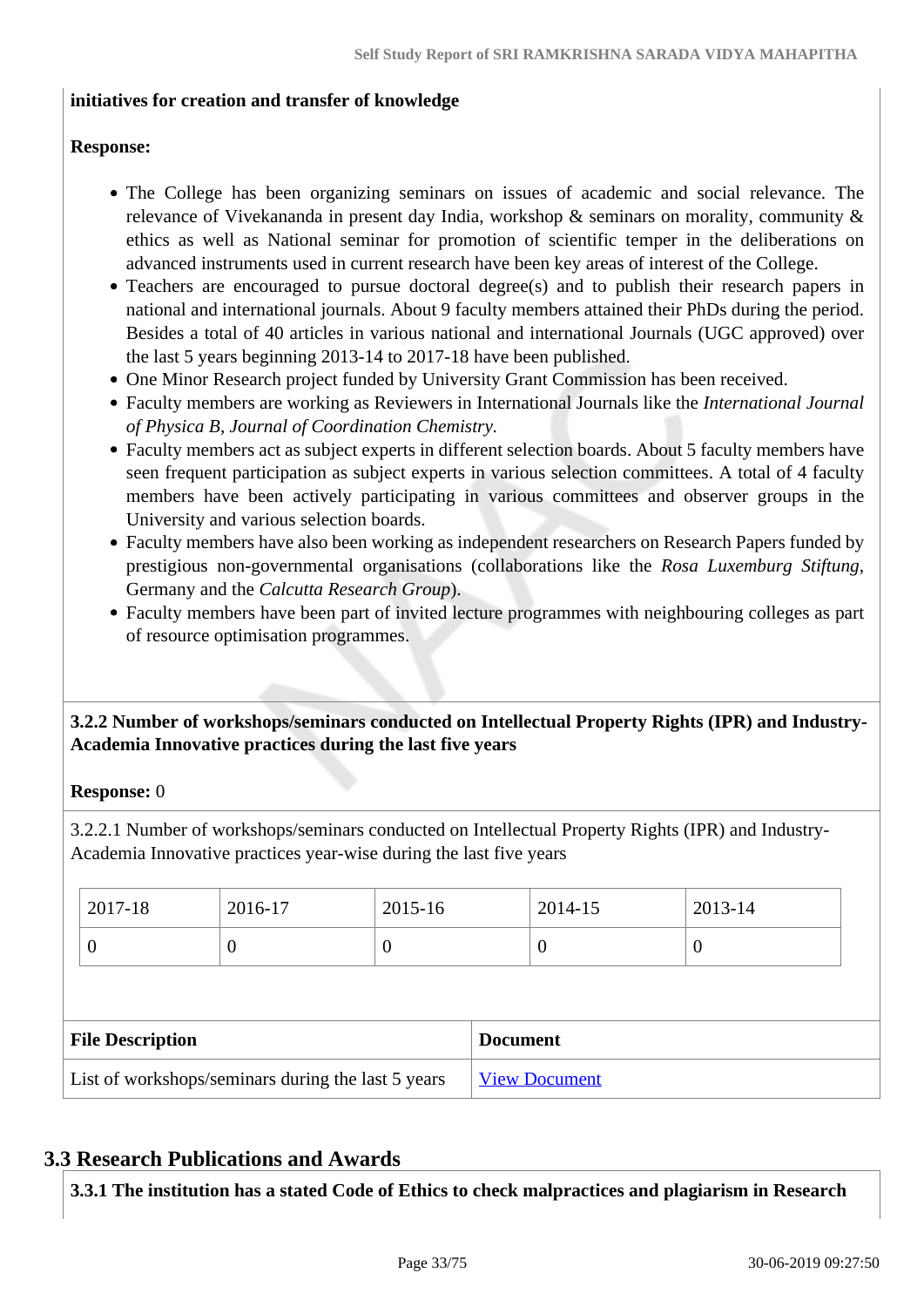| <b>Response:</b> No                        |                      |  |  |  |
|--------------------------------------------|----------------------|--|--|--|
| <b>File Description</b><br><b>Document</b> |                      |  |  |  |
| Institutional data in prescribed format    | <b>View Document</b> |  |  |  |

## **3.3.2 The institution provides incentives to teachers who receive state, national and international recognition/awards**

## **Response:** No

 **3.3.3 Number of research papers per teacher in the Journals notified on UGC website during the last five years**

### **Response:** 0.35

3.3.3.1 Number of research papers in the Journals notified on UGC website during the last five years

| 2017-18 | 2016-17 | 2015-16 | 2014-15                  | 2013-14 |
|---------|---------|---------|--------------------------|---------|
|         |         | $\circ$ | $\overline{\phantom{0}}$ |         |

| <b>File Description</b>                                                               | <b>Document</b>      |
|---------------------------------------------------------------------------------------|----------------------|
| List of research papers by title, author, department,<br>name and year of publication | <b>View Document</b> |

## **3.3.4 Number of books and chapters in edited volumes/books published and papers in national/international conference proceedings per teacher during the last five years**

**Response:** 0.7

3.3.4.1 Total number of books and chapters in edited volumes / books published, and papers in national/international conference-proceedings year-wise during the last five years

| 2017-18 | 2016-17 | 2015-16 | 2014-15 | 2013-14 |
|---------|---------|---------|---------|---------|
| ∽       | v       | ∽       |         | ∼       |

| <b>File Description</b>                                        | <b>Document</b>      |
|----------------------------------------------------------------|----------------------|
| List books and chapters in edited volumes / books<br>published | <b>View Document</b> |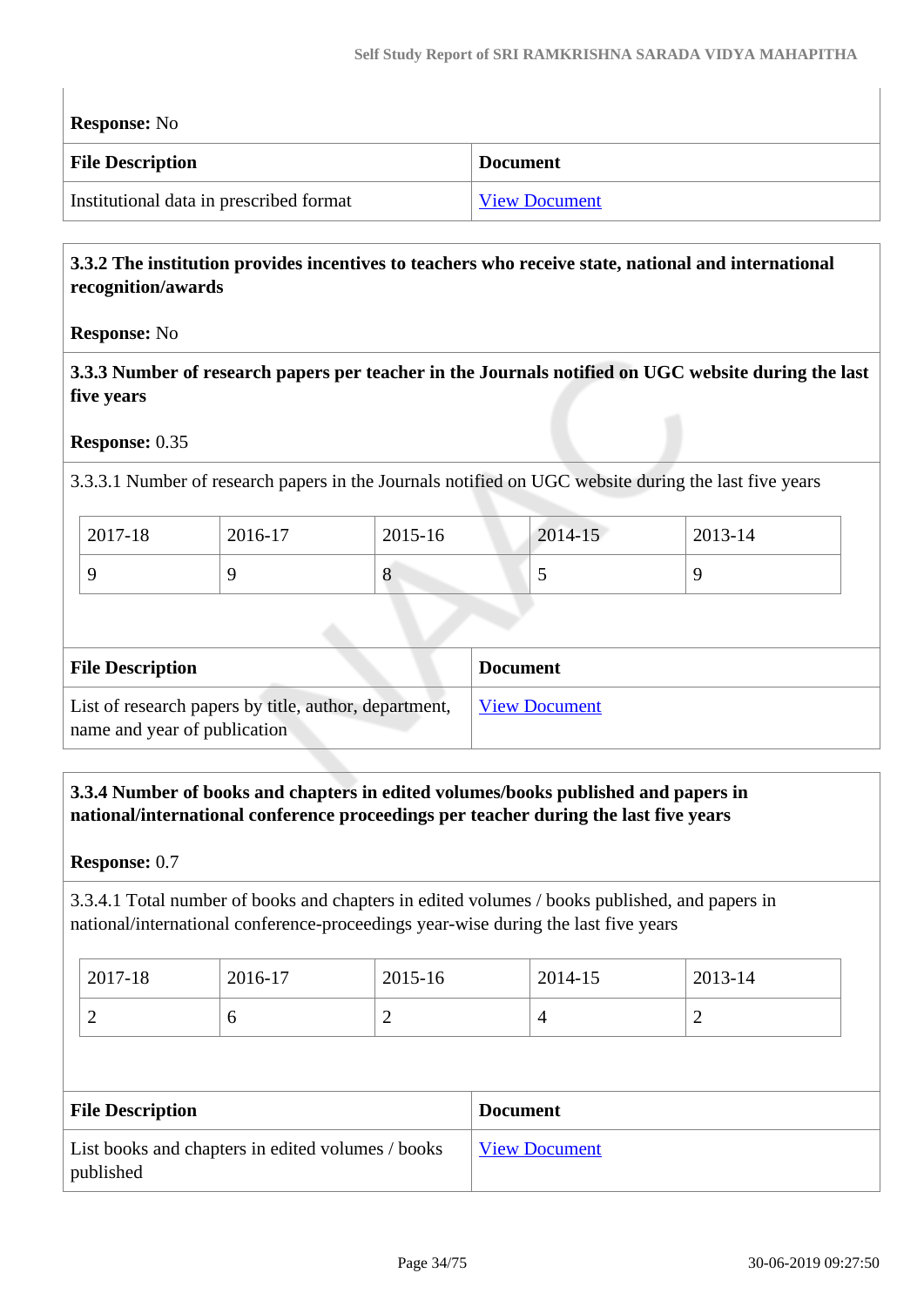## **3.4 Extension Activities**

 **3.4.1 Extension activities in the neighbourhood community in terms of impact and sensitising students to social issues and holistic development during the last five years**

## **Response:**

The extension activities of the College are chiefly channelized through its two wings:

1.National Service Scheme (NSS)

2.National Cadet Corps (NCC)

**NSS**: There are two units of NSS in the College.

NSS Activities:

On-Campus programmes:

1.Awareness building on various social issues:

- NSS observed a 15-days' Swachha Pakwara Programmme under guidelines from the Government of India through the Burdwan University NSS Department.
- The NSS Department conducted a one-day State Level Seminar on Value Oriented Education in collaboration and financial aid with Ramakrishna Math and Mission Kamarpukur.
- Organized AIDS Awareness Programme conducted by Dr.Supriyo Dasgupta Sarbari Dasgupta.

2. Campus Cleaning and Green Environment Programme.

3. First AID Training.

- 4. Blood Donation Camp.
- 5. Preserving Cultural Ethos:
	- The NSS organizes Saradotsav keeping in view the cultural ethos of the Community.

Off –Campus programmes:

- Awareness Programmes are conducted in the adopted villages, Paschim Amarpur and Harisova Dulepara.
- Kamarpukur has a Whatsapp group, *Kamarpukur Ei Sahar*, which again conducts programmes with our NSS volunteers like Tree Plantation Programme, a joint venture with the Ramakrishna Mission Multipurpose High School and S R S Vidyamahapitha, Kamarpukur.
- A group of 20 NSS volunteers in a 7-day training camp at Nayantara Balika Vidyalaya organized by Chetan Sevasram, a noted NGO, on imparting moral education and personality development of young students.
- NSS Volunteers actively participate in the various celebrations of the Ramakrishna Math & Mission, Kamarpukur.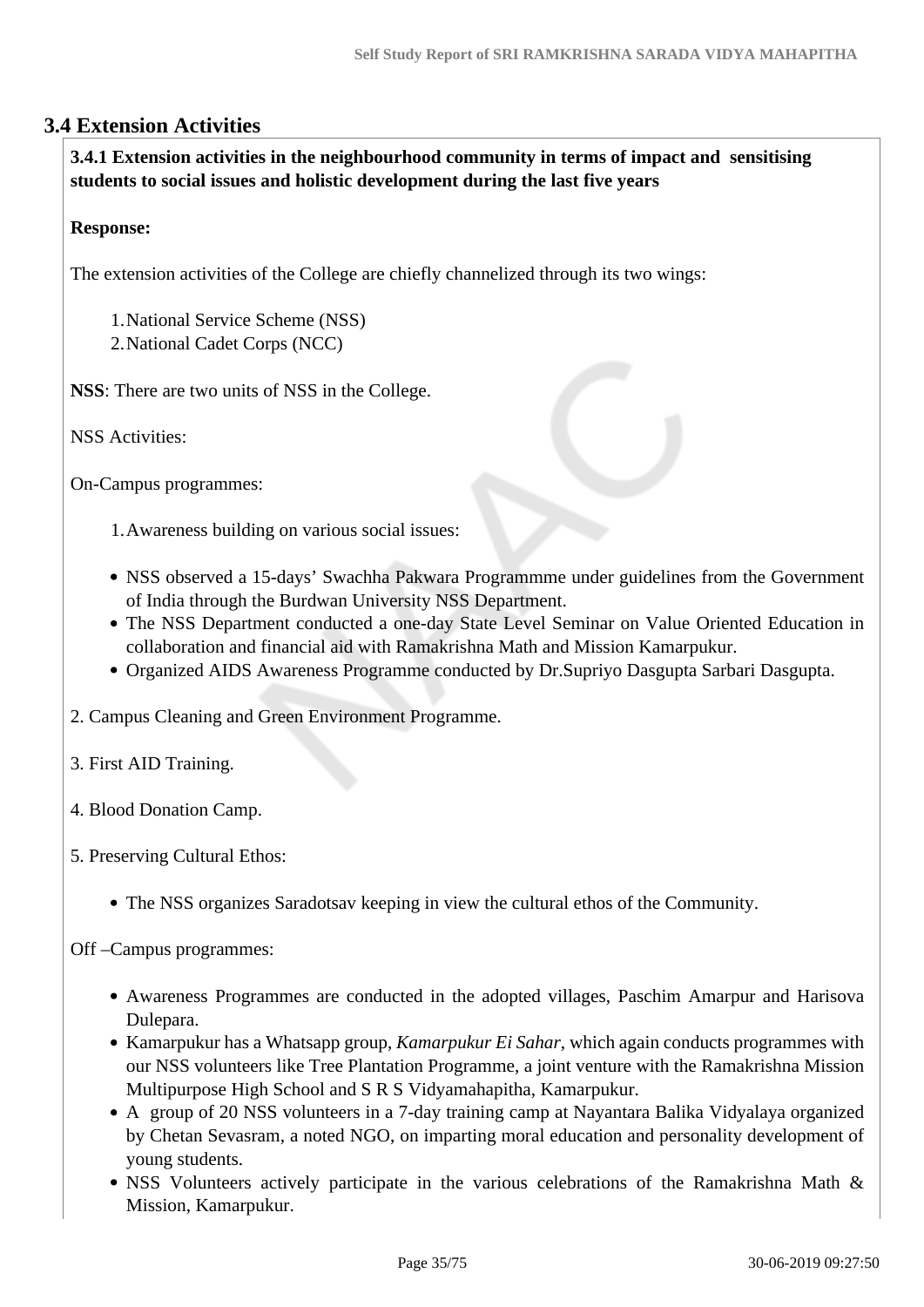## **NCC**

The NCC Unit of the College belongs to the 4 Bengal Battalion. NCC classes and parades are held regularly, under the supervision of the officers (PI Staff) of the Battalion. Cadets participate actively in different national and state level camps(like CATC, NIC, TSC, White Water Rafting Camp, Trekking Camp, Army Attachment Camps etc.). NCC Cadets have also actively participated in AIDS awareness rally, national integration rally, blood donation camps, celebration of National Youth Day, Independence Day, Republic Day and Yoga Day. The NCC unit has won several accolades at the national and state level.

- At the national level the NCC cadets of the College won the 2nd prize in NIA in rafting.
- At the state level the cadets won the silver medallion in CATC.
- The College NCC unit has had a long tradition of winning either of the top two positions amongst the participating Colleges in the Arambag sub-division of Hooghly in the Republic Day Parades.
- The NCC cadets have actively volunteered in the Pulse Polio programme.
- NCC has held Dengue Awareness Programme .
- Rally to create traffic awareness, Safe Drive Save Life.
- In 2016 the cadets participated in the civil defence training for Disaster Management.

## **Others**

 The College provides the local community space for organising several community programmes like : sports activities (day and night cricket matches, sitting drawing competitions etc.)

The College has been a venue for the District Youth Festival in 2017.

 **3.4.2 Number of awards and recognition received for extension activities from Government /recognised bodies during the last five years**

## **Response:** 0

3.4.2.1 Total number of awards and recognition received for extension activities from Government /recognised bodies year-wise during the last five years

| $\frac{1}{2017}$ -18 | 2016-17 | 2015-16 | 2014-15 | $2013 - 14$ |
|----------------------|---------|---------|---------|-------------|
|                      | ◡       |         | U       | ν           |

| <b>File Description</b>                                      | <b>Document</b> |
|--------------------------------------------------------------|-----------------|
| Number of awards for extension activities in last 5<br>years | View Document   |
|                                                              |                 |

 **3.4.3 Number of extension and outreach Programs conducted in collaboration with Industry, Community and Non- Government Organizations through NSS/ NCC/ Red Cross/ YRC etc., during**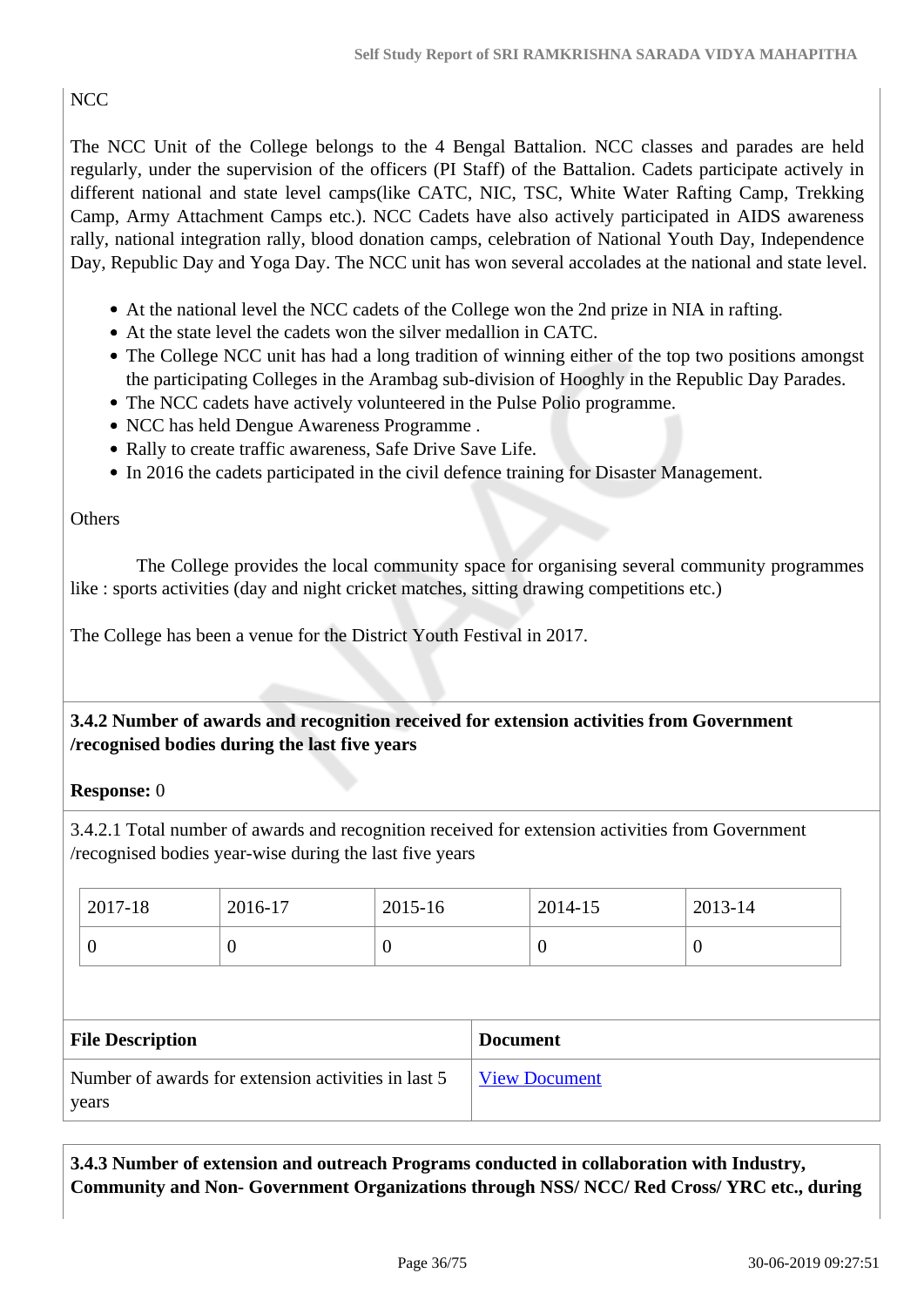#### **the last five years**

## **Response:** 0

3.4.3.1 Number of extension and outreach Programs conducted in collaboration with Industry, Community and Non- Government Organizations through NSS/ NCC/ Red Cross/ YRC etc., year-wise during the last five years

| 2017-18 | 2016-17 | 2015-16 | 2014-15 | 2013-14 |
|---------|---------|---------|---------|---------|
|         |         |         |         | ν       |

| <b>File Description</b>                                                                                        | <b>Document</b>      |
|----------------------------------------------------------------------------------------------------------------|----------------------|
| Number of extension and outreach programs<br>conducted with industry, community etc for the last<br>five years | <b>View Document</b> |

# **3.4.4 Average percentage of students participating in extension activities with Government Organisations, Non-Government Organisations and programs such as Swachh Bharat, Aids Awareness, Gender Issue, etc. during the last five years**

#### **Response:** 27.14

3.4.4.1 Total number of students participating in extension activities with Government Organisations, Non-Government Organisations and programs such as Swachh Bharat, Aids Awareness, Gender Issue, etc. yearwise during the last five years

| 2017-18 | 2016-17 | 2015-16 | 2014-15 | 2013-14 |
|---------|---------|---------|---------|---------|
| 2225    | 1140    | 530     | 500     | 203     |

| <b>File Description</b>                                                                        | <b>Document</b>      |
|------------------------------------------------------------------------------------------------|----------------------|
| Report of the event                                                                            | <b>View Document</b> |
| Average percentage of students participating in<br>extension activities with Govt. or NGO etc. | <b>View Document</b> |

# **3.5 Collaboration**

 **3.5.1 Number of linkages for faculty exchange, student exchange, internship, field trip, on-the-job training, research, etc during the last five years**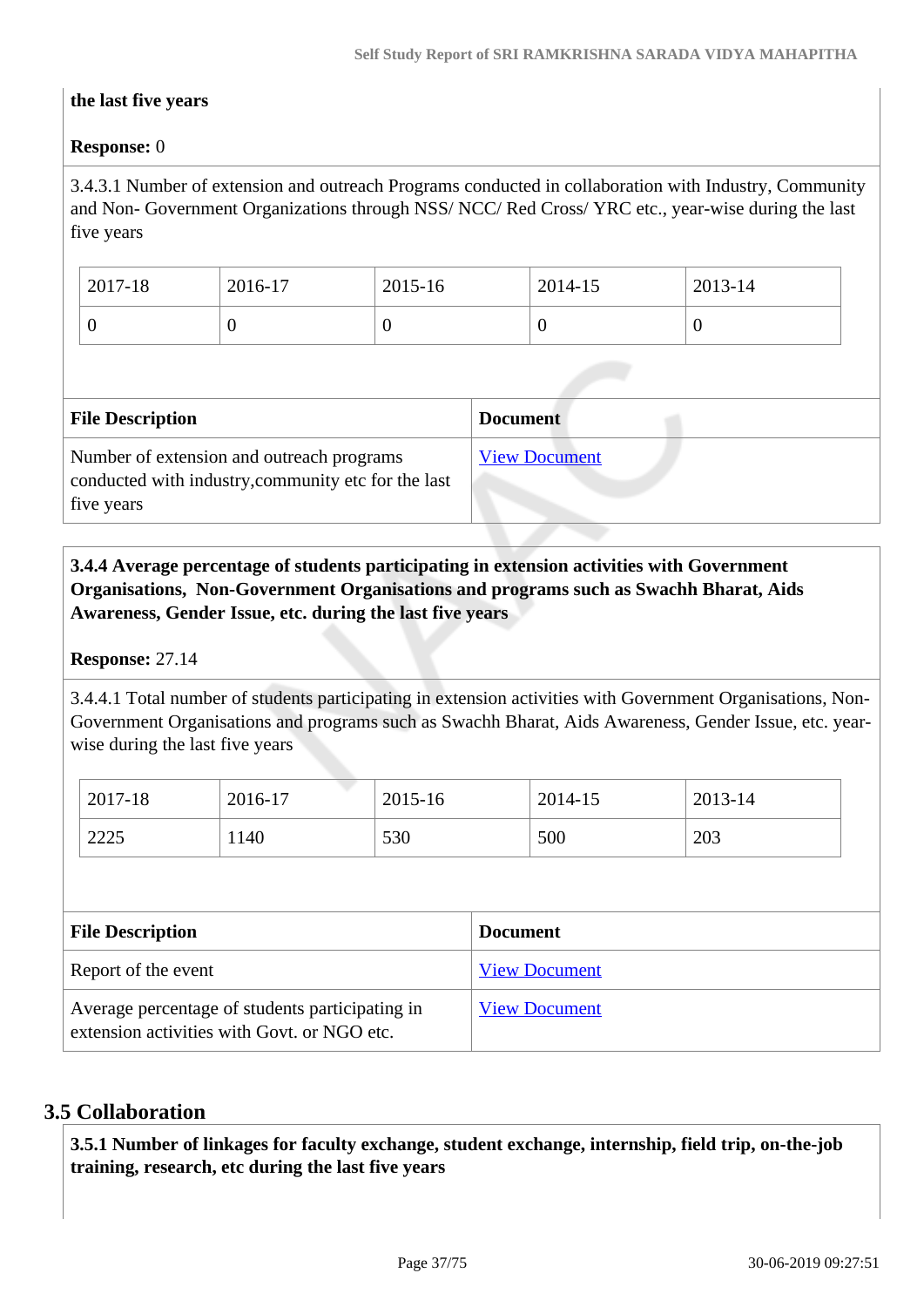#### **Response:** 0

3.5.1.1 Number of linkages for faculty exchange, student exchange, internship, field trip, on-the-job training, research, etc year-wise during the last five years

| 2017-18                                                          | 2016-17  | 2015-16  |                 | 2014-15              | 2013-14  |
|------------------------------------------------------------------|----------|----------|-----------------|----------------------|----------|
| $\boldsymbol{0}$                                                 | $\theta$ | $\theta$ |                 | $\theta$             | $\theta$ |
|                                                                  |          |          |                 |                      |          |
| <b>File Description</b>                                          |          |          | <b>Document</b> |                      |          |
| Number of Collaborative activities for research,<br>faculty etc. |          |          |                 | <b>View Document</b> |          |

# **3.5.2 Number of functional MoUs with institutions of National/ International importance, Other Institutions, Industries, Corporate houses etc., during the last five years (only functional MoUs with ongoing activities to be considered)**

#### **Response:** 0

3.5.2.1 Number of functional MoUs with institutions of national, international importance, other universities, industries, corporate houses etc. year-wise during the last five years (only functional MoUs with ongoing activities to be considered)

| 2017-18 | 2016-17 | 2015-16 | 2014-15 | $2013 - 14$ |
|---------|---------|---------|---------|-------------|
|         |         | ν       |         |             |

| <b>File Description</b>                                                                                                                     | <b>Document</b>      |
|---------------------------------------------------------------------------------------------------------------------------------------------|----------------------|
| e-copies of the MoUs with institution/ industry/<br>corporate house                                                                         | <b>View Document</b> |
| Details of functional MoUs with institutions of<br>national, international importance, other universities<br>etc during the last five years | <b>View Document</b> |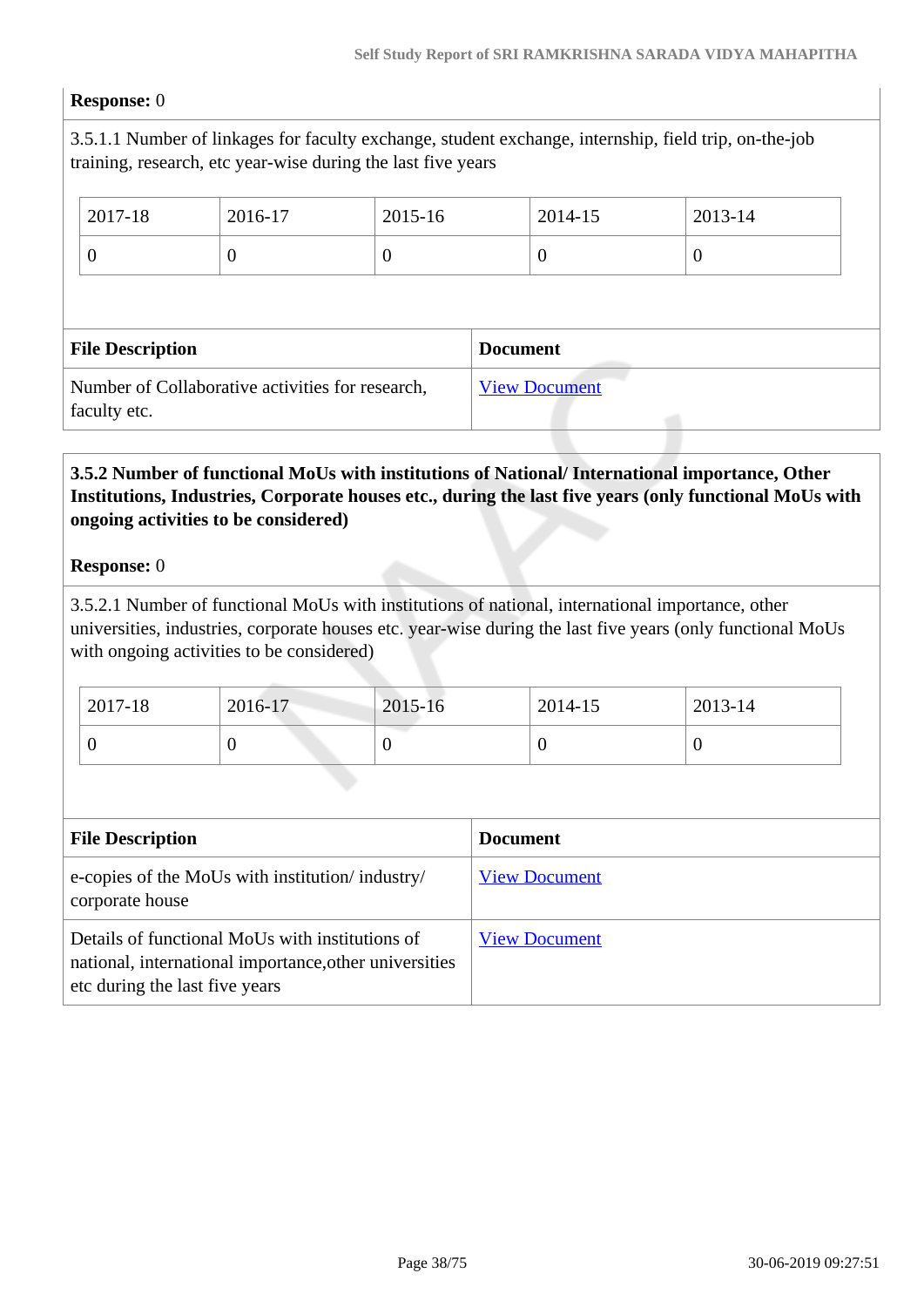# **Criterion 4 - Infrastructure and Learning Resources**

# **4.1 Physical Facilities**

 **4.1.1 The institution has adequate facilities for teaching- learning. viz., classrooms, laboratories, computing equipment, etc.**

#### **Response:**

The institution has adequate facilities for teaching –learning .Six buildings of the college are used for teaching-learning process. At present the institution has 30 class rooms. The names of these buildings are Vivekananda Bhawan, Rabindra Bhawan, Acharya Prafulla Chandra Bhawan, Nazrul Bhawan, Meghnad Saha Bhawan and Bimalakanta Bhawan. Four years ago different departmental offices were set up adjacent to the class rooms of several departments. Physics department and Chemistry department of the institutions have their separate buildings. The institution has 14 laboratories used by the students and teachers of the lab-based departments like Physics, chemistry, Computer Science etc. There are different necessary equipments available in our laboratories. The institution has only two ICT based classrooms for accommodating smart classes where two projector machines are frequently used by most of the teachers. The institution has about 30 computers used in several science departments.

 **4.1.2 The institution has adequate facilities for sports, games (indoor, outdoor),gymnasium, yoga centre etc., and cultural activities**

#### **Response:**

- The college has adequate space and facilities for games and sports under the able leadership of Physical Education department and Games & Sports Wing of the college. It has facilities for 8 outdoor games and 2 indoor games in its sprawling campus.
- The two playground can make provisions for football matches, cricket matches, volley ball and badminton competition, athletic events, regular practices of the college students, and so on.
- The college infrastructure is used by the sub-divisional administration and the local clubs or organizations for hosting different events or tournaments. Even the police department uses this infrastructure for Meetings.
- The huge playground are always the favourite spot for hosting events like the celebration of Yoga Day as well as for the extension activities of the college, that of NCC, NSS, etc.

 **4.1.3 Percentage of classrooms and seminar halls with ICT - enabled facilities such as smart class, LMS, etc**

#### **Response:** 6.67

4.1.3.1 Number of classrooms and seminar halls with ICT facilities

Response: 2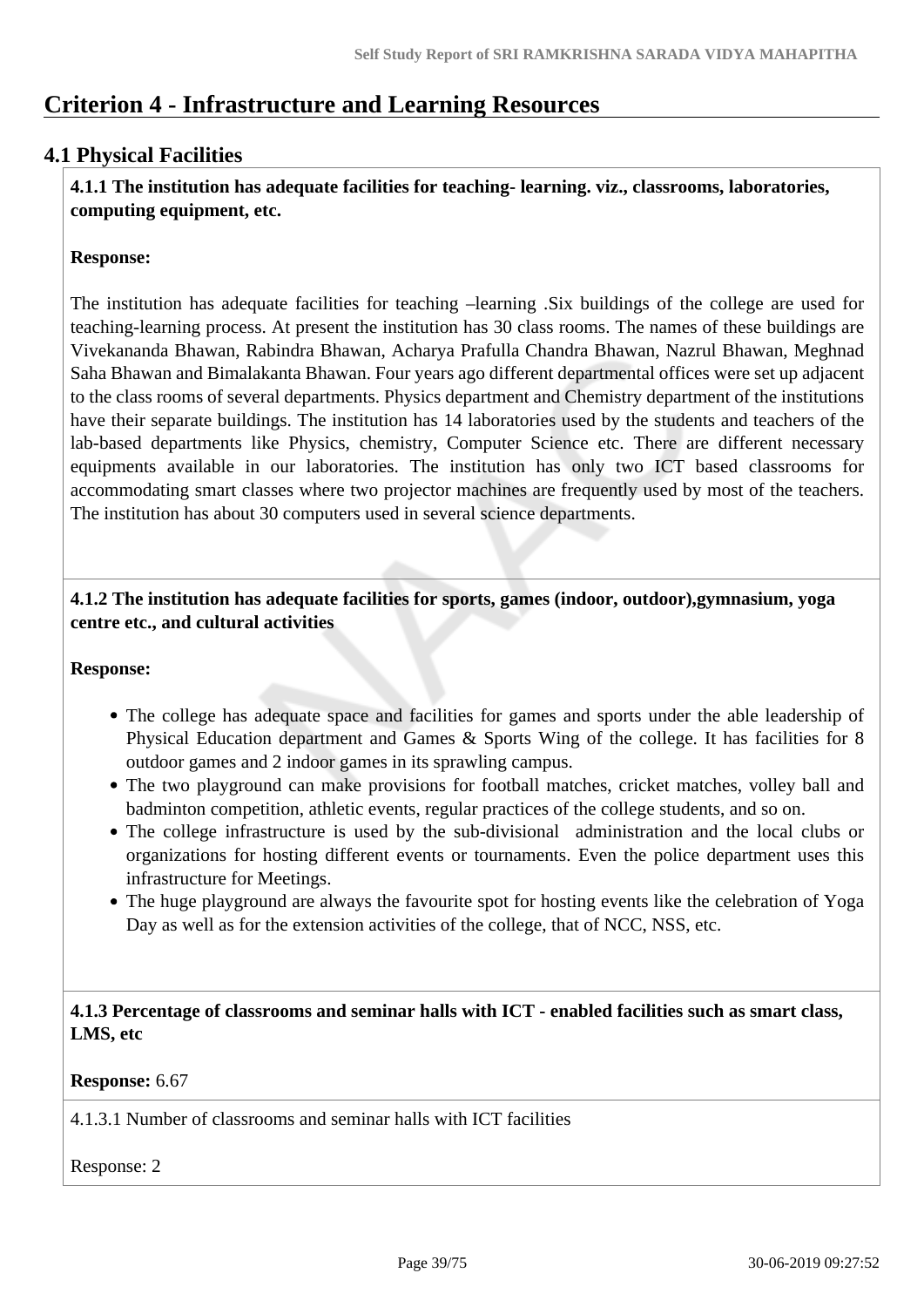| <b>File Description</b>                                               | <b>Document</b>      |
|-----------------------------------------------------------------------|----------------------|
| Number of classrooms and seminar halls with ICT<br>enabled facilities | <b>View Document</b> |

## **4.1.4 Average percentage of budget allocation, excluding salary for infrastructure augmentation during the last five years.**

#### **Response:** 20.06

4.1.4.1 Budget allocation for infrastructure augmentation, excluding salary year-wise during the last five years (INR in Lakhs)

| 2017-18                    | 2016-17 | 2015-16     | 2014-15 | 2013-14 |
|----------------------------|---------|-------------|---------|---------|
| 1 <sub>7</sub><br><b>T</b> | 23.39   | 55<br>11.JJ | 16.31   | 12.94   |

| <b>File Description</b>                                                                      | <b>Document</b> |
|----------------------------------------------------------------------------------------------|-----------------|
| Details of budget allocation, excluding salary during   View Document<br>the last five years |                 |

# **4.2 Library as a Learning Resource**

#### **4.2.1 Library is automated using Integrated Library Management System (ILMS)**

**Response:** 

- The Central Library of thye College is small partially automated with Integrated Library Management Software KOHA, version 3.18.03.000 in the year 2016.
- The work of accession of the books and journals is going through the software.
- Bar-coding facility is available.
- Students are using computer to avail catalogue or availability of books of their choice through OPAC.
- E-resources search and printing facility are given to the users ( Teachers, Students and Staff).
- Students and Teachers are Using N-List Programme.
- Rare Collection of E-documents is available for the Users.
- Library is working on the full data-entry so that all modules, such as circulation (Issue, Return of documents) using the ILMS can be started soon.

| Name of the Software | Version    | <b>Date of Installation</b> | <b>Nature of Automation</b> |
|----------------------|------------|-----------------------------|-----------------------------|
| <b>KOHA</b>          | .18.03.000 | 07.12.2016                  | Partial                     |

 **4.2.2 Collection of rare books, manuscripts, special reports or any other knowledge resources for library enrichment**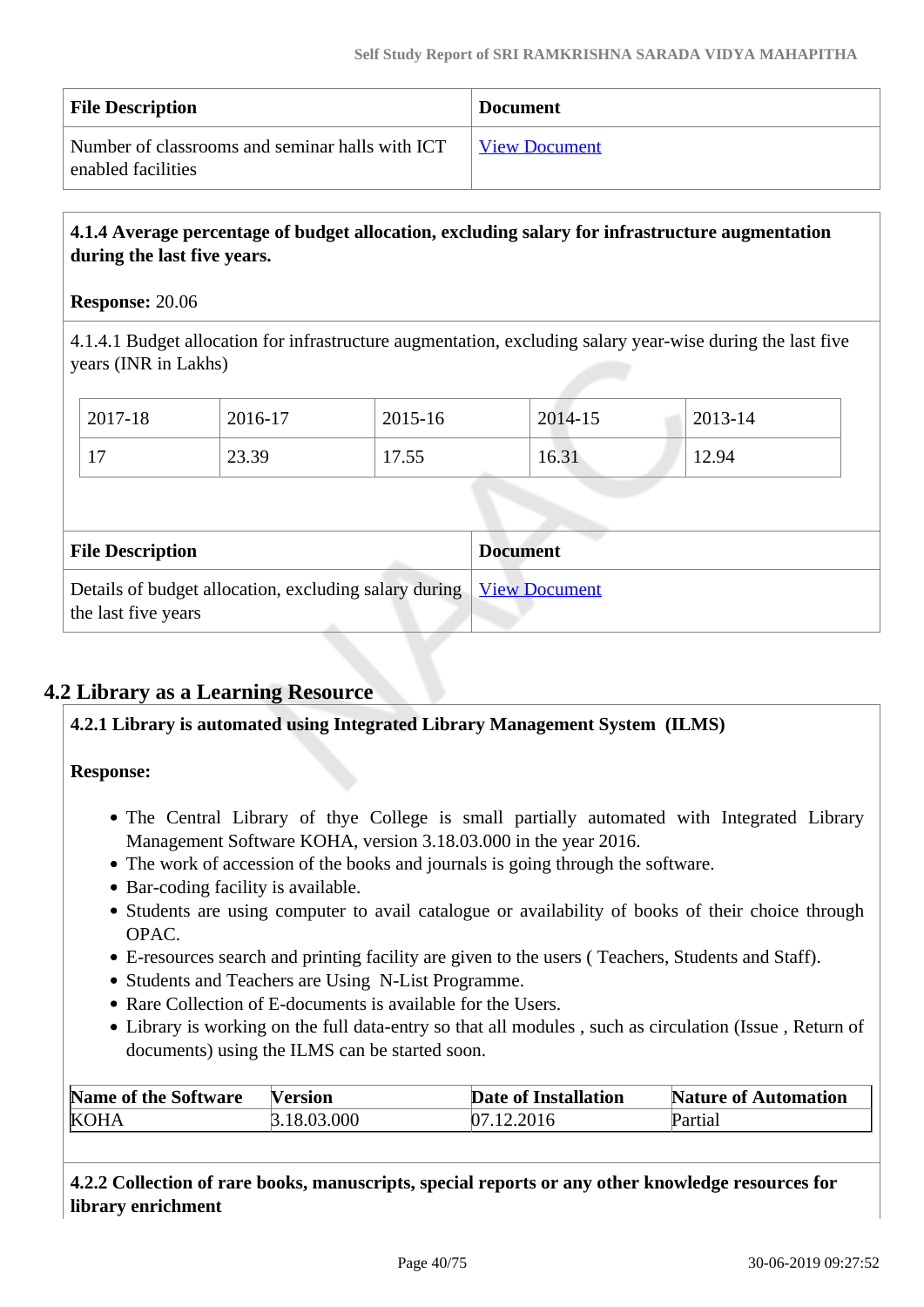# **Response:**

The Central Library of the College has a total number of 29735 books, purchased with the financial assistance from the UGC and the grants received time to time from the College. There are rare books on Sanskrit Literature in the library. Apart from these there are Encyclopedias, back volumes of journals and magazines which are of great use of the users. The library acts as a knowledge resource centre and caters to the academic needs of the users especially in respect of e-resources, e-books and e-journals.

| 4.2.3 Does the institution have the following:                                       |                      |
|--------------------------------------------------------------------------------------|----------------------|
| 1.e-journals                                                                         |                      |
| 2.e-ShodhSindhu                                                                      |                      |
| 3. Shodhganga Membership                                                             |                      |
| 4.e-books                                                                            |                      |
| 5. Databases                                                                         |                      |
| A. Any 4 of the above                                                                |                      |
| <b>B.</b> Any 3 of the above                                                         |                      |
| C. Any 2 of the above                                                                |                      |
| D. Any 1 of the above                                                                |                      |
| <b>Response:</b> D. Any 1 of the above                                               |                      |
| <b>File Description</b>                                                              | <b>Document</b>      |
| Details of subscriptions like e-journals,e-<br>ShodhSindhu,Shodhganga Membership etc | <b>View Document</b> |

# **4.2.4 Average annual expenditure for purchase of books and journals during the last five years (INR in Lakhs)**

#### **Response:** 0.87

4.2.4.1 Annual expenditure for purchase of books and journals year-wise during the last five years (INR in Lakhs)

| 2017-18 | 2016-17 | 2015-16 | 2014-15 | 2013-14 |
|---------|---------|---------|---------|---------|
| 2.74674 | 0.05750 | 0.04012 | 1.47005 | 0.03138 |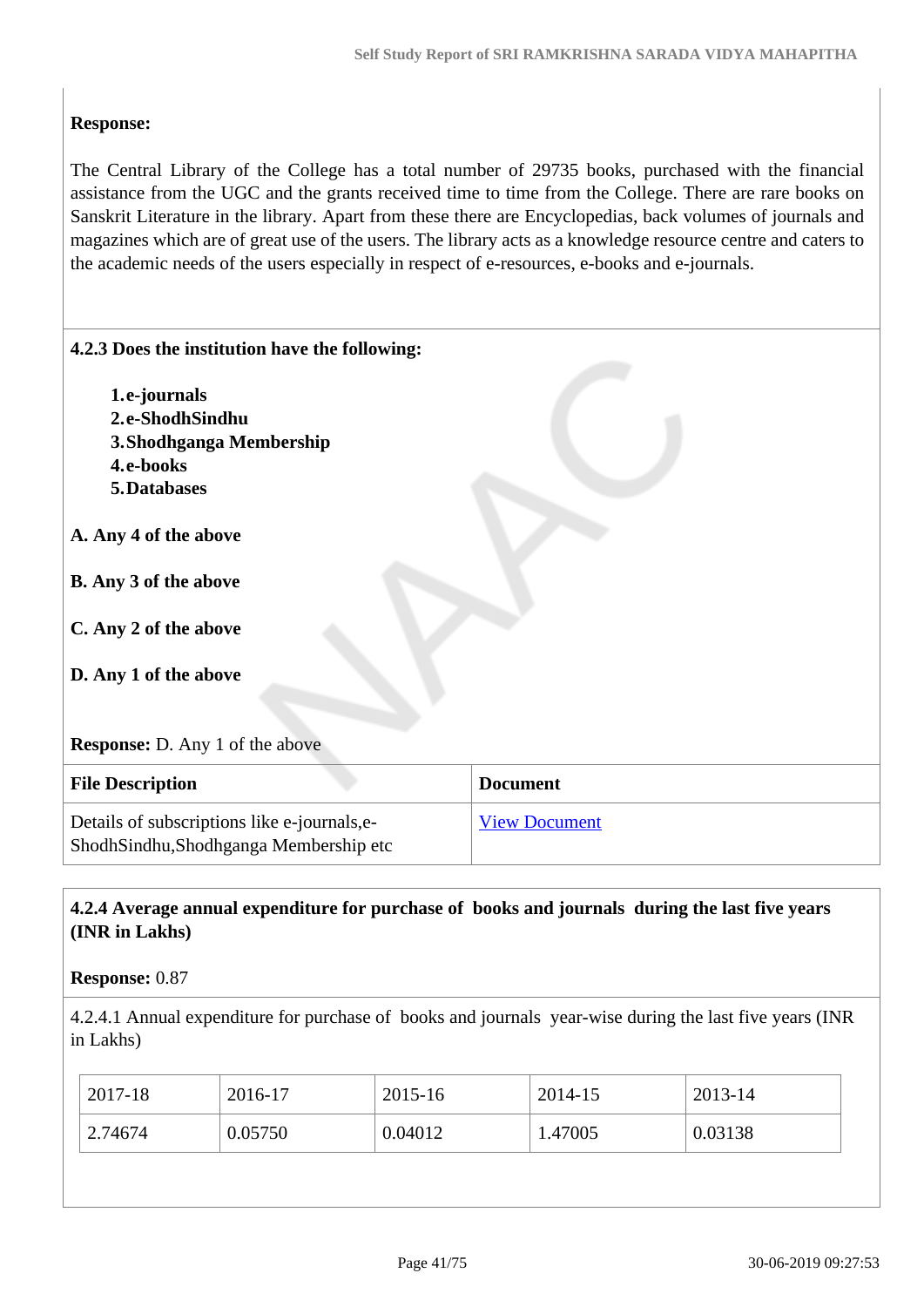| <b>File Description</b>                                                                                               | <b>Document</b>      |
|-----------------------------------------------------------------------------------------------------------------------|----------------------|
| Details of annual expenditure for purchase of books   <u>View Document</u><br>and journals during the last five years |                      |
| Audited statements of accounts                                                                                        | <b>View Document</b> |

#### **4.2.5 Availability of remote access to e-resources of the library**

#### **Response:** Yes

#### **4.2.6 Percentage per day usage of library by teachers and students**

#### **Response:** 1.26

4.2.6.1 Average number of teachers and students using library per day over last one year

Response: 40

## **4.3 IT Infrastructure**

#### **4.3.1 Institution frequently updates its IT facilities including Wi-Fi**

**Response:** 

- The college has created adequate IT facilities in the campus. The entire campus area is covered under Wi-Fi. The connections are provided by BSNL and Jio Broadband (Cable Connection). There are eight separate Wi-Fi login. Students and teachers are given passwords to work with Wi-Fi.
- All the science departments have good number of computers with internet facility along with necessary software.
- Anti-virus software is updated regularly for the computers.

#### **4.3.2 Student - Computer ratio**

**Response:** 105

 **4.3.3 Available bandwidth of internet connection in the Institution (Lease line) >=50 MBPS**

**35-50 MBPS**

**20-35 MBPS**

**5-20 MBPS**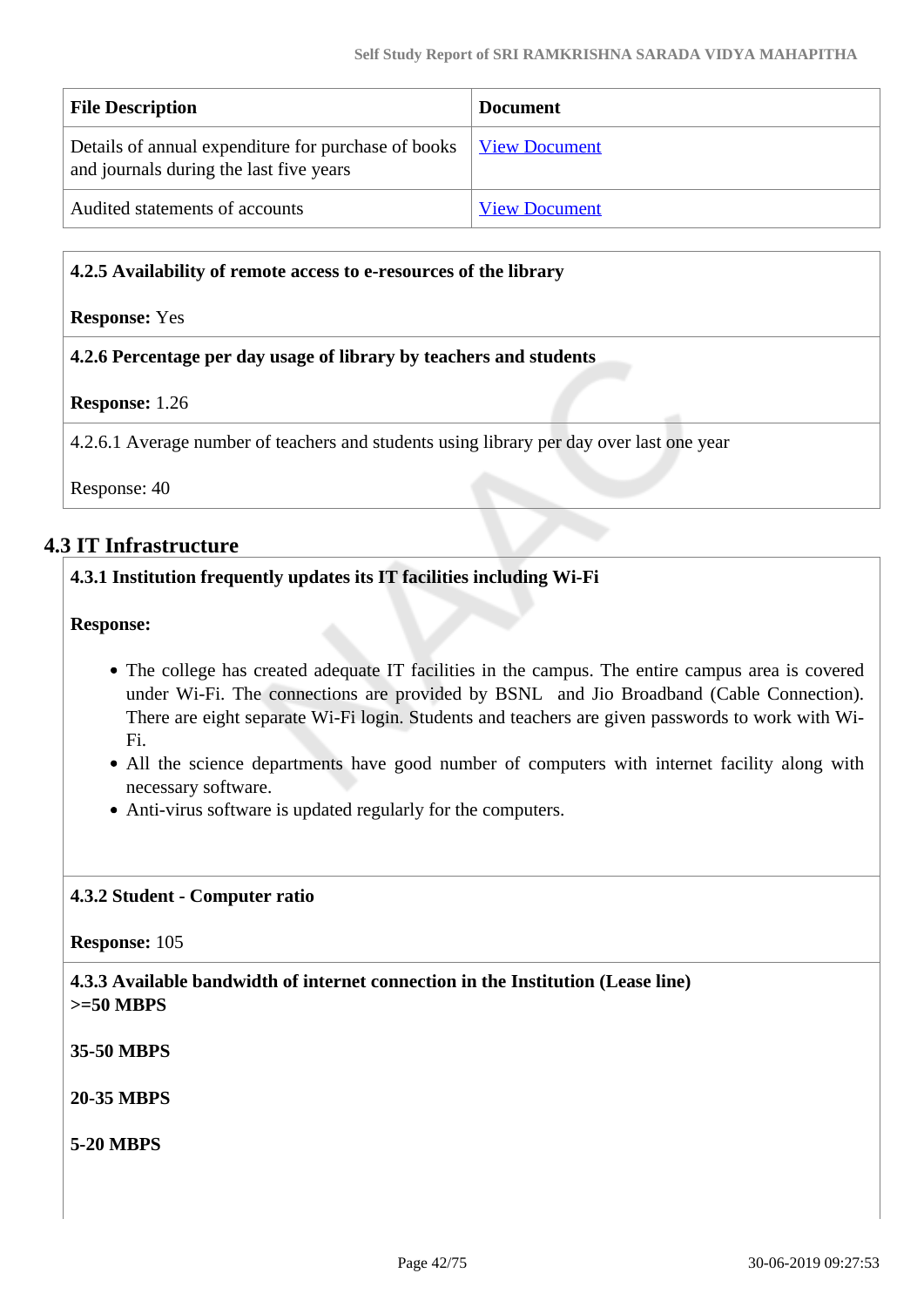#### **Response:** <5 MBPS

# **4.3.4 Facilities for e-content development such as Media Centre, Recording facility, Lecture Capturing System (LCS)**

#### **Response:** No

| <b>File Description</b>                                                               | <b>Document</b>      |
|---------------------------------------------------------------------------------------|----------------------|
| Facilities for e-content development such as Media<br>Centre, Recording facility, LCS | <b>View Document</b> |

## **4.4 Maintenance of Campus Infrastructure**

#### **4.4.1 Average Expenditure incurred on maintenance of physical facilities and academic support facilities excluding salary component, as a percentage during the last five years**

#### **Response:** 5

4.4.1.1 Expenditure incurred on maintenance of physical facilities and academic support facilities excluding salary component year-wise during the last five years (INR in Lakhs)

| 2017-18 | 2016-17 | 2015-16 | $2014 - 15$ | 2013-14 |
|---------|---------|---------|-------------|---------|
| 7.90485 | 2.25659 | 2.60654 | 2.44338     | 7.29388 |

| <b>File Description</b>                                                                         | <b>Document</b>      |
|-------------------------------------------------------------------------------------------------|----------------------|
| Details about assigned budget and expenditure on<br>physical facilities and academic facilities | <b>View Document</b> |
| Audited statements of accounts.                                                                 | <b>View Document</b> |

# **4.4.2 There are established systems and procedures for maintaining and utilizing physical, academic and support facilities - laboratory, library, sports complex, computers, classrooms etc.**

#### **Response:**

Institutional mechanisms for maintenance and upkeep of the infrastructure, facilities and equipment of the college:

#### **Building infrastructure**

Generally as far as practicable for a fully government owned institution, a constant effort is made to provide dedicated and secure space for equipments and tools. There is a building committee to look after the maintenance, repair and constructional work related to the building. Construction, repair and maintenance of the main building and physical infrastructure like water, power supply and gas is looked after by this committee. All works are done through web tender system as per standard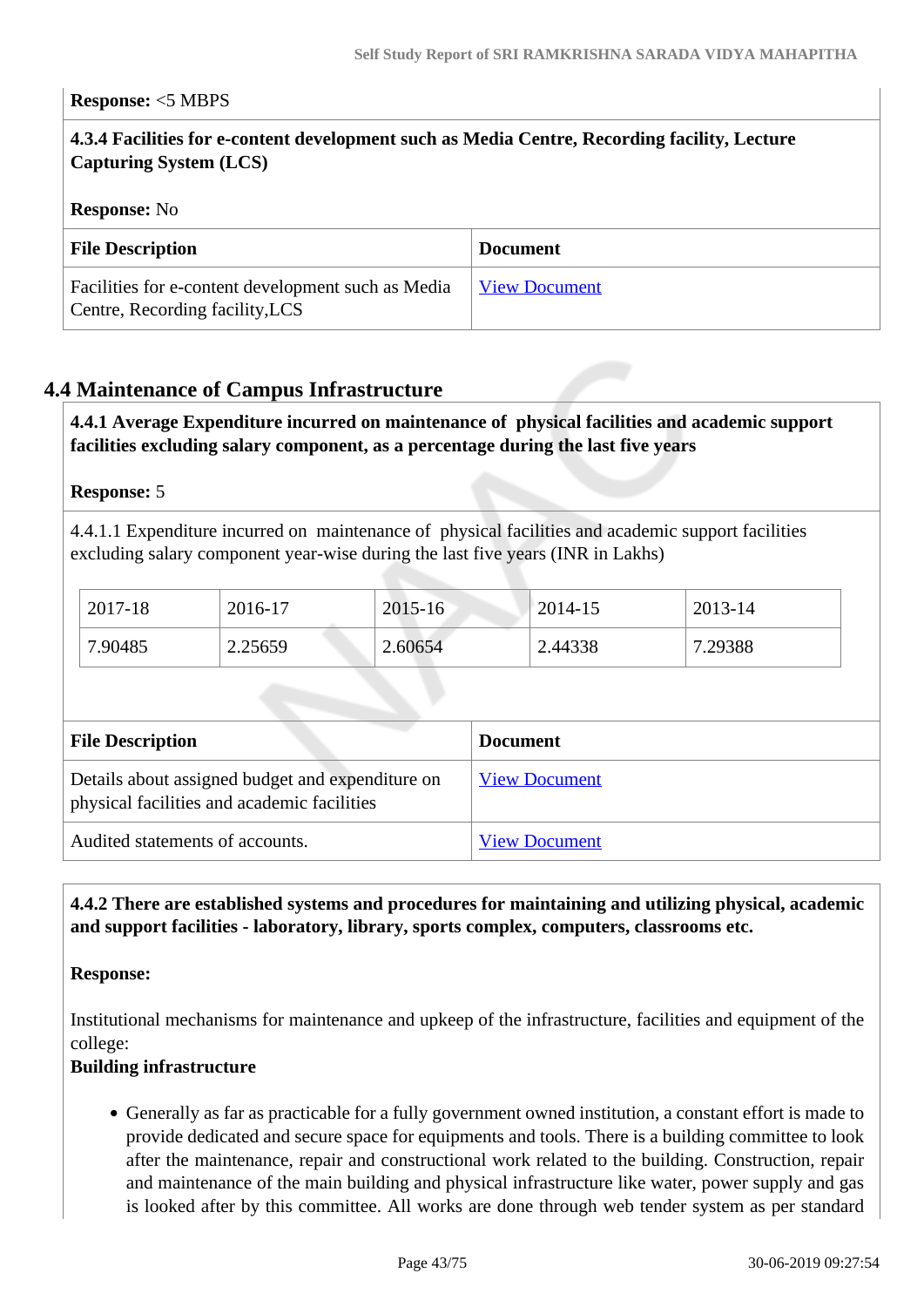norms.

- During all maintenance and upgradation work related to civil and electrical a supervisor is assigned by the college authority to verify the work done by the contractors.
- All minor faults are attended and repaired by hired technicians, carpenters etc.
- The college has a generator system for uninterrupted power supply.

#### **Computer & IT infrastructure**

Maintains Dead Stock Register regularly to keep account of the non-functional equipment and infrastructure, like computers, printers, xerox etc.

Annual Maintenance Contracts (AMC) for Xerox and Online UPS are used in different departments

# **Laboratory Equipment's/ Machineries**

- Maintains stock register by laboratory for keeping a list of chemicals, glassware and any other instruments used in the laboratory.
- Maintains Dead Stock Register regularly to keep account of the non-functional equipment and machineries etc.
- The laboratory equipment is maintained at the departmental level by the staff or through hired technicians annually and/or whenever necessary.

#### **Furniture's/ related items**

There is staff to look after the maintenance and repair work of furniture and fixtures and other physical infrastructure. He brings into the notice of the authority the needs of repair work and certifies after the work has been completed.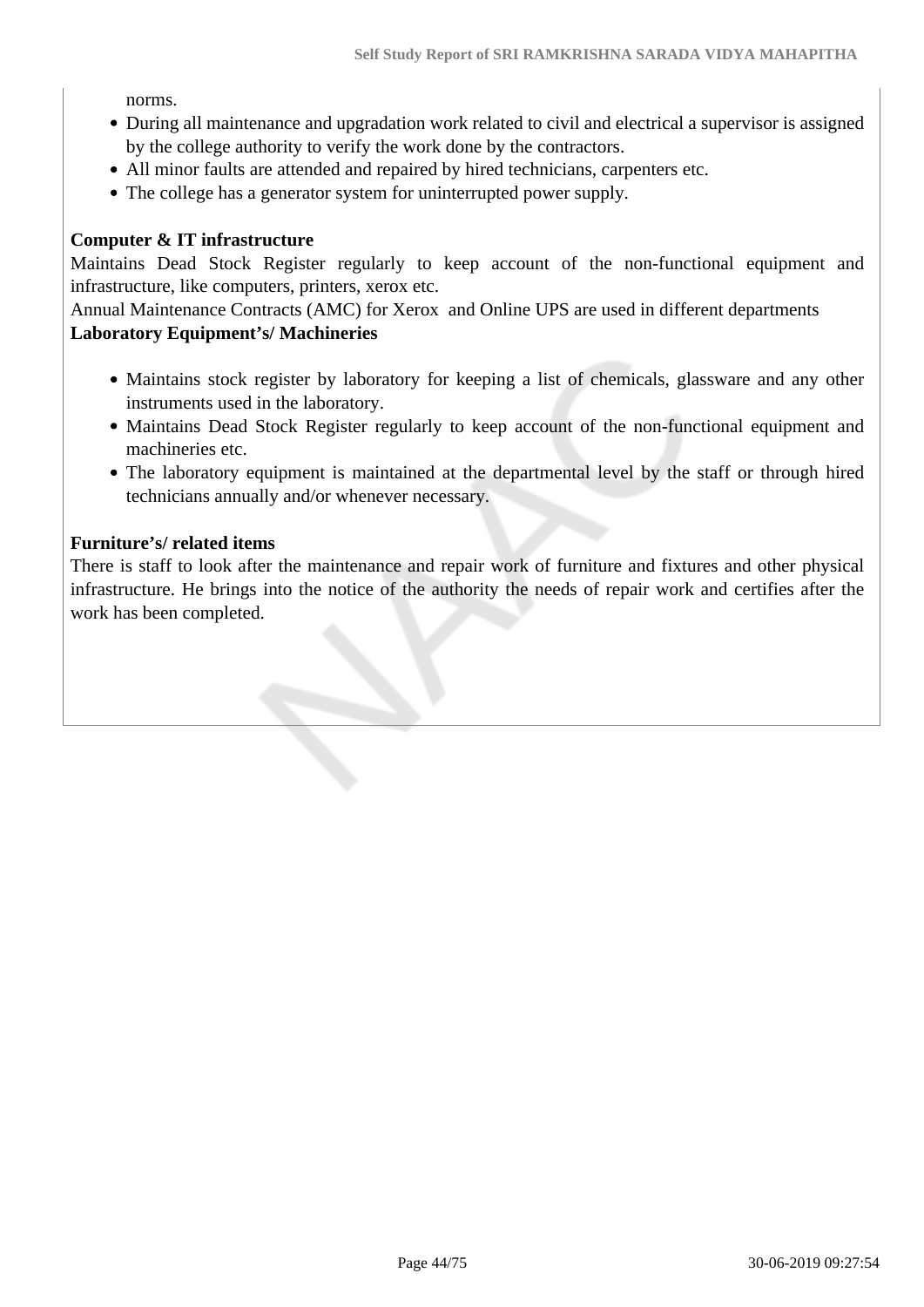# **Criterion 5 - Student Support and Progression**

# **5.1 Student Support**

# **5.1.1 Average percentage of students benefited by scholarships and freeships provided by the Government during the last five years**

#### **Response:** 49.69

5.1.1.1 Number of students benefited by scholarships and freeships provided by the Government year-wise during the last five years

| 2017-18 | 2016-17 | 2015-16 | 2014-15 | 2013-14 |
|---------|---------|---------|---------|---------|
| 1788    | 2427    | 2157    | 1462    | 1014    |

| <b>File Description</b>                                                                                                            | <b>Document</b>      |
|------------------------------------------------------------------------------------------------------------------------------------|----------------------|
| Upload self attested letter with the list of students<br>sanctioned scholarships                                                   | <b>View Document</b> |
| Average percentage of students benefited by<br>scholarships and freeships provided by the<br>Government during the last five years | <b>View Document</b> |

# **5.1.2 Average percentage of students benefited by scholarships, freeships, etc. provided by the institution besides government schemes during the last five years**

**Response:** 6.02

5.1.2.1 Total number of students benefited by scholarships, freeships, etc provided by the institution besides government schemes year-wise during the last five years

| 2017-18 | 2016-17 | 2015-16 | 2014-15 | 2013-14 |
|---------|---------|---------|---------|---------|
| 139     | 499     | 268     | 162     |         |

| <b>File Description</b>                                                                                      | <b>Document</b>      |
|--------------------------------------------------------------------------------------------------------------|----------------------|
| Number of students benefited by scholarships and<br>free ships besides government schemes in last 5<br>years | <b>View Document</b> |

**5.1.3 Number of capability enhancement and development schemes –**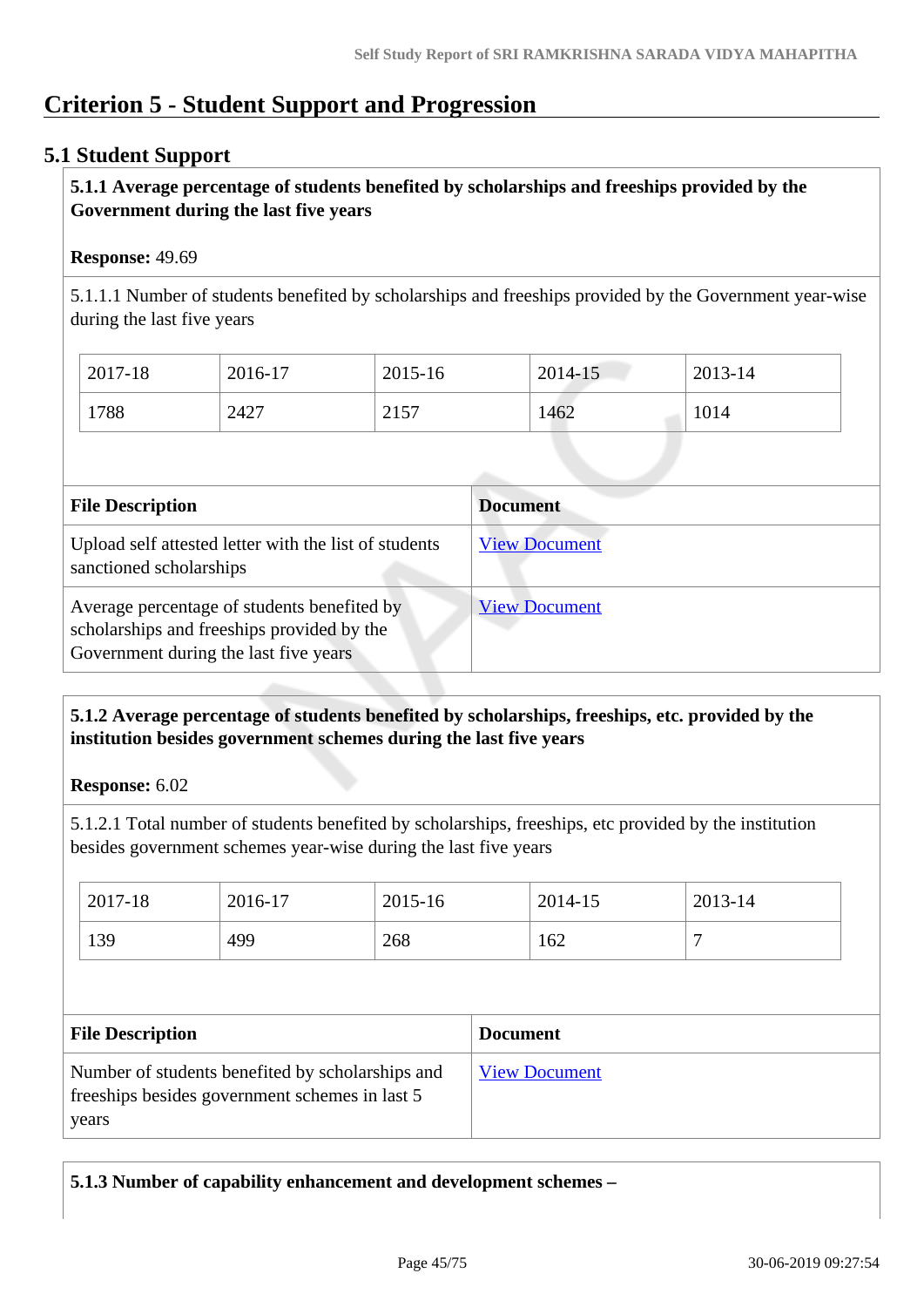| 1. For competitive examinations<br>2. Career counselling<br>3. Soft skill development<br><b>4. Remedial coaching</b><br>5. Language lab<br><b>6. Bridge courses</b><br>7. Yoga and meditation<br><b>8. Personal Counselling</b> |                      |
|---------------------------------------------------------------------------------------------------------------------------------------------------------------------------------------------------------------------------------|----------------------|
| A. 7 or more of the above                                                                                                                                                                                                       |                      |
| <b>B.</b> Any 6 of the above                                                                                                                                                                                                    |                      |
| C. Any 5 of the above                                                                                                                                                                                                           |                      |
| D. Any 4 of the above                                                                                                                                                                                                           |                      |
| <b>Response:</b> E. 3 or less of the above                                                                                                                                                                                      |                      |
| <b>File Description</b>                                                                                                                                                                                                         | <b>Document</b>      |
| Details of capability enhancement and development<br>schemes                                                                                                                                                                    | <b>View Document</b> |

## **5.1.4 Average percentage of student benefited by guidance for competitive examinations and career counselling offered by the institution during the last five years**

**Response:** 0.13

5.1.4.1 Number of students benefited by guidance for competitive examinations and career counselling offered by the institution year-wise during the last five years

| 2017-18                                                                                                                       | 2016-17  | 2015-16  | 2014-15              | 2013-14          |  |  |  |
|-------------------------------------------------------------------------------------------------------------------------------|----------|----------|----------------------|------------------|--|--|--|
| 20                                                                                                                            | $\theta$ | $\Omega$ | $\theta$             | $\boldsymbol{0}$ |  |  |  |
|                                                                                                                               |          |          |                      |                  |  |  |  |
| <b>File Description</b><br><b>Document</b>                                                                                    |          |          |                      |                  |  |  |  |
| Number of students benefited by guidance for<br>competitive examinations and career counselling<br>during the last five years |          |          | <b>View Document</b> |                  |  |  |  |

 **5.1.5 Average percentage of students benefited by Vocational Education and Training (VET) during the last five years**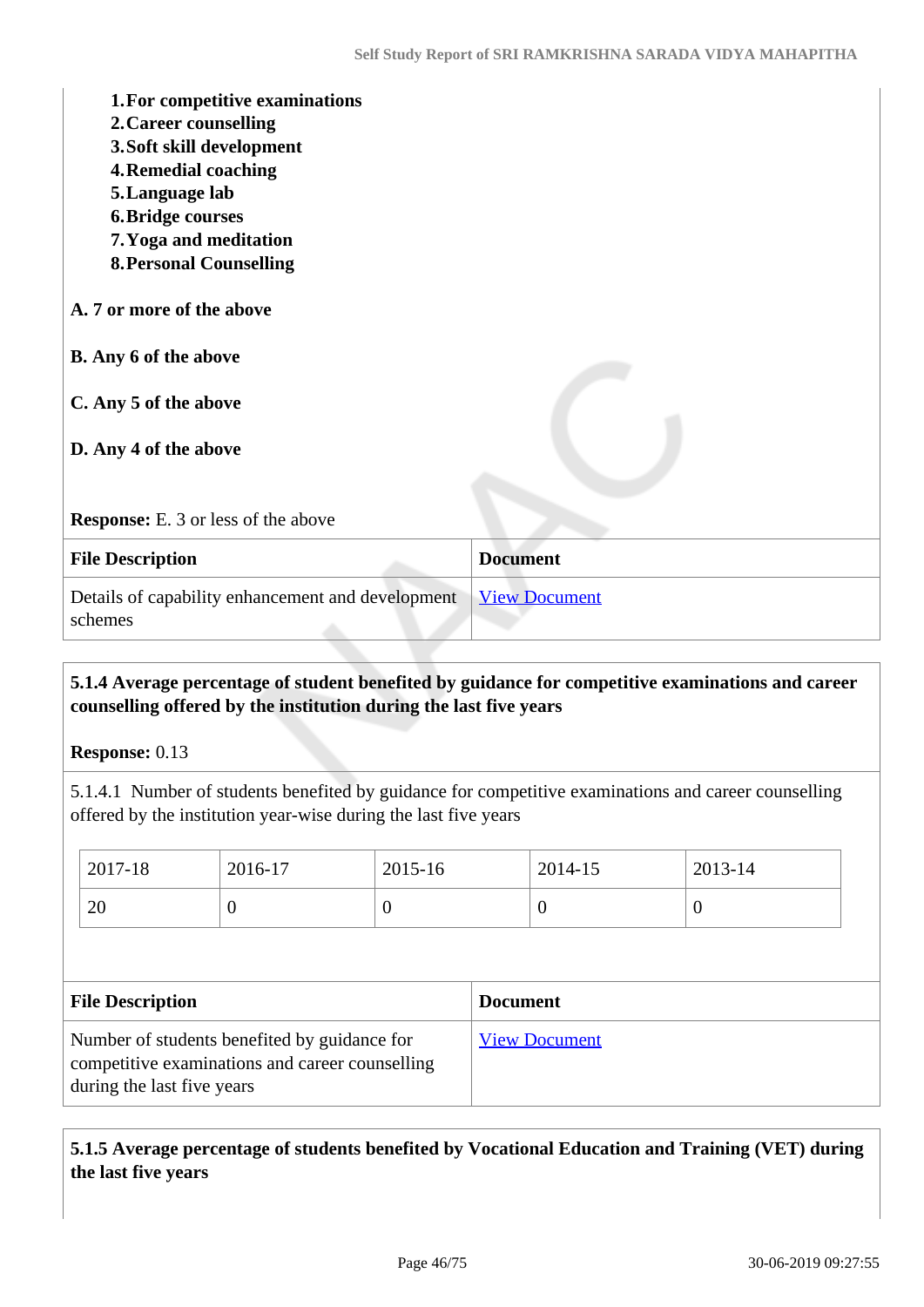|                                                     | <b>Response:</b> 0                                                            |          |          |  |          |          |  |  |  |
|-----------------------------------------------------|-------------------------------------------------------------------------------|----------|----------|--|----------|----------|--|--|--|
|                                                     | 5.1.5.1 Number of students attending VET year-wise during the last five years |          |          |  |          |          |  |  |  |
| 2017-18<br>2015-16<br>2014-15<br>2013-14<br>2016-17 |                                                                               |          |          |  |          |          |  |  |  |
|                                                     | $\overline{0}$                                                                | $\theta$ | $\theta$ |  | $\theta$ | $\theta$ |  |  |  |
|                                                     |                                                                               |          |          |  |          |          |  |  |  |
|                                                     | <b>File Description</b><br><b>Document</b>                                    |          |          |  |          |          |  |  |  |
|                                                     | Details of the students benifitted by VET<br><b>View Document</b>             |          |          |  |          |          |  |  |  |
|                                                     |                                                                               |          |          |  |          |          |  |  |  |

# **5.1.6 The institution has a transparent mechanism for timely redressal of student grievances including sexual harassment and ragging cases**

| <b>Response:</b> Yes                                                           |                      |  |
|--------------------------------------------------------------------------------|----------------------|--|
| <b>File Description</b>                                                        | <b>Document</b>      |  |
| Details of student grievances including sexual<br>harassment and ragging cases | <b>View Document</b> |  |

# **5.2 Student Progression**

| <b>Response:</b> 0      |                                                   |                |                                                                                 |          |  |  |  |  |
|-------------------------|---------------------------------------------------|----------------|---------------------------------------------------------------------------------|----------|--|--|--|--|
|                         |                                                   |                | 5.2.1.1 Number of outgoing students placed year-wise during the last five years |          |  |  |  |  |
| 2017-18                 | 2016-17                                           | 2015-16        | 2014-15                                                                         | 2013-14  |  |  |  |  |
| $\overline{0}$          | $\overline{0}$                                    | $\overline{0}$ | $\overline{0}$                                                                  | $\theta$ |  |  |  |  |
|                         |                                                   |                |                                                                                 |          |  |  |  |  |
|                         |                                                   |                | <b>Document</b>                                                                 |          |  |  |  |  |
| <b>File Description</b> | Details of student placement during the last five |                |                                                                                 |          |  |  |  |  |
|                         |                                                   |                | <b>View Document</b>                                                            |          |  |  |  |  |

# **5.2.2 Percentage of student progression to higher education (previous graduating batch)**

#### **Response:** 8.33

5.2.2.1 Number of outgoing students progressing to higher education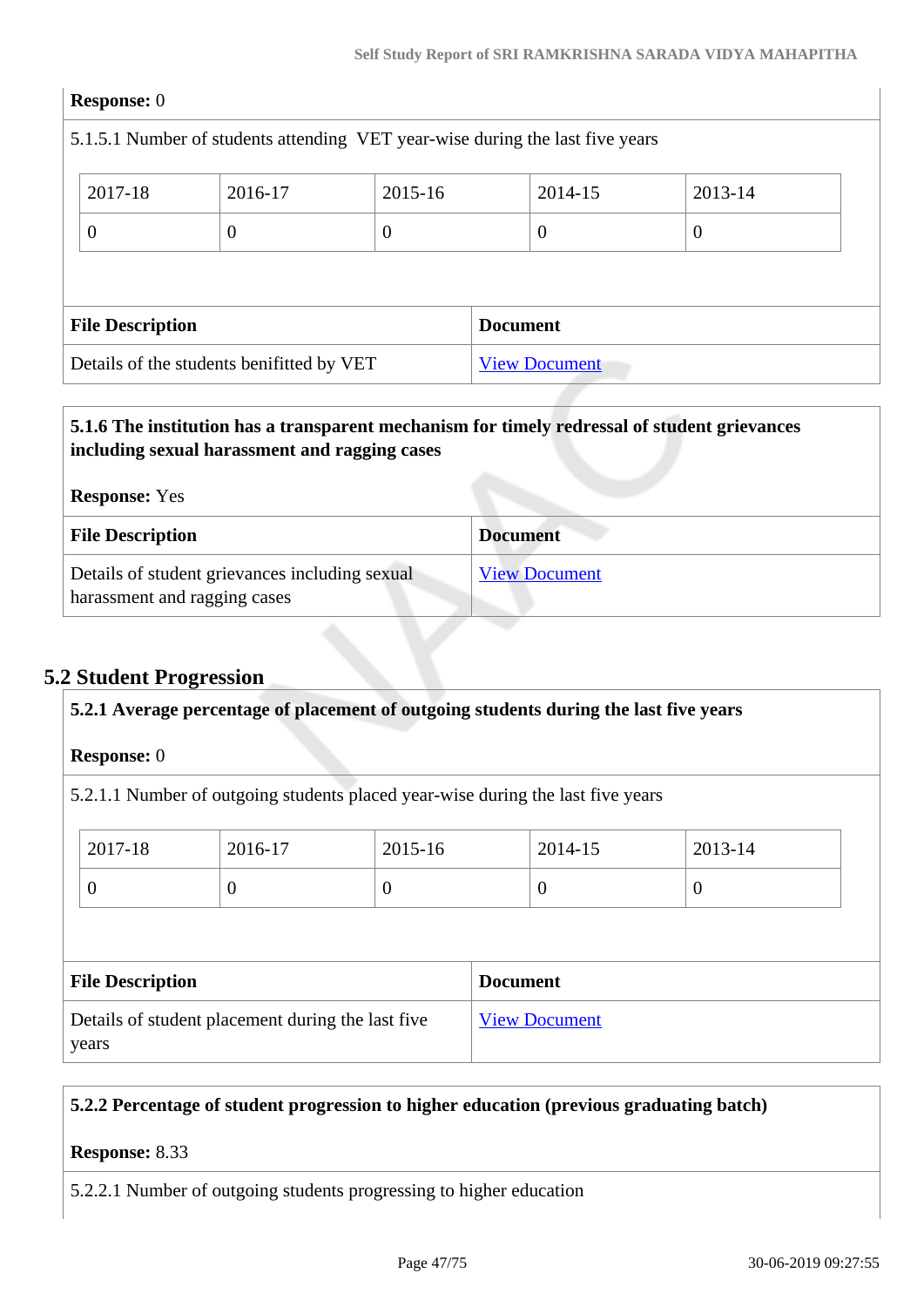| Response: 24                                       |                      |  |  |  |
|----------------------------------------------------|----------------------|--|--|--|
| <b>File Description</b>                            | <b>Document</b>      |  |  |  |
| Details of student progression to higher education | <b>View Document</b> |  |  |  |

# **5.2.3 Average percentage of students qualifying in State/ National/ International level examinations during the last five years (eg: NET/ SLET/ GATE/ GMAT/ CAT/ GRE/ TOEFL/ Civil Services/State government examinations)**

# **Response:** 3.4

5.2.3.1 Number of students qualifying in state/ national/ international level examinations (eg: NET/ SLET/ GATE/ GMAT/ CAT/ GRE/ TOEFL/ Civil services/ State government examinations) year-wise during the last five years

| $12017 - 18$ | 2016-17 | $2015 - 16$ | $2014 - 15$ | $2013 - 14$ |
|--------------|---------|-------------|-------------|-------------|
|              | -       |             |             |             |

5.2.3.2 Number of students who have appeared for the exams year-wise during the last five years

| 2017-18 | 2016-17 | 2015-16 | 2014-15          | 2013-14 |
|---------|---------|---------|------------------|---------|
| 100     | 50      | 20      | or<br>$\angle U$ | 10      |

| <b>File Description</b>                                                                                            | <b>Document</b>      |
|--------------------------------------------------------------------------------------------------------------------|----------------------|
| Upload supporting data for the same                                                                                | <b>View Document</b> |
| Number of students qualifying in state/national/<br>international level examinations during the last five<br>years | <b>View Document</b> |

# **5.3 Student Participation and Activities**

 **5.3.1 Number of awards/medals for outstanding performance in sports/cultural activities at national / international level (award for a team event should be counted as one) during the last five years.**

# **Response:** 5

5.3.1.1 Number of awards/medals for outstanding performance in sports/cultural activities at national/international level (award for a team event should be counted as one) year-wise during the last five years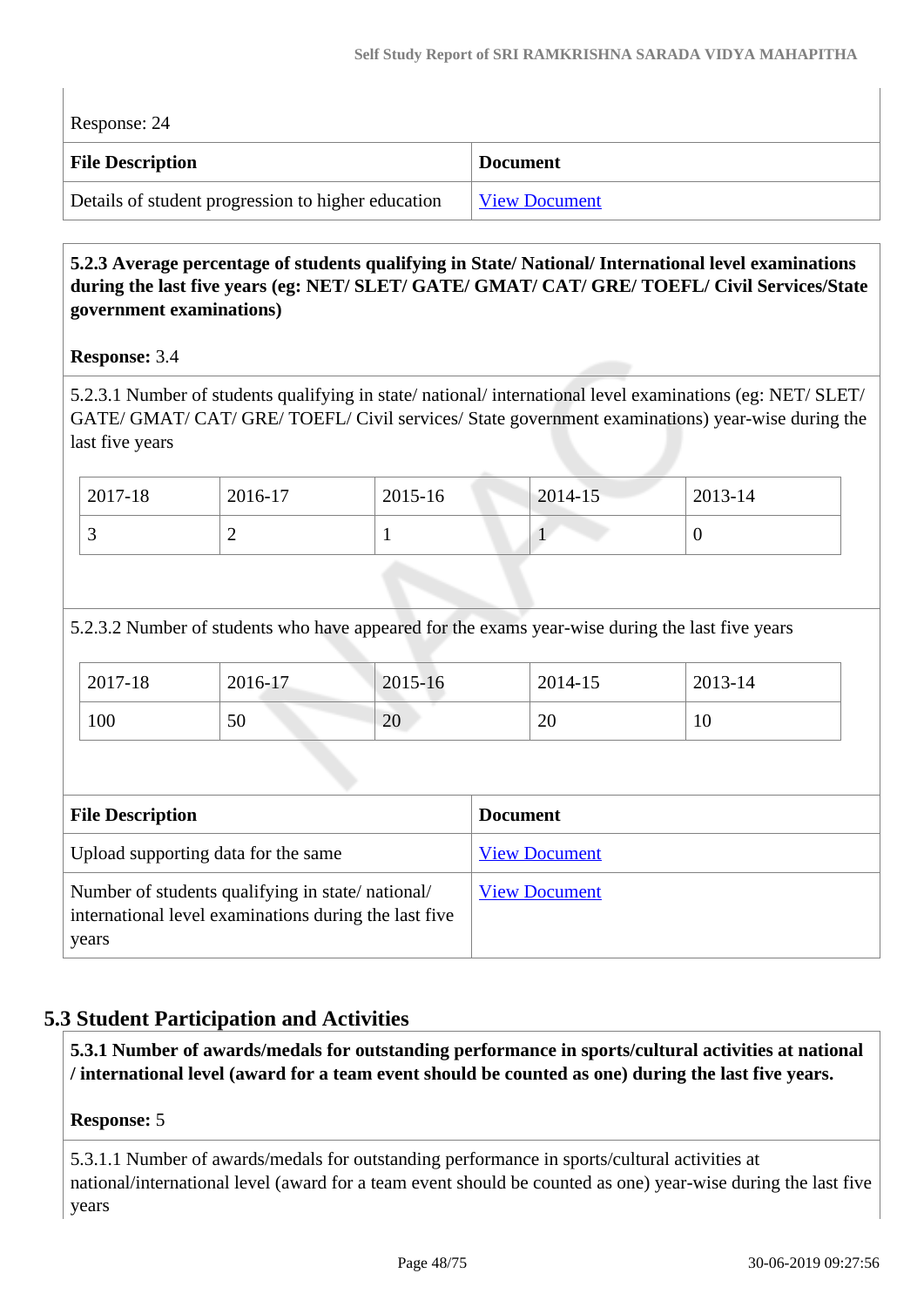|                                            | 2017-18                                                                                                                                            | 2016-17 | $2015 - 16$     |                      | 2014-15              | 2013-14        |
|--------------------------------------------|----------------------------------------------------------------------------------------------------------------------------------------------------|---------|-----------------|----------------------|----------------------|----------------|
|                                            |                                                                                                                                                    | 3       | $\overline{0}$  |                      | 1                    | $\overline{0}$ |
|                                            |                                                                                                                                                    |         |                 |                      |                      |                |
| <b>File Description</b>                    |                                                                                                                                                    |         | <b>Document</b> |                      |                      |                |
|                                            | Number of awards/medals for outstanding<br>performance in sports/cultural activities at<br>national/international level during the last five years |         |                 |                      | <b>View Document</b> |                |
| e-copies of award letters and certificates |                                                                                                                                                    |         |                 | <b>View Document</b> |                      |                |

# **5.3.2 Presence of an active Student Council & representation of students on academic & administrative bodies/committees of the institution**

#### **Response:**

The institution has an elected students council as per norms of the University of Burdwan and the Government of West Bengal. The council comprises elected students representatives who nominate the office bearers of the council. The council functions as an important wing of the college administration and extends cooperation to the financially backward students, organizations of cultural programmes and competitions, anuual soprts etc. The Council has constituted various sub-comittees with teachers acting as in-charges to accomplish the tasks related to the amenities and welfare of the students. The Students Council maintains liaison between students and the teachers. As per the statutes of the University of Burdwan for its constituent colleges, the institution has a student representative, nominated by the Council in its Governing Body. The representative is regularly present in the meetings of the Governing Body and raises the issues related to the welfare of the students. Apart form, the institution incorporates the students in different sub-committees constituted for different purposes as and when required.

## **5.3.3 Average number of sports and cultural activities/ competitions organised at the institution level per year**

#### **Response:** 34

5.3.3.1 Number of sports and cultural activities / competitions organised at the institution level year-wise during the last five years

|                            |  | 2013-14 | 2014-15 | 2015-16 | 2016-17 | 2017-18 |
|----------------------------|--|---------|---------|---------|---------|---------|
| 34<br>34<br>34<br>34<br>34 |  |         |         |         |         |         |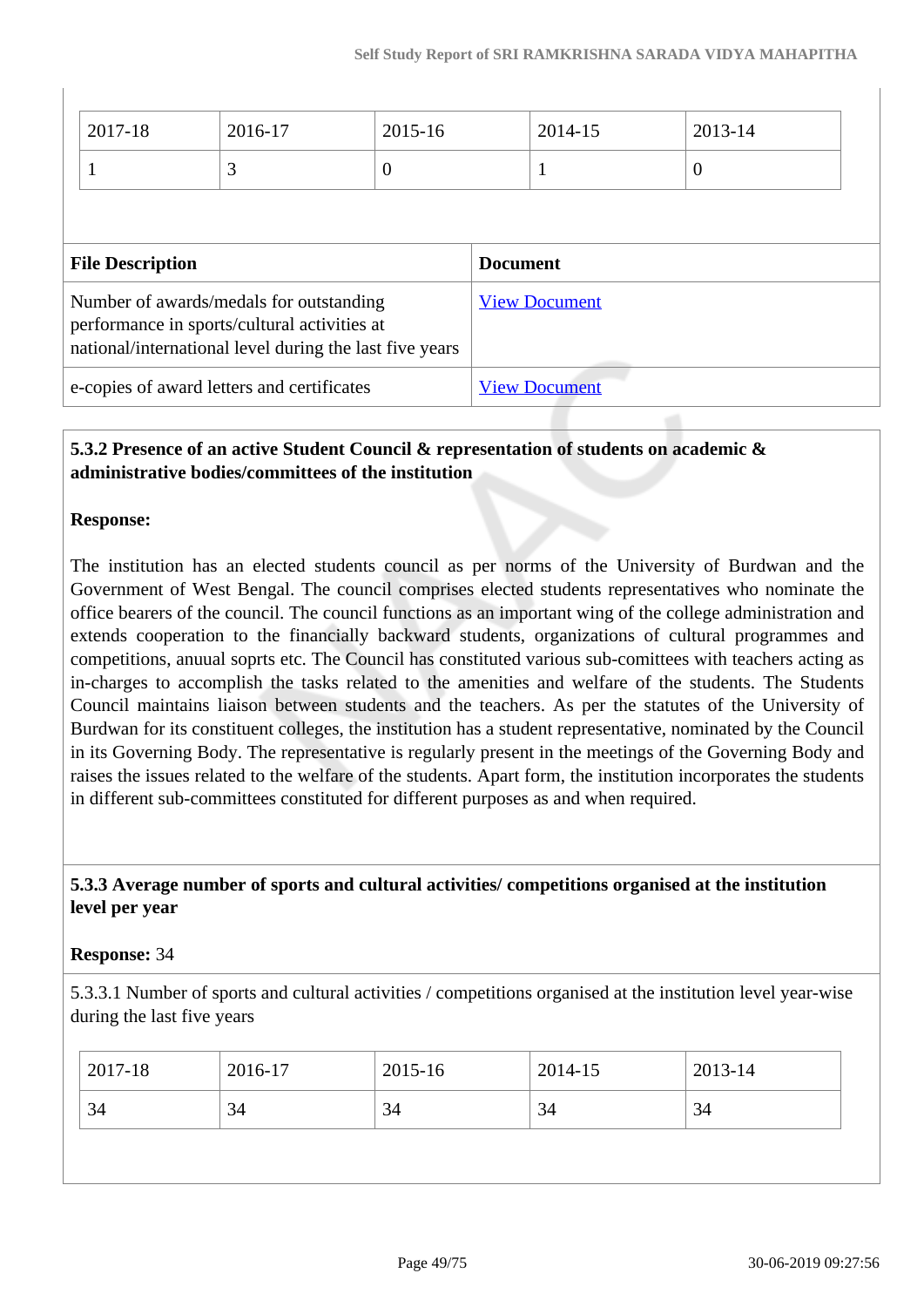| <b>File Description</b>                                                       | <b>Document</b>      |
|-------------------------------------------------------------------------------|----------------------|
| Number of sports and cultural activities /<br>competitions organised per year | <b>View Document</b> |

# **5.4 Alumni Engagement**

 **5.4.1 The Alumni Association/Chapters (registered and functional) contributes significantly to the development of the institution through financial and non financial means during the last five years**

# **Response:**

The Alumni Association of Sri Ramkrishna Sarada Vidyamahapitha was registered under West bengal Act XXVI of 1961 in the name of Kamarpukur Sri ramkrishna Sarada Vidyamahapitha Alumni Association on 02/09/2009. The registration Number of the Society is 63390 of 2009-2010. No effective meeting was held after getting registration during the last five years. As the renewal of the asociation is very important so in 2019 renewal for nine years was done with Registration number SO163389 of 2009-2010 and Legacy registration No. S/IL/63389. The college is trying its best to conduct effective meeting and to raise funds. Online registration for membership to the ''Kamarpukur Sri ramkrishna Sarada Vidyamahapitha Alumni Association '' of the college is going on.

| <b>File Description</b>    | <b>Document</b>      |
|----------------------------|----------------------|
| Any additional information | <b>View Document</b> |

| 5.4.2 Alumni contribution during the last five years(INR in Lakhs)<br>? 5 Lakhs |                      |  |  |  |
|---------------------------------------------------------------------------------|----------------------|--|--|--|
| 4 Lakhs - 5 Lakhs                                                               |                      |  |  |  |
| 3 Lakhs - 4 Lakhs                                                               |                      |  |  |  |
| 1 Lakh - 3 Lakhs                                                                |                      |  |  |  |
| <b>Response:</b> <1 Lakh                                                        |                      |  |  |  |
| <b>File Description</b>                                                         | <b>Document</b>      |  |  |  |
| Alumni association audited statements                                           | <b>View Document</b> |  |  |  |

# **5.4.3 Number of Alumni Association / Chapters meetings held during the last five years**

#### **Response:** 0

5.4.3.1 Number of Alumni Association /Chapters meetings held year-wise during the last five years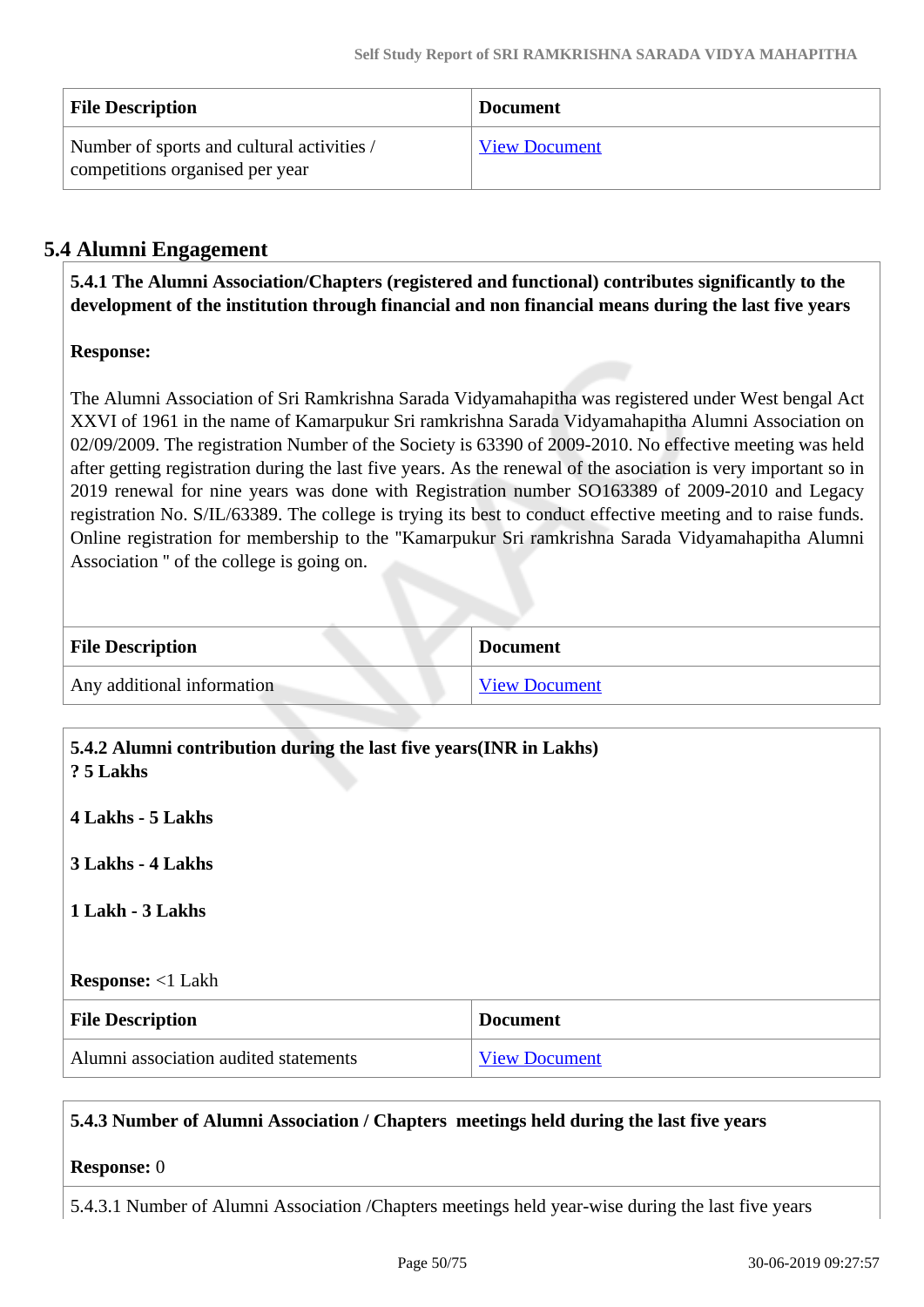$\overline{\phantom{a}}$ 

| 2017-18                                                                                   | 2016-17         | 2015-16          |  | 2014-15              | 2013-14          |  |
|-------------------------------------------------------------------------------------------|-----------------|------------------|--|----------------------|------------------|--|
| $\theta$                                                                                  | $\theta$        | $\boldsymbol{0}$ |  | $\theta$             | $\boldsymbol{0}$ |  |
|                                                                                           |                 |                  |  |                      |                  |  |
| <b>File Description</b>                                                                   | <b>Document</b> |                  |  |                      |                  |  |
| Number of Alumni Association / Chapters meetings<br>conducted during the last five years. |                 |                  |  | <b>View Document</b> |                  |  |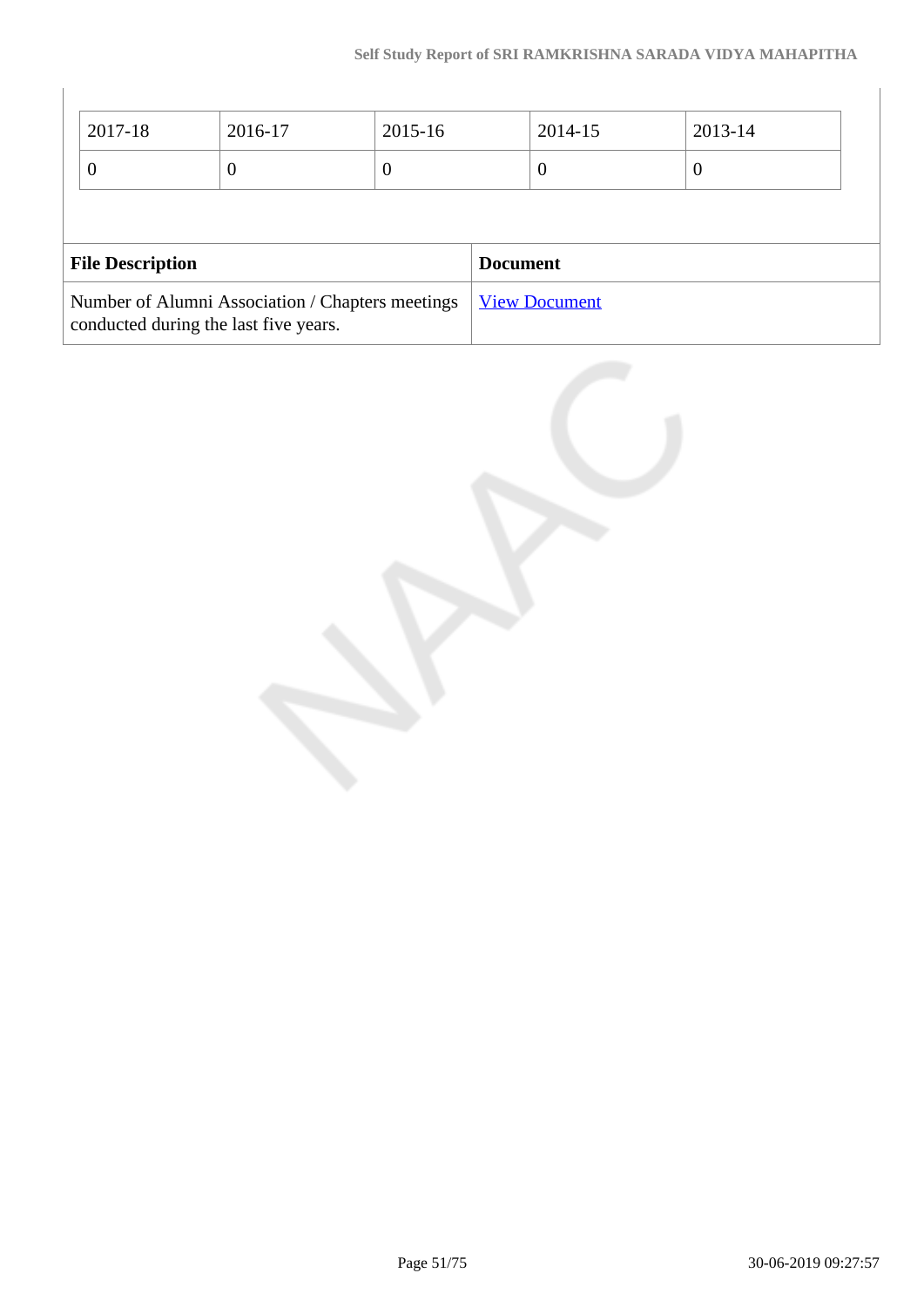# **Criterion 6 - Governance, Leadership and Management**

# **6.1 Institutional Vision and Leadership**

 **6.1.1 The governance of the institution is reflective of an effective leadership in tune with the vision and mission of the institution**

#### **Response:**

#### **Vision:**

To promote and achieve excellence is our aim and the prime objective is to impart quality education. The poor and the meritorious students are always given priority in case of admission. From the tribal belts of Bankura, Midnapore and Purulia (the College is situated on the borders of the three districts – Hooghly, Bankura and West-Midnapore) students in large numbers used to flock to our College only because they could find a congenial environment for acess to higher education alongwith suitable boarding facilities at cheap concessional rate. The teachers and the students are members of the same family and when any festival came, the students freely enjoyed their teachers' company. A combined sense of commitment amidst the students and teachers create a distinct place of pride in the minds of the people of the region.

#### **Mission:**

Our college is committed to the cause of empowerment of young boys and girls through access to higher education, enabling them to develop as intellectually alive, socially responsible citizens, ever-ready for continuous personal and professional growth. The mission is to inculcate social, moral and spiritual values among the students. Students secured position of merit in the university examinations.

In course of the last five years through there has been a change in authority yet the dream has carried on, if possible, with an even greater zeal. The college aims towards providing quality education without any discrimination – social, cultural, religious or economic – and inculcating within the youth human values, ideologies and principles with an aim of developing not just a better nation but even a better universe.With this vision the management and the able leadership of the head of the Institute have worked towards providing infrastructure congenial to the learning atmosphere.

All physical resources are ensured which are necessary for all-round development of the student members. Bodies such as NSS and NCC are made to function smoothly in order to build up the young minds with values which are essential for surviving in tomorrow's world. Besides there are several committees ensuring active student-teacher partnerships for all-round personality development.

 The college hosts important programmes such as National and Departmental seminars enabling the students to enrich themselves and develop leadership qualities amidst the students so that they can be an important part of participatory management system. Such a management system is intended to ensure transparent governance.

The governance is now facing a new challenge with the introduction of the CBCS pattern of learning. The students are made regularly aware of the need of this learning mode and the faculty is prepared adequately through workshops and seminars. Even in the midst of the change SRS Vidyamahapitha remains committed to its visionary principle, "education and service" and works towards attainment of that dream.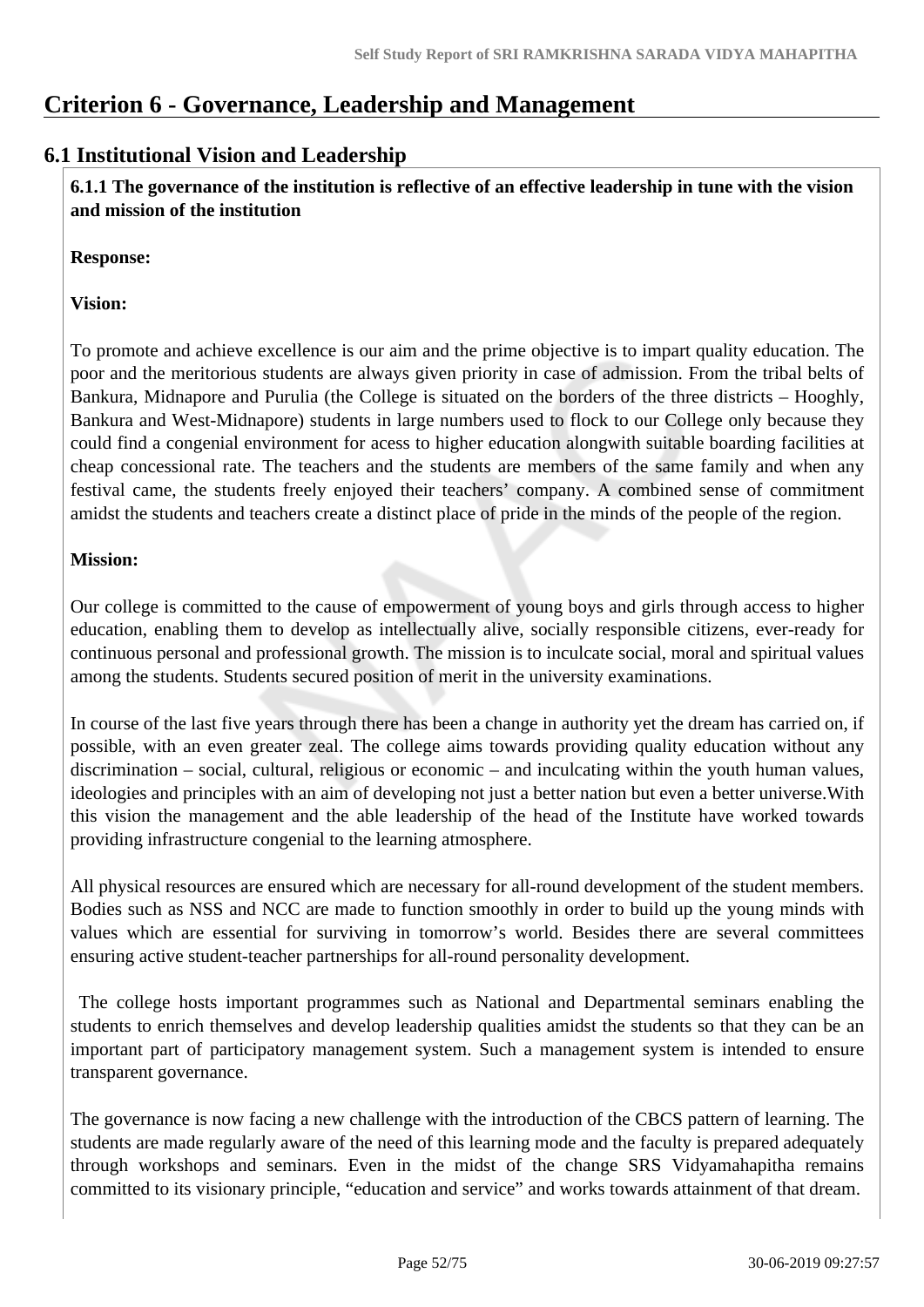| <b>File Description</b>         | <b>Document</b>      |
|---------------------------------|----------------------|
| Link for Additional Information | <b>View Document</b> |

#### **6.1.2 The institution practices decentralization and participative management**

#### **Response:**

- Institute has a mechanism for delegating authority and providing operational autonomy to all the various functionaries to work towards decentralized governance system.
- Administration of the college is characterised by decentralisation of power and responsibilities through different sub-committees. Performance appraisal of the staff both teaching and noneteaching is a regular practice of the college.
- The Governing body delegates all the academic and operational decisions based on policy to the Academic Monitoring Committee headed by the Principal in order to fulfil the vision and mission of the institute. Academic Monitoring Committee formulates common working procedures and entrusts the implementation with the faculty members.
- Faculty members are members of various committees/cells and allowed to conduct various programs to showcase their abilities. They are encouraged to develop leadership skills by being in charge of various academic, co-curricular, and extracurricular activities.
- Students are empowered to play an active role as a coordinator of co-curricular and extra- curricular activities, social service group (NSS and NCC) coordinator.

# **6.2 Strategy Development and Deployment**

# **6.2.1 Perspective/Strategic plan and Deployment documents are available in the institution**

#### **Response:**

Almost all activities of the college are undertaken following the deployment of perspective/strategic plans.

• Curriculum Development: -

Curriculum is designed by Under-graduate Board of Studies of the University of Burdwan. Departmental heads attended the workshop on curriculum designing. Institution maintains cordial relationship with all its stake-holders to ensure that the objectives of the curriculum are achieved in the course of implementation.

• Teaching and Learning: -

The institution has taken various steps to improve the teaching learning process. Two projectors have been purchased for the departments of Physics and English and they are occasionally utilized for imparting teachings to the learners. In the department of Computer Science Video lectures are also used as an important medium of teaching-learning tool. Traditional TLMs like charts, maps etc are used in different departments as effective tools.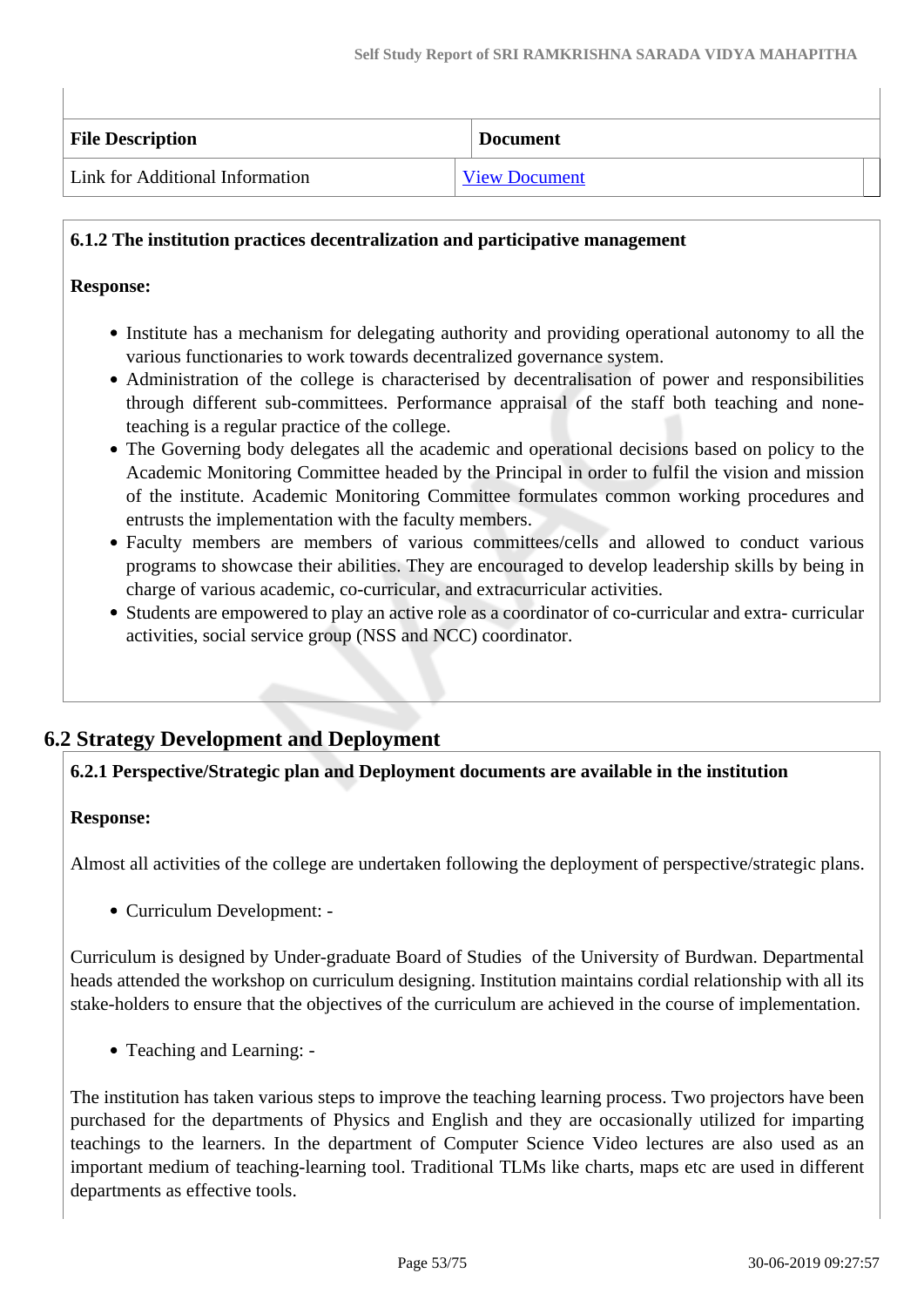Examination and Evaluation: -

The institution conducts the university exams and internal tests of the students on a regular basis. Our students are properly tested and allowed for the final term exams. Departmental class tests are also held to identify the slow-learners after the completion of every unit and remedial coaching is given to them on the basis of their performance. The question paper is designed in such a way that it caters to all the categories of the students.

Research and Development: The institution supports and encourages the faculties for research work by providing necessary academic and infrastructural help. It also encourages the faculty for Minor and Major research projects. Moreover research inclination is imbibed by the students through in-house seminars, invited lectures, etc.

Library, ICT and Physical Infrastructure / Instrumentation: -

College has an enriched library with 203370 text books, 8509 reference books and 4 journals. Student records and fee-payments are fully computerized.

Staff-welfare club to aid in overall welfare of staff members.

The facility of gymnasium is available to both teachers and students.

Sports equipments are installed for the discipline of Physical Education.

Human Resource Management: The students are encouraged to participate in different co-curricular activities like sports, music, quiz, and development of soft skills through participation in departmental activities in the classroom. Teachers are involved in academic and administrative activities simultaneously.

Industry Interaction / Collaboration: The institution intends to collaborate with industries for the purpose of intensive learning and generation of employment and therefore, is on the process of making strategies to achieve the same. However, any concrete outcome in this regard is yet to achieve.

Admission of Students: The College runs a well-planned and well-strategized systematic admission process to admit the students in the academic courses. The admission process is run according to the stipulated guidelines of the University of Burdwan and Department of Higher Education, Government of West Bengal. The admission criteria is based strictly on the merit, marks obtained in the  $(10+2)$  Level examination. The institution keeps record of the admission forms and other relevant information of the applicants in various courses.

 **6.2.2 Organizational structure of the institution including governing body, administrative setup, and functions of various bodies, service rules, procedures, recruitment, promotional policies as well as grievance redressal mechanism**

**Response:**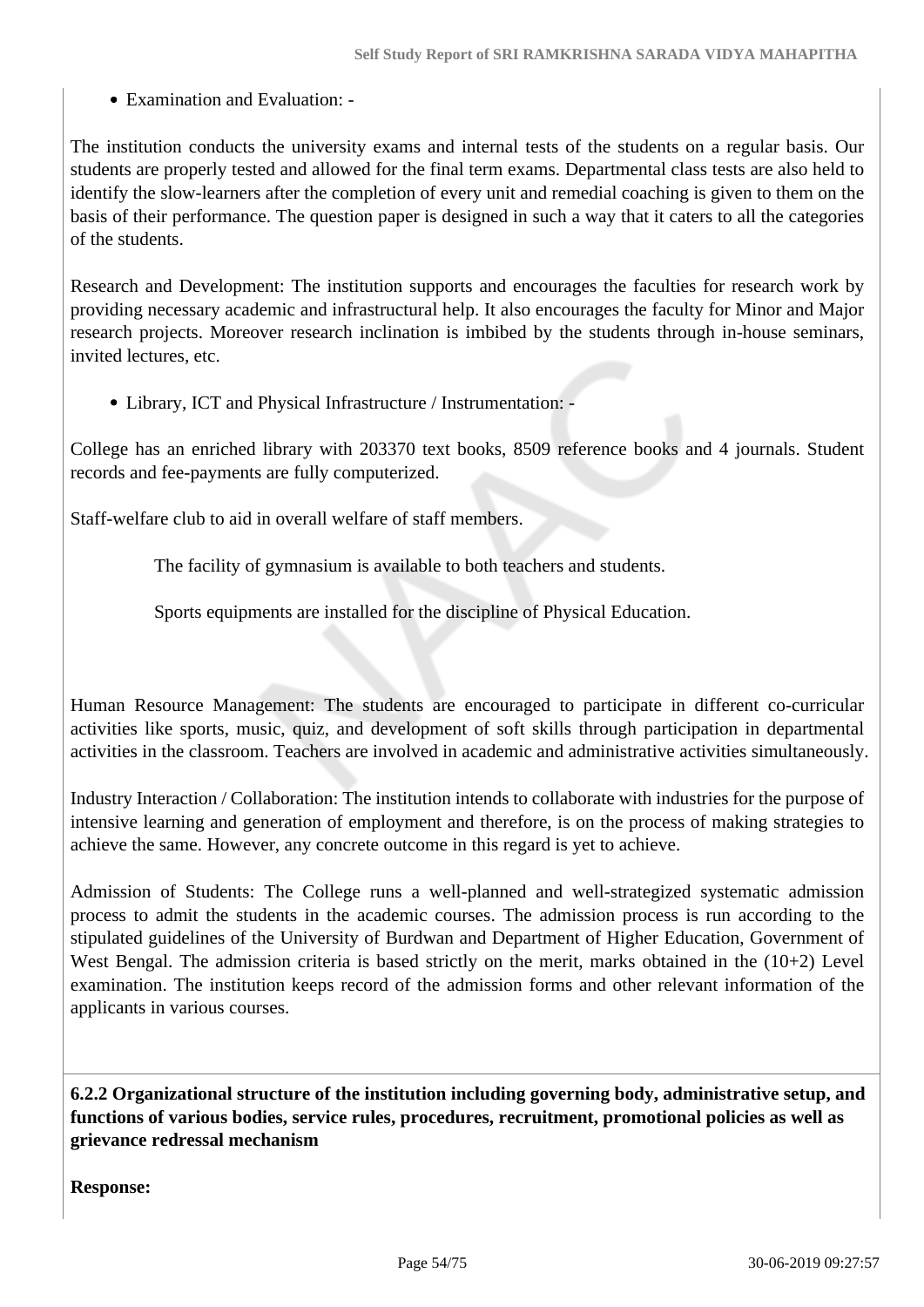- All major policy decisions like the recruitment of the Principal, Bursar, teaching and non-teaching staff, sanctioning leave to all stakeholders, adopting major financial policies, taking disciplinary actions are taken by the Governing Body following the usual rules and regulations of the Government of west Bengal.
- The college follows all the rules and regulations of the UGC, the Department of Higher Education, Science and Technology and Biotechnology, Govt. of West Bengal, and the affiliating universities, The University of Burdwan.
- The Governing Body forms different sub-committees like IQAC, Finance Committee, Academic Affairs Committee, Library Committee, Admission Committee, Anti-ragging Committee, etc. for smooth running of the day-to-day activities and implementation of different projects for over-all improvement of the college.
- The Staff Council, the Teachers' Council and the Non-teaching Council function under the chairmanship of the Principal. The Teachers' Council forms different sub-committees such as, Cultural Sub-Committee, career counselling sub-committee, , Games and Sports Sub-committee for smooth and regular functioning of the college.
- The Teachers' Council takes all decisions in the academic aspects of the college including the preparation of class routine, programmes for Remedial classes, stipulation of internal examination schedule, publication of results, mentorship to the students, framing course modules, encouraging activity classes, adopting welfare schemes for teachers, holding different cultural and other recreations for the staff members.

#### **6.2.3 Implementation of e-governance in areas of operation**

- **1.Planning and Development**
- **2.Administration**
- **3.Finance and Accounts**
- **4.Student Admission and Support**
- **5.Examination**
- **A. All 5 of the above**
- **B. Any 4 of the above**
- **C. Any 3 of the above**
- **D. Any 2 of the above**

**Response:** D. Any 2 of the above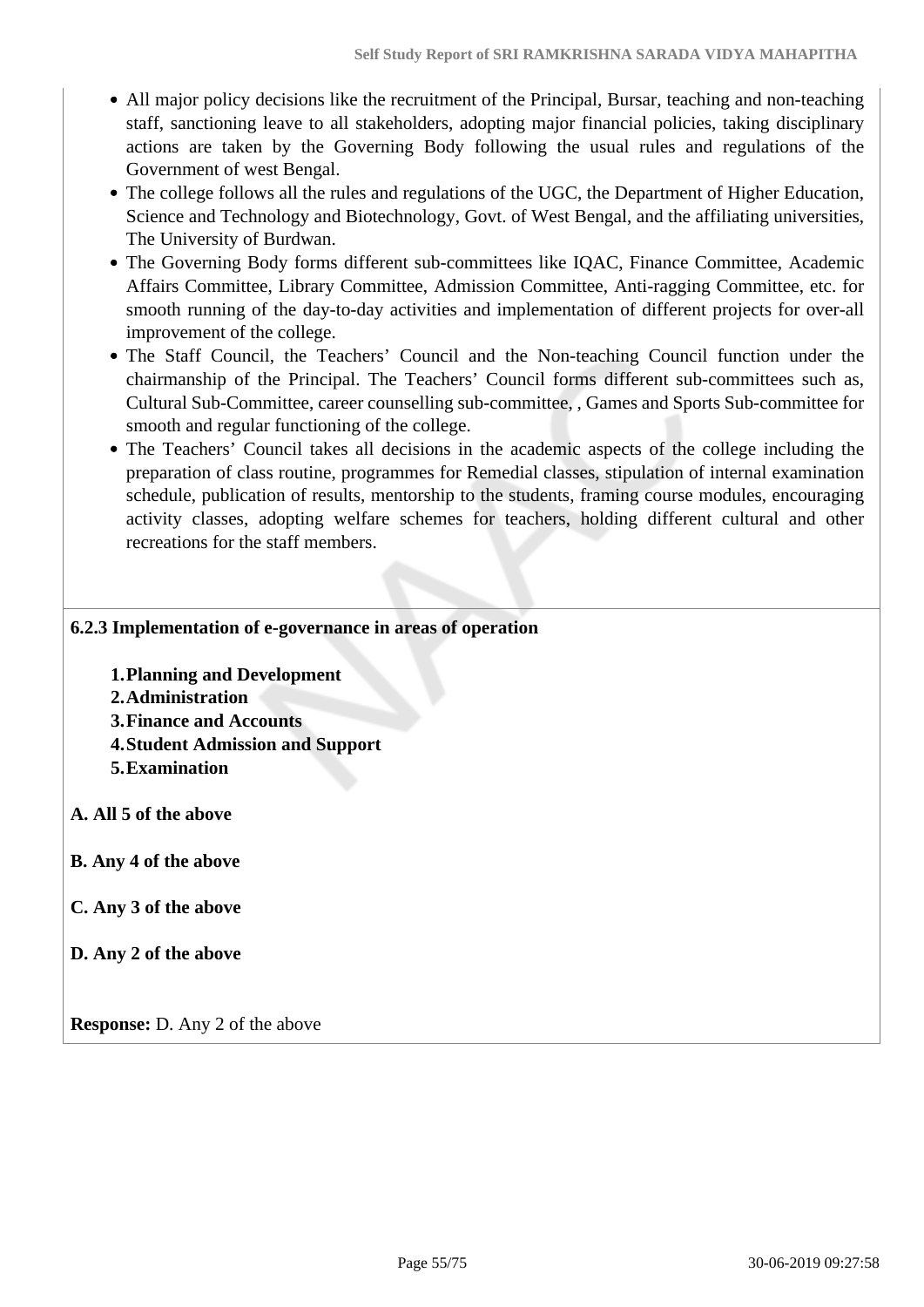| <b>File Description</b>                                                                                            | <b>Document</b>      |
|--------------------------------------------------------------------------------------------------------------------|----------------------|
| Screen shots of user interfaces                                                                                    | <b>View Document</b> |
| <b>ERP</b> Document                                                                                                | <b>View Document</b> |
| Details of implementation of e-governance in areas<br>of operation Planning and<br>Development, Administration etc | <b>View Document</b> |

# **6.2.4 Effectiveness of various bodies/cells/committees is evident through minutes of meetings and implementation of their resolutions**

#### **Response:**

- In the meeting of the Internal Quality Assurance Cell duly held on 14/11/2014 decision was taken for arrangement of Seminar. On 15/03/2016 the college organized a state-level seminar on 'Value Oriented Education' jointly with Sri Ramkrishna Mission Math & Mission, Kamarpukur. In the said meeting decision was taken for improvement of library facility. On 16/06/2016 some desktops and KOHA software were purchased for Library.
- In the meeting of the Internal Quality Assurance Cell duly held on 07/02/2015 decision was taken for publication of college journals and on 07/02/2015 science journal 'Quad Scientific Reporter' was published in October 2015.
- In the meeting of the Internal Quality Assurance Cell duly held on 05/05/15 decision was taken for renewal of Alumni Association Registration and on 25/03/2019 the registration was renewed. In the said meeting decision was taken for formation of Parent Teacher Association and on 19/01/2017 in the meeting of Teacher's Council the association was formed. Decision was taken to engage nonteaching staff and the process for engagement was started from the session 2017-2018 with 7 guards, 1 office assistant, 1 laboratory attendant in physics, 1 technical assistant, 1 sweeper-cumgardener. Decision was taken to purchase CCTV and on 10/11/2016 the CCTV became active. Decision was taken to sign 'Memorandum of Understanding' with Aghore Kamini Prakash Chandra Mahavidyalaya, Bengai, Hooghly and on 21/08/2018 the MoU was signed between Sri Ramkrishna Sarada Vidyamahapitha, Kamarpukur, Hooghly and Aghore Kamini Prakash Chandra Mahavidyalaya, Bengai, Hooghly.
- In the meeting of the Internal Quality Assurance Cell duly held on 04/08/2015 decision was taken for separate department facility and from 08/09/2016 the facility started to run. In the said meeting decision was taken to take necessary steps to declare the college campus Wi Fi zone and on 05/09/2016 the college campus was declared Wi Fi zone after starting Wi Fi system.
- In the meeting of the Internal Quality Assurance Cell on 04/11/2015 decision was taken for Herbal Plantation and on 30/01/2018 the project was done.

# **6.3 Faculty Empowerment Strategies**

**6.3.1 The institution has effective welfare measures for teaching and non-teaching staff**

**Response:**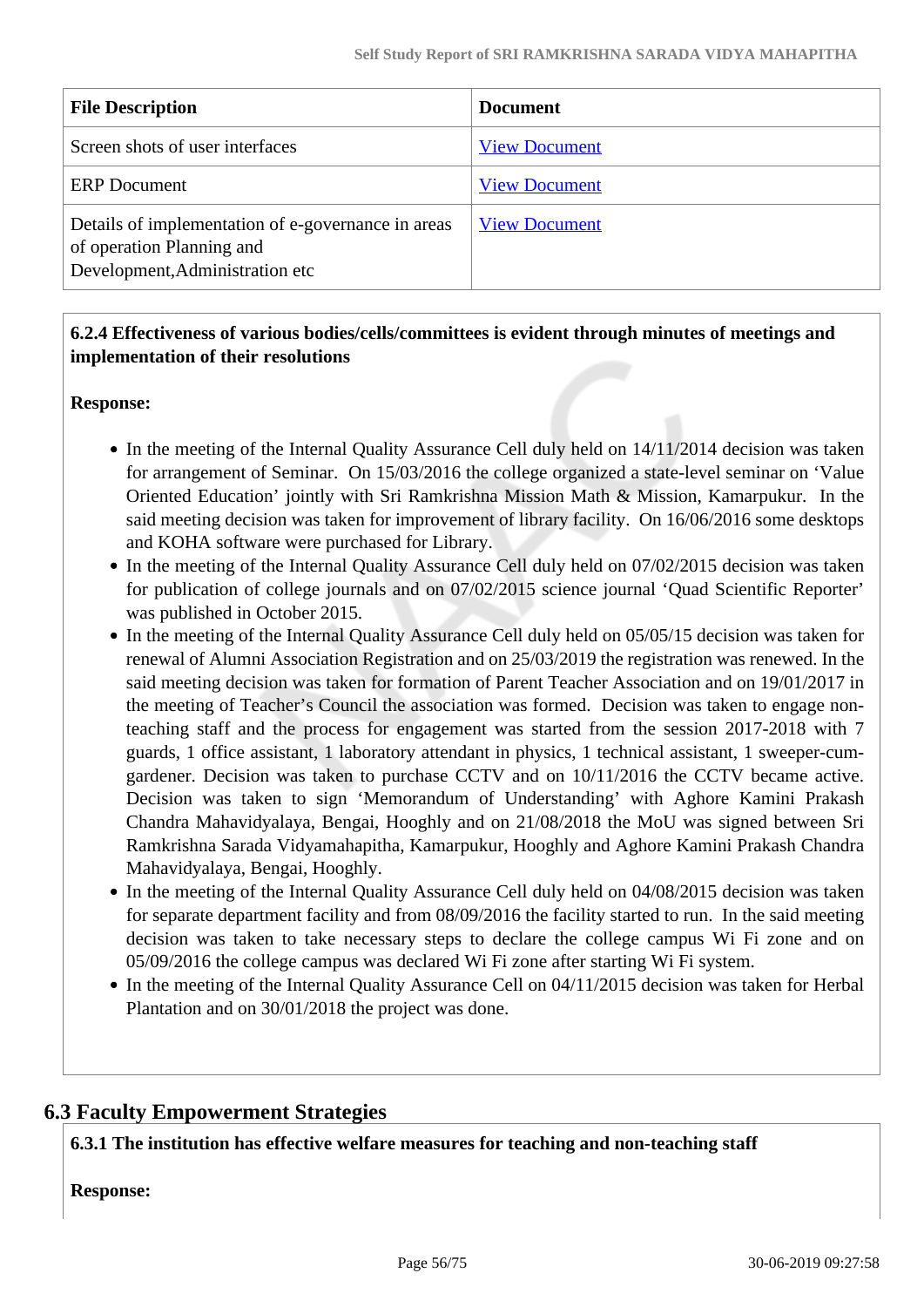#### **Response:**

- 1. The management is well aware that a happy and progressive institution requires all its stake holders to remain happy. And this is only possible when adequate measures are adopted for the welfare of the teaching and non-teaching members of the college family.
- Some of these measures are the policies of the state government concerned but are adequately implemented by the college authority. Again some measures are purely at the institutional level but are extremely necessary for the well being of the staff. The measures are:
- Provident fund facility is ensured for all the employees. Loan facilities are extended to all the members of the teaching and non-teaching staff.
- Festival advance for Govt. approved PTT and non teaching staff.
- The faculty members are also provided with special leave for availing of fellowships and completing Ph D thesis.
- The college never imposes any barrier for participation in Refresher Course/ Orientation Programme/ Short Term Courses to the faculty members.
- The college always attempts its best for ensuring timely promotion of its faculty members.
- The college encourages teachers in pursuing research activities, attending seminars and conferences and presenting papers, publishing in national and international journals, organizing special lectures, seminars, workshops, and all activity classes for students.
- The college always attempts to maintain a healthy academic environment.

## **6.3.2 Average percentage of teachers provided with financial support to attend conferences/workshops and towards membership fee of professional bodies during the last five years**

#### **Response:** 3.5

6.3.2.1 Number of teachers provided with financial support to attend conferences / workshops and towards membership fee of professional bodies year-wise during the last five years

| 2017-18 | 2016-17 | 2015-16 | 2014-15 | 2013-14 |
|---------|---------|---------|---------|---------|
|         | ິ       | ν       | ັ       | ν       |

| <b>File Description</b>                                                                                                    | <b>Document</b>      |
|----------------------------------------------------------------------------------------------------------------------------|----------------------|
| Details of teachers provided with financial support<br>to attend conferences, workshops etc. during the last<br>five years | <b>View Document</b> |
| Any additional information                                                                                                 | <b>View Document</b> |

 **6.3.3 Average number of professional development /administrative training programs organized by the institution for teaching and non teaching staff during the last five years**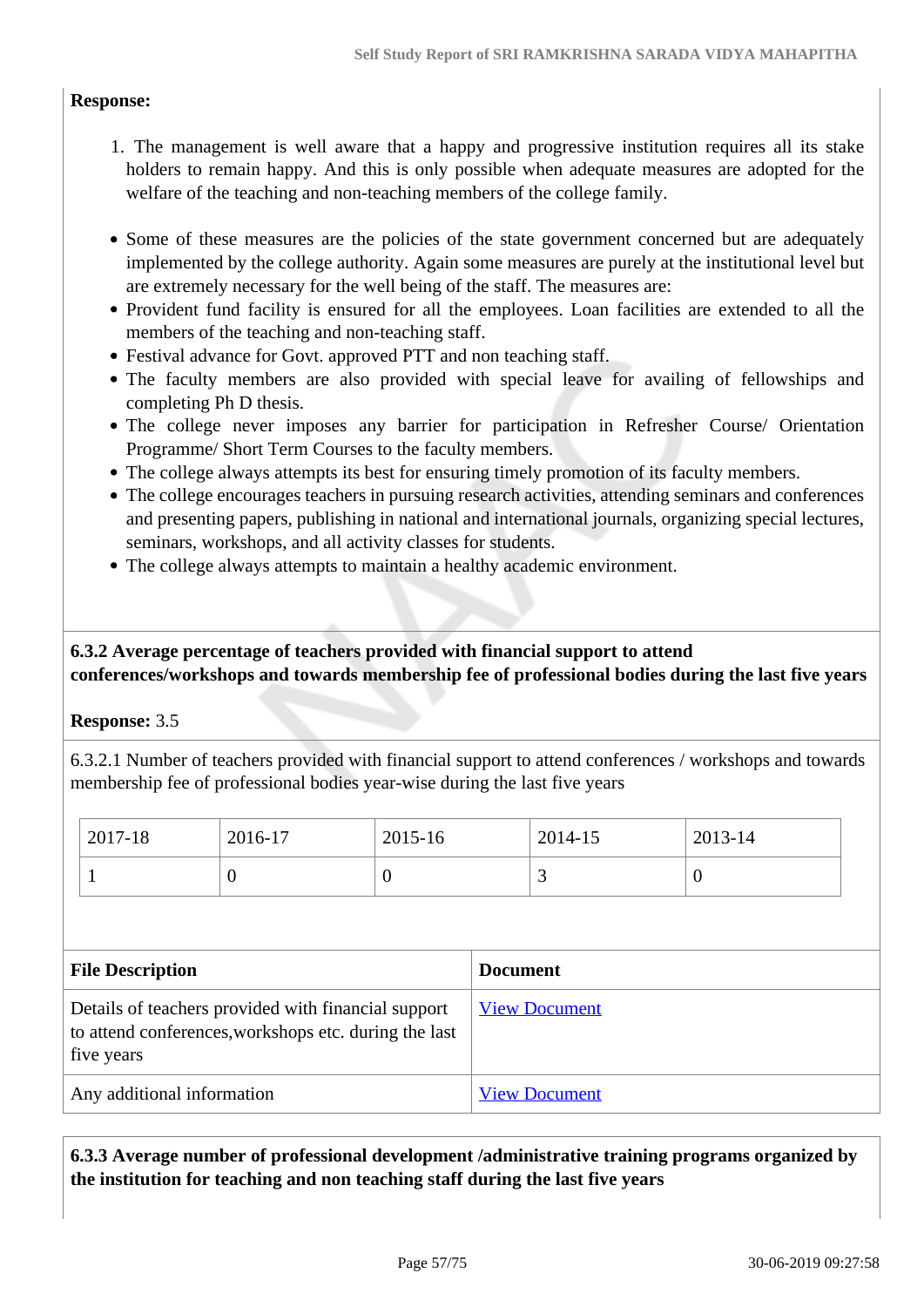#### **Response:** 0

6.3.3.1 Total number of professional development / administrative training programs organized by the Institution for teaching and non teaching staff year-wise during the last five years

| 2017-18                                                                                                                                       | 2016-17  | 2015-16              |                 | 2014-15  | 2013-14  |
|-----------------------------------------------------------------------------------------------------------------------------------------------|----------|----------------------|-----------------|----------|----------|
| $\theta$                                                                                                                                      | $\theta$ | $\theta$             |                 | $\theta$ | $\theta$ |
|                                                                                                                                               |          |                      |                 |          |          |
| <b>File Description</b>                                                                                                                       |          |                      | <b>Document</b> |          |          |
| Details of professional development / administrative<br>training programs organized by the Institution for<br>teaching and non teaching staff |          | <b>View Document</b> |                 |          |          |

## **6.3.4 Average percentage of teachers attending professional development programs viz., Orientation Program, Refresher Course, Short Term Course, Faculty Development Program during the last five years**

#### **Response:** 16.95

6.3.4.1 Total number of teachers attending professional development programs, viz., Orientation Program, Refresher Course, Short Term Course, Faculty Development Programs year-wise during the last five years

| 2017-18 | 2016-17 | 2015-16 | 2014-15 | 2013-14 |
|---------|---------|---------|---------|---------|
|         |         | ັ       |         |         |

| <b>File Description</b>                                                                       | <b>Document</b>      |
|-----------------------------------------------------------------------------------------------|----------------------|
| Reports of the Human Resource Development<br>Centres (UGC ASC or other relevant centers).     | <b>View Document</b> |
| <b>IQAC</b> report summary                                                                    | <b>View Document</b> |
| Details of teachers attending professional<br>development programs during the last five years | <b>View Document</b> |

#### **6.3.5 Institution has Performance Appraisal System for teaching and non-teaching staff**

#### **Response:**

The institution follows the PBAS (Performance based Appraisal System) for the faculty members as per the 2010 regulation (and the two amendments) of the UGC. If they fulfil the minimum criteria they are considered for promotion.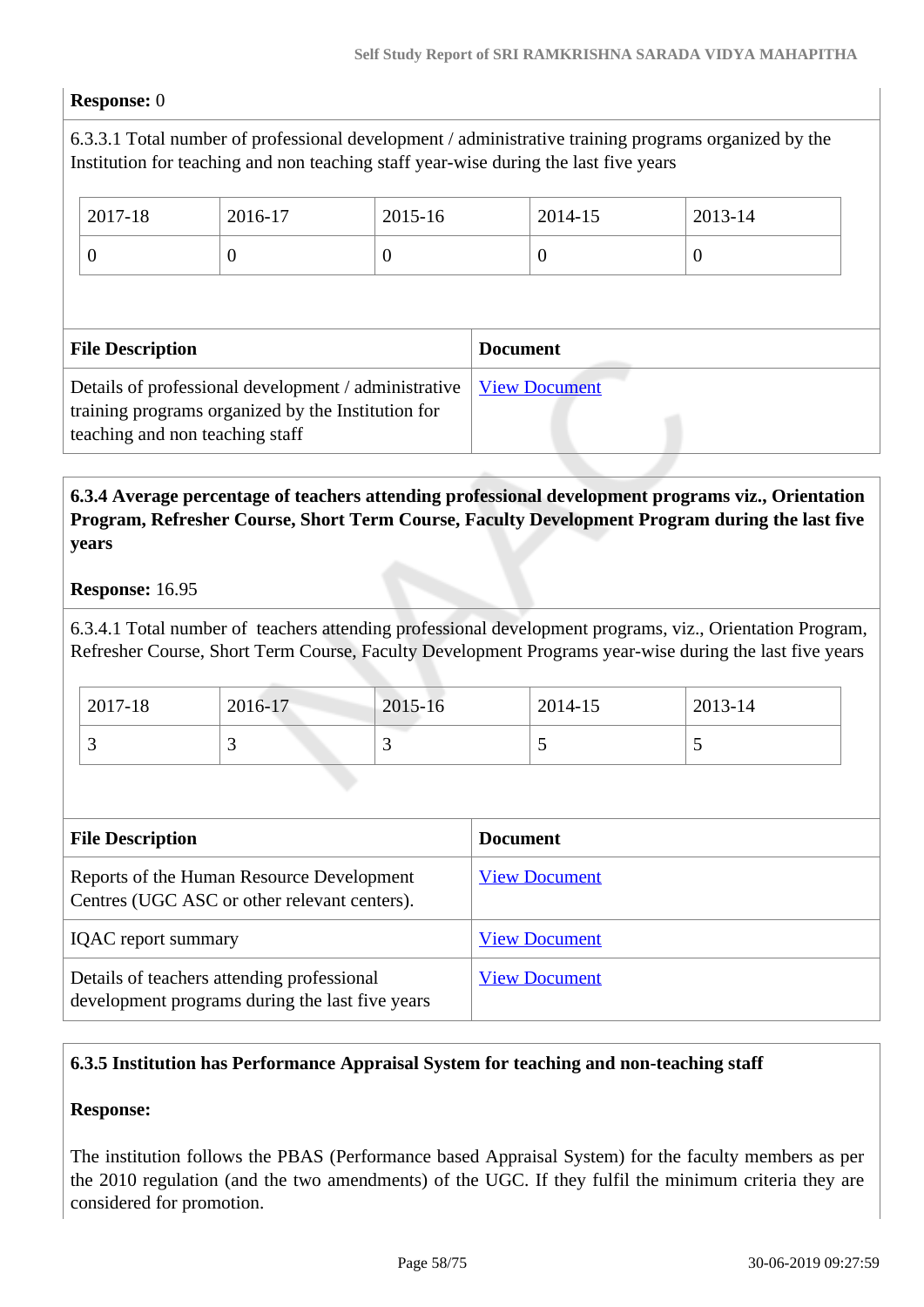The IQAC team thoroughly checks and verifies all academic activities of the faculty and only when the members are satisfied the Coordinator forwards the documents to the Teacher-in-cherge and then the Teacher -in-charge forwards the cases of promotion to the Governing Body. The faculties also maintain daily diaries

No such PBAS (Performance based Appraisal System) exists for the non-teaching members of the institution. However, they are subject to promotion in their respective fields after a period of service not less than 10 years.

# **6.4 Financial Management and Resource Mobilization**

# **6.4.1 Institution conducts internal and external financial audits regularly**

## **Response:**

The institution conducts internal and external audits regularly. The internal audit is conducted by the institution with help of a recognized Chartered Farm. The external audit, however, is subjected to the discretation of the Department of Higher Education, Government of West Bengal. The Department of Higher Education issues notice to the college when external audit is required and the said audit is done under the supervision of it by a recognized Charaterd Farm as per the discretion of the Government of West Bengal.

 **6.4.2 Funds / Grants received from non-government bodies, individuals, Philanthropists during the last five years (not covered in Criterion III) (INR in Lakhs)**

#### **Response:** 0

6.4.2.1 Total Grants received from non-government bodies, individuals, philanthropists year-wise during the last five years (INR in Lakhs)

|                                                                                              | 2017-18                 | 2016-17  | 2015-16              |                 | 2014-15        | 2013-14  |  |
|----------------------------------------------------------------------------------------------|-------------------------|----------|----------------------|-----------------|----------------|----------|--|
|                                                                                              | $\overline{0}$          | $\theta$ | $\overline{0}$       |                 | $\overline{0}$ | $\theta$ |  |
|                                                                                              |                         |          |                      |                 |                |          |  |
|                                                                                              | <b>File Description</b> |          |                      | <b>Document</b> |                |          |  |
| Details of Funds / Grants received from non-<br>government bodies during the last five years |                         |          | <b>View Document</b> |                 |                |          |  |
| Any additional information                                                                   |                         |          | <b>View Document</b> |                 |                |          |  |
| Annual statements of accounts                                                                |                         |          | <b>View Document</b> |                 |                |          |  |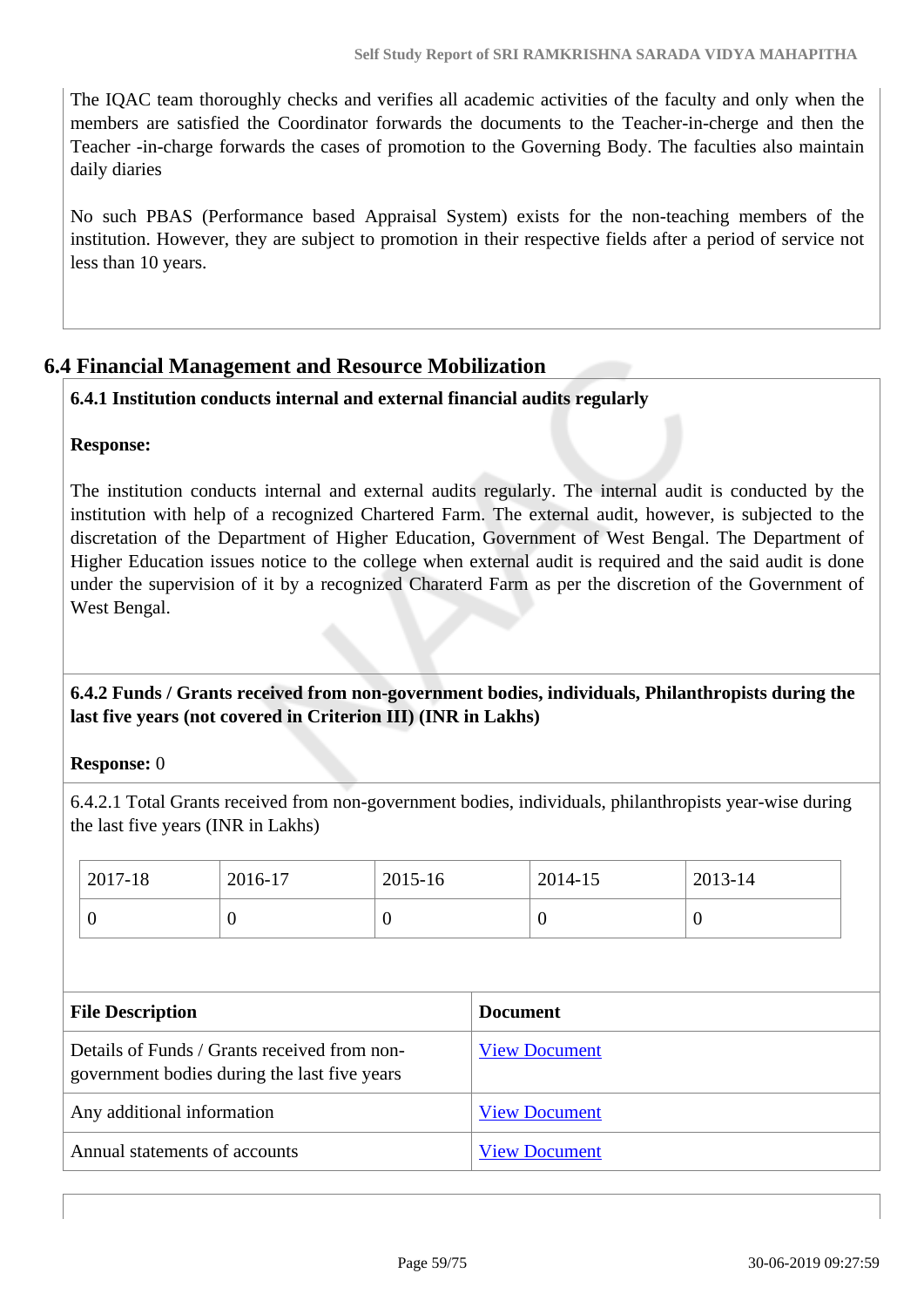#### **6.4.3 Institutional strategies for mobilisation of funds and the optimal utilisation of resources**

#### **Response:**

- The institution follows transparency and democracy in the entire procedure of mobilization and utilization of funds. Other than the routine Government and UGC grants, the institution has been able to secure additional funding from, MLA- LAD fund.
- Various committees or sub-committees, as required, get involved in executing the work as per the proposal submitted and the sanctioning memo. The teacher-members of all these committees remain vigilant when the work is undertaken by the PWD or any other agency or organization. For the funds where the teachers themselves execute the work, all decisions are taken collectively.
- For all kinds of work, the college strictly adheres to the financial rules of the Government of West Bengal as well as the Government of India.

# **6.5 Internal Quality Assurance System**

 **6.5.1 Internal Quality Assurance Cell (IQAC) has contributed significantly for institutionalizing the quality assurance strategies and processes**

#### **Response:**

The IQAC has developed a mechanism to ensure the presence of students in classes and to develop their over-all personality. For that particular purpose, The IQAC insists on 50% of attendance in classes as the minimum eligibility for appearing in college tests (final) and university examinations. Under the supervision of the IQAC, the Academic Committee resolved and the college notified accordingly to implement the same for all students in Honours departments.

The students are allowed in internal assessment examination only after fulfilling the attendance requirement. Every year some students are debarred from appearing in examination for failing to comply with the attendance required.

#### **Interactive feedback mechanism:**

The IQAC has developed a remarkable mechanism to ensure quality in feedback mechanism. It is not just the collection of feedback and analysis; rather always improvising upon the existing system.

In 2018 feedback system has been initiated by the IQAC team by giving a standard format to the students of different classes. The attendance registers of students are checked and verified. The students pointed out the drawbacks of different teachers or the management or the office.

 **6.5.2 The institution reviews its teaching learning process, structures & methodologies of operations and learning outcomes at periodic intervals through IQAC set up as per norms**

**Response:**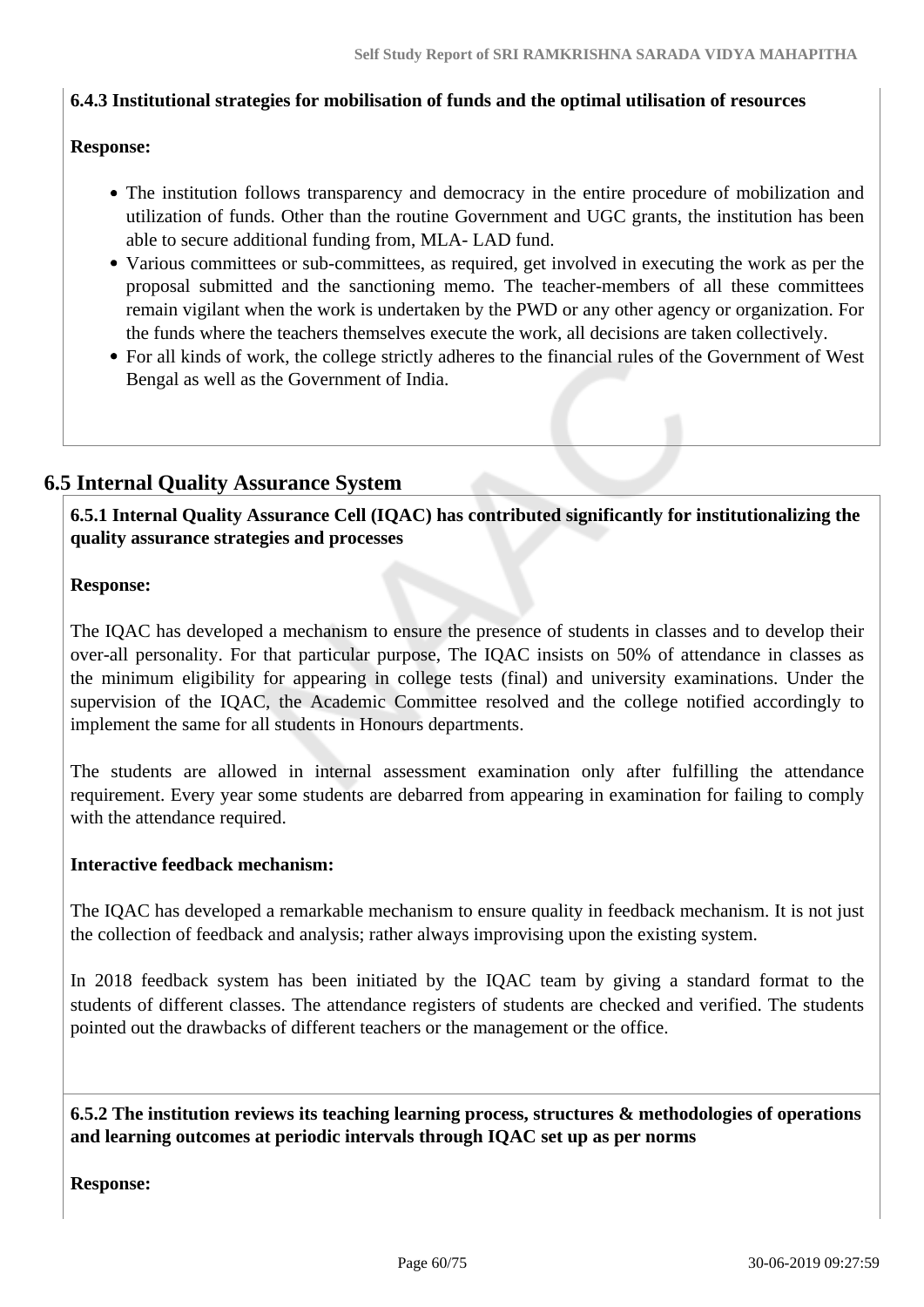The IQAC team periodically monitors and reviews the use of ICT tools. When the IQAC approves the files of different teachers for promotion through CAS, it ensures that the teachers are making use of ICT in classroom teaching and they are asked to submit relevant documents towards that.

The IQAC also encourages teachers to make best use of e-resources for themselves as well as for the students. E-books are preserved in the library as well as in the departments for the benefit of the students.

The IQAC made provisions for particular time slots in the central routine for activities like Tutorial/ Group discussion/ Students' seminar/ Mock teaching, etc. There has been an overwhelming response from the students in the last three years.

With the initiatives of the IQAC the results of the students of different departments are discussed in the succesive Meeting of Govering Body.

Internal Academic Audit of the Honours Departments helped to assess the Strength & Weakness of the departments and to prepare plan accordingly.

## **6.5.3 Average number of quality initiatives by IQAC for promoting quality culture per year**

#### **Response:** 5.2

6.5.3.1 Number of teachers attending programs/workshops/seminars specific to quality improvement yearwise during last five years

| 2017-18 | 2016-17 | 2015-16 | 2014-15 | 2013-14 |
|---------|---------|---------|---------|---------|
|         |         |         | υ       | ν       |

| <b>File Description</b>                                                         | <b>Document</b>      |
|---------------------------------------------------------------------------------|----------------------|
| Number of quality initiatives by IQAC per year for<br>promoting quality culture | <b>View Document</b> |
| IQAC link                                                                       | <b>View Document</b> |

#### **6.5.4 Quality assurance initiatives of the institution include:**

- **1.Regular meeting of Internal Quality Assurance Cell (IQAC); timely submission of Annual Quality Assurance Report (AQAR) to NAAC; Feedback collected, analysed and used for improvements**
- **2.Academic Administrative Audit (AAA) and initiation of follow up action**
- **3.Participation in NIRF**
- **4.ISO Certification**
- **5.NBA or any other quality audit**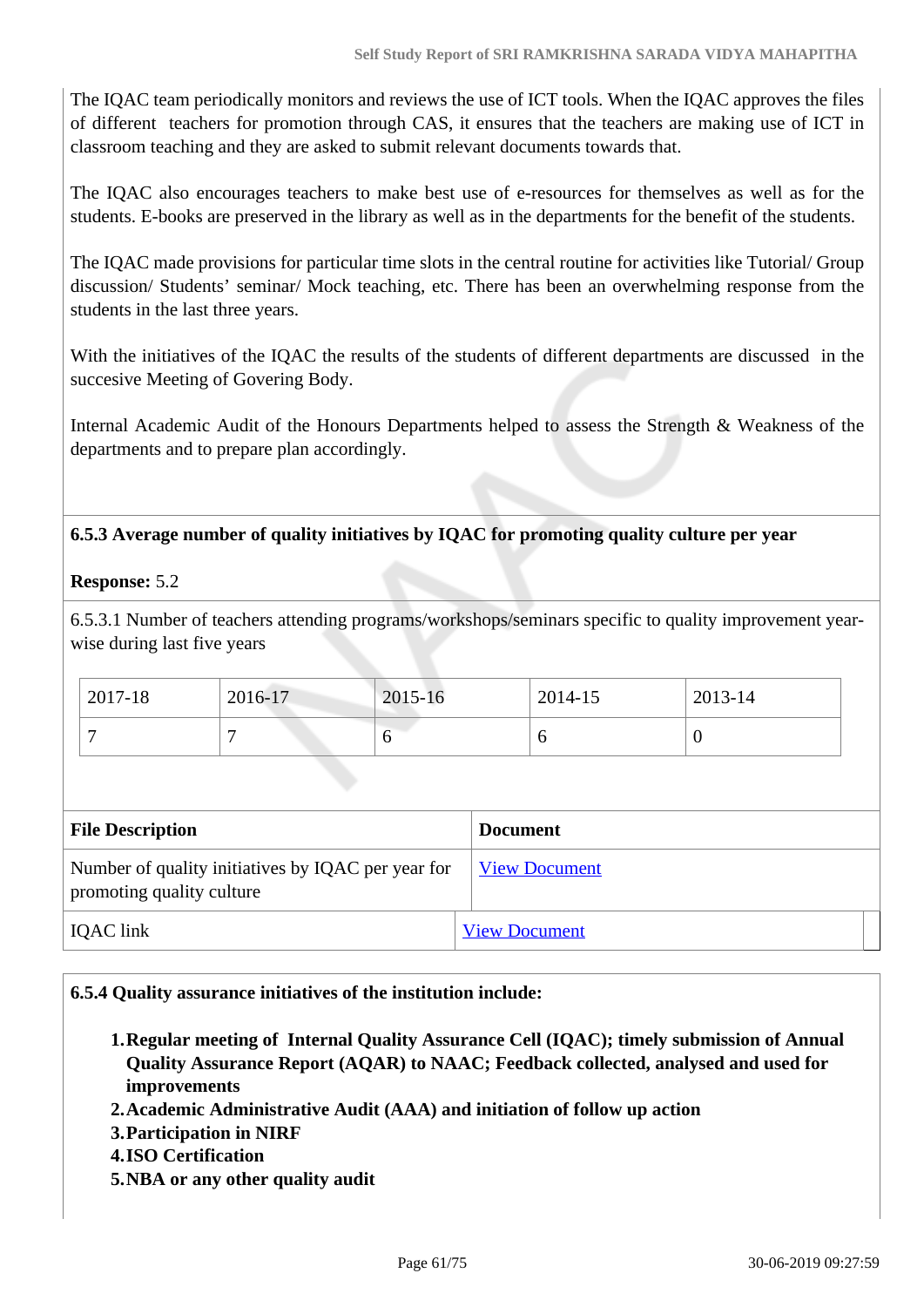| A. Any 4 of the above                                          |                      |
|----------------------------------------------------------------|----------------------|
| <b>B.</b> Any 3 of the above                                   |                      |
| C. Any 2 of the above                                          |                      |
| D. Any 1 of the above                                          |                      |
|                                                                |                      |
| <b>Response:</b> D. Any 1 of the above                         |                      |
| <b>File Description</b>                                        | <b>Document</b>      |
| Details of Quality assurance initiatives of the<br>institution | <b>View Document</b> |

 **6.5.5 Incremental improvements made during the preceding five years** *(in case of first cycle)* **Post accreditation quality initiatives** *(second and subsequent cycles)*

#### **Response:**

#### **Recommendation of the NAAC Peer-Team, 2006 and action taken:**

• The College needs to fill up vacant teaching posts, librarian and non-teaching staff on top priority

The college has sent regularly the requisitions to WBCSC for filling up the faculty and librarian posts. The college has now more teachers in different departments. The College has more than 10 non teaching staff. Besides, the college has recruited many non teaching staff on temporary basis to run the college smoothly.

The College may explore the possibility of introducing more course options and add-on courses such as Computer Applications, Communicative English to all students and job-oriented diploma/certificate courses.

The college has successfully introduced the new subject such as Geography (Hons and Gen), education, Nutrition.

- Access to Computers and student support services like Placement cell, need to be strengthened. With the appointment of a fulltime counsellor, counselling and guidance cell may evolve effective planning and suitable strategies for the benefit of the students.
- The college may consider training the teaching and non-teaching staff for computers applications.
- The library needs to be computerised in full and more journals/periodicals need to be subscribed.

The library has been fully automated with KOHA software.

Internet facility may be provided in the library so as to provide the faculty and research scholars easy access for internet browsing. The college may have access to the inter-university centers like IUCAA, CEC and INFLIBNET. The college may consider using innovative methods of knowledgeflow on the campus.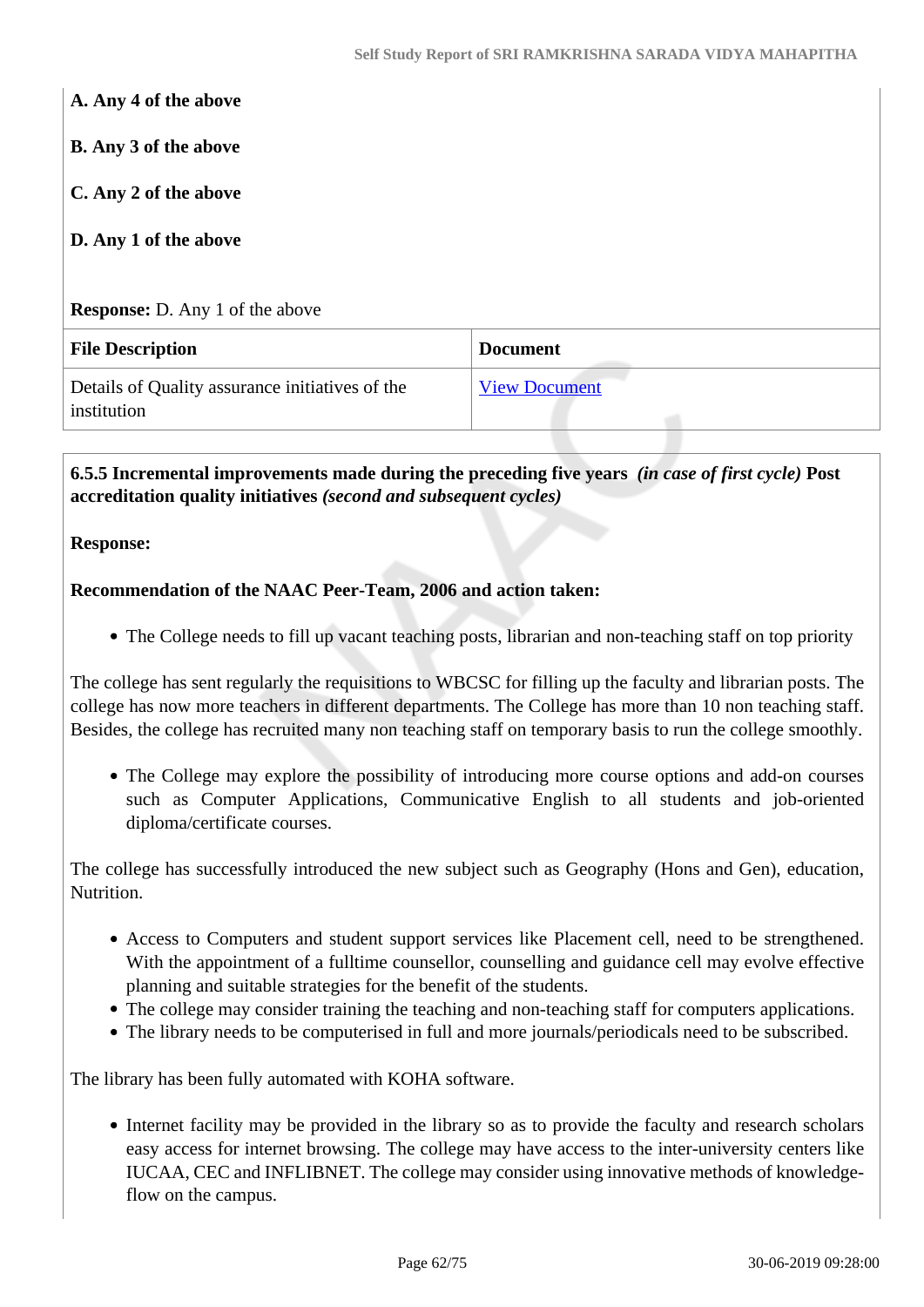The college campus as well as the hostels is now Wi-Fi enabled. The students have access to different online resources for their learning.

Departments of Computer Science and Environment Science need to be run by permanent faculty.

The college has one permanent faculty in department of Computer Science

Laboratories of Science departments need to be upgraded with proper maintenance.

Physics department has been shifted to new building; four new laboratories and one computer laboratory have been introduced in Physics department

The NSS and NCC needs to be geared up to enable the volunteers and cadets to earn more awards, certificates.

NSS and NCC unit of this college has actively participated in different social activities, the cadets and volunteers achieved more awards and certificates.

- Gymnasium needs proper place, adequate ventilation, equipment and permanent staff.
- The hostel rooms need more facilities such as furniture, fans and other amenities. The college may consider appointing full time superintendents for the hostels.
- The common room for boys and girls need to be furnished.

The college has introduced new boys and girls' common rooms which have been well furnished.

- Canteen need to be modernized and more furniture may be added.
- There is a need for an Auditorium/Seminar Hall with modern facilities.
- Communicative skills of English language need to be further strengthened by conducting bridge courses and short duration programmes.
- Language laboratories may be set up to improve Spoken English of both faculty and students.
- In order to widen the horizons of the faculty, it is necessary to recruit a few more faculty from other parts of the State.

The faculties of this college are from different district of West Bengal.

The Peer Team recommends for the establishment of the Internal Quality Assurance Cell in the institution to promote quality and excellence.

The college has established IQAC to promote quality and excellence.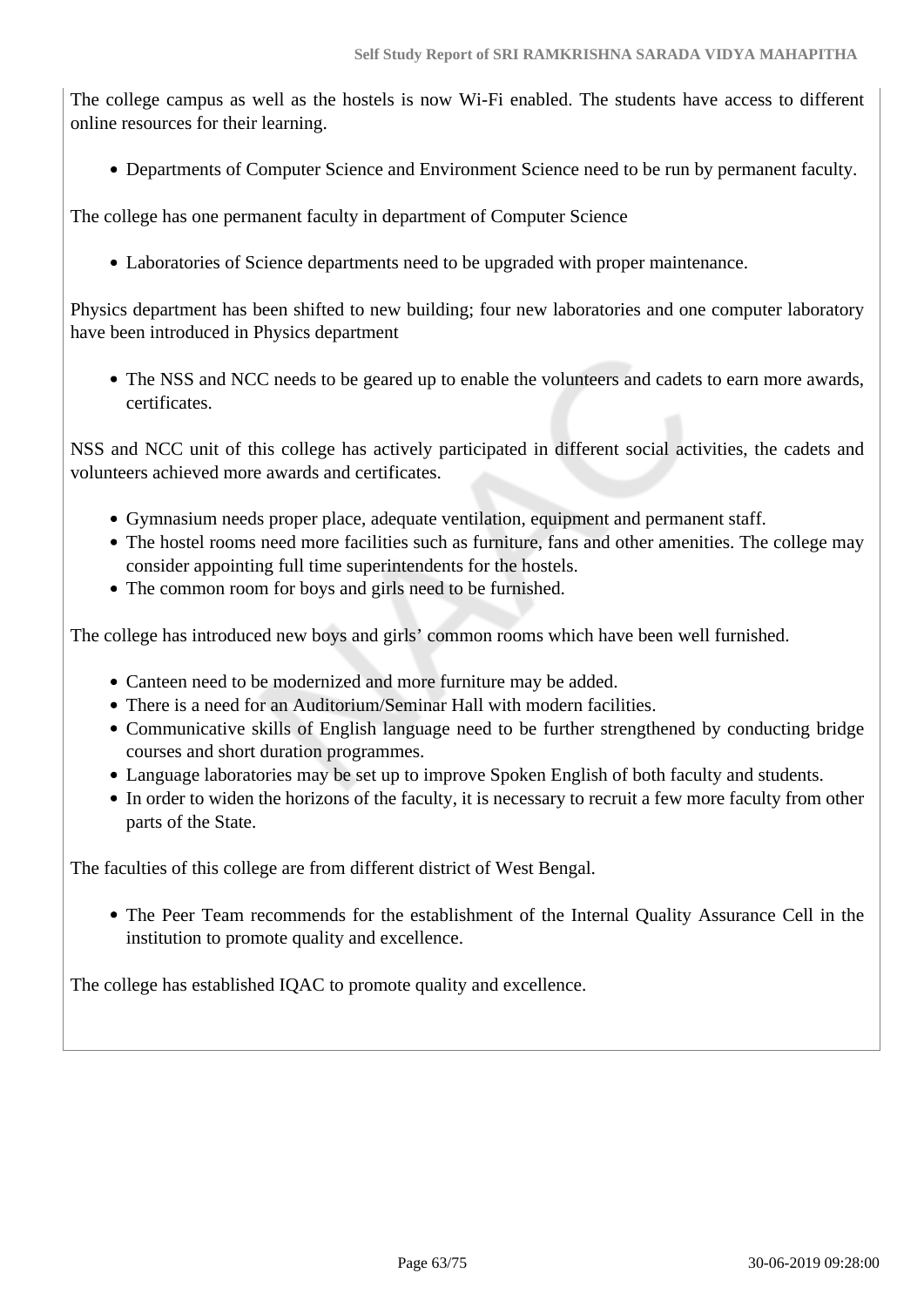# **Criterion 7 - Institutional Values and Best Practices**

# **7.1 Institutional Values and Social Responsibilities**

 **7.1.1 Number of gender equity promotion programs organized by the institution during the last five years** 

#### **Response:** 1

7.1.1.1 Number of gender equity promotion programs organized by the institution year-wise during the last five years

| $2017 - 18$ | 2016-17 | 2015-16 | $2014 - 15$      | 2013-14 |
|-------------|---------|---------|------------------|---------|
|             | ν       |         | $\boldsymbol{0}$ |         |

| <b>File Description</b>                                                                         | <b>Document</b> |
|-------------------------------------------------------------------------------------------------|-----------------|
| List of gender equity promotion programs organized   <u>View Document</u><br>by the institution |                 |

# **7.1.2**

**1.Institution shows gender sensitivity in providing facilities such as:**

- **1.Safety and Security**
- **2.Counselling**
- **3.Common Room**

#### **Response:**

1. SAFETY AND SECURITY

In order to maintain safety and security to the girls students and woman faculties, a committee has been constituted for redress of grievances. Our Women Cell stays alert all the time to prevent any sexual abuse towards students and female workers. We also focus on preventing this kind of harassments by keeping a keen eye on the entire campus

Deployment of CCTVs across the campus for round-the-clock surveillance.

Self-Defense Workshop: Karate Training program for girls

Separate common room for girl students.

deployment of 24x7 security personnel

2. Counselling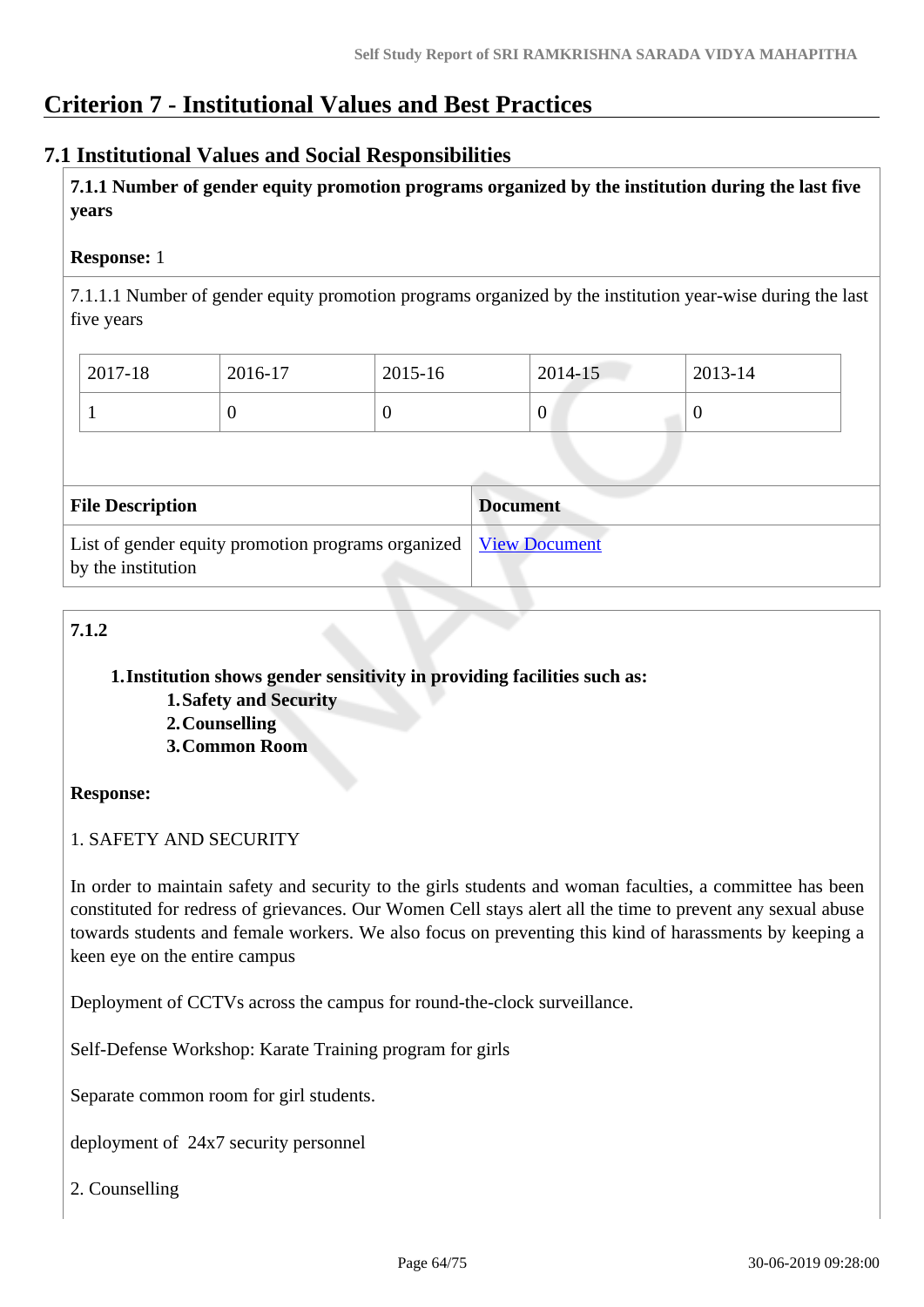Counseling of students is carried out under the Career Counseling Cell and Women Cell. These committees have been formulated to deal with issues related to career, personal problems, gender bias, promote gender sensitivity and educate male and female members regarding gender equality.

Various programs are conducted through these committees, like motivational talks, health related issues, self defense techniques, environment conservation etc.

Apart from these committees the college has well developed teacher guardian scheme, through which the guardian teacher carries out counseling of students from time to time.

The teachers counsel guide the students to inculcate confidence in them. They are motivated to perform better and also to being a good human being. The counseling includes social and ethical aspects too.

Human and ethical values are so imbibed in the students, that no incidence of misbehavior against women has ever been observed in the campus.

## **3. Common Room**

The institute provides separate common rooms for girls and boys. The institute provides well equipped common room with television and indoor games.

## **7.1.3 Alternate Energy initiatives such as:**

## **1.Percentage of annual power requirement of the Institution met by the renewable energy sources**

**Response:** 0

7.1.3.1 Annual power requirement met by the renewable energy sources (in KWH)

7.1.3.2 Total annual power requirement (in KWH)

Response: 24552

| <b>File Description</b>                                                            | <b>Document</b>      |
|------------------------------------------------------------------------------------|----------------------|
| Details of power requirement of the Institution met<br>by renewable energy sources | <u>View Document</u> |

# **7.1.4 Percentage of annual lighting power requirements met through LED bulbs**

**Response:** 65.31

7.1.4.1 Annual lighting power requirement met through LED bulbs (in KWH)

Response: 3200

7.1.4.2 Annual lighting power requirement (in KWH)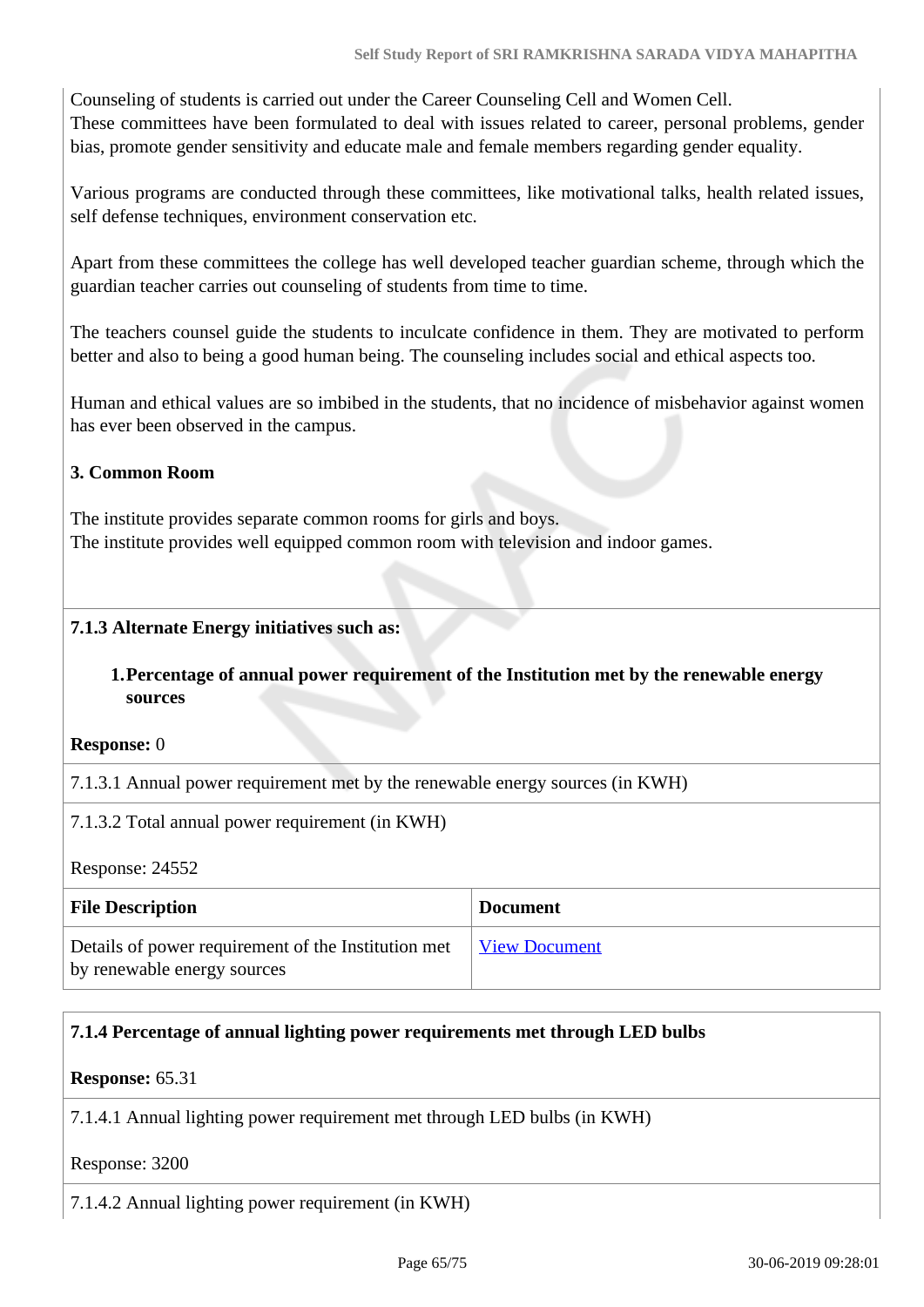| Response: 4900                                                  |                      |
|-----------------------------------------------------------------|----------------------|
| <b>File Description</b>                                         | <b>Document</b>      |
| Details of lighting power requirements met through<br>LED bulbs | <b>View Document</b> |

#### **7.1.5 Waste Management steps including:**

- **Solid waste management**
- **Liquid waste management**
- **E-waste management**

#### **Response:**

#### **Solid-Waste Management**

- The College follows a strict regimen towards keeping the Campus green. Solid waste in the form of used disposables and castable especially food articles, broken glasses, wood items are duly disposed of in a manner keeping in essence the concept of green environment.
- Coloured and marked dustbins are used in various corners of the Campus wherein the segregated solid wastes are disposed of as bio-degradable and non-degradable waste.
- Bio-degradable wastes are collected in a compost vat for recycling and reuse as bio-fertilizers. This has been initiated as a pilot project for maintaining and nurturing the gardens for seasonal flowers and medicinal plants in the Campus.
- The College makes an earnest effort to keep the Campus plastic-free.
- A definite advantage of the College is its big green Campus, dotted with green trees and a carpet of green grass. This not only enhances the beauty of the College Campus, but also is a big environment purifier.
- Other solid wastes especially wood and other wastes are sold to vendors for recycling.

#### **Liquid waste management**

Liquid waste products, particularly waste from the Chemistry laboratory are disposed of through an effective drainage system to avoid any exposure to hazardous wastes.

#### **E-waste management**

- The Departments and some of the office uses Ink-jet printers these are effective in the prevention of carcinogenic e-waste.
- Discarded laboratory equipments are sold to vendors in conformity with the rules of the purchase committee of the College. Sincere efforts are made to locate such vendors who can recycle the same.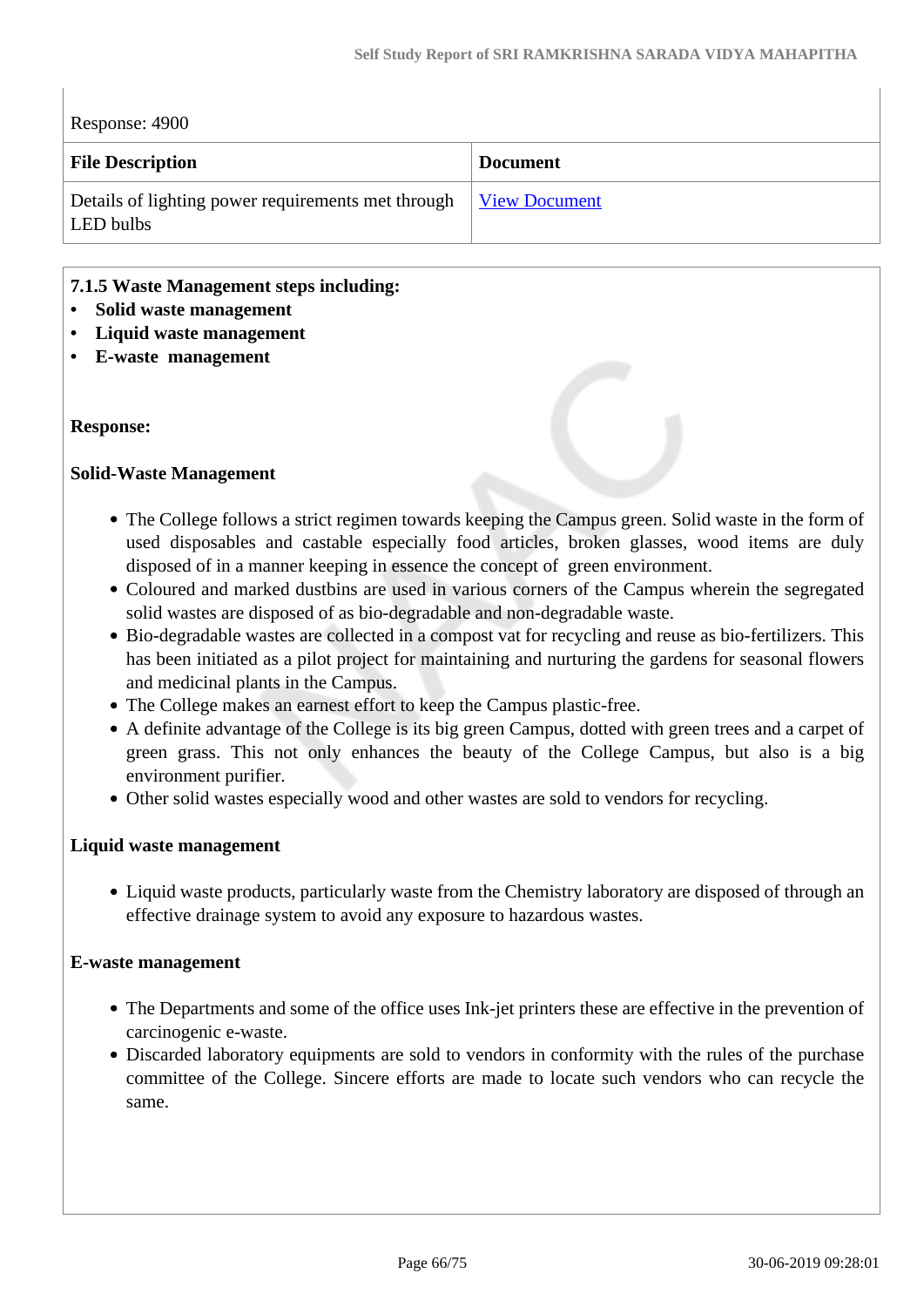#### **7.1.6 Rain water harvesting structures and utilization in the campus**

#### **Response:**

The institution has the locational advantage of rural area where rain is adequate and water scarcity is not a problem. The institution is yet to set up a rain harvesting structure in the college campus. However, the institution has made a wonderful mechanism to utilize the rainwater.

As the institution is surrounded by agricultural fields, it has made a drainage system with a slope to nearby canal so that the excess rainwater could reach the agricultural fields through the canal. However, it is making plan to set up a rainwater harvesting system.

#### **7.1.7 Green Practices**

- **Students, staff using**
- **a) Bicycles**
- **b) Public Transport**
- **c) Pedestrian friendly roads**
- **Plastic-free campus**
- **Paperless office**
- **Green landscaping with trees and plants**

#### **Response:**

#### a) **Bycles:**

- Around 60% of the students and 20% of college staff use bicyles.
- There are two cycles stands in the college.

#### b) **Public Transport:**

50% of the students and most of the staff of the college avail the public tansport (BUS) .

Plastic-free campus:

- The college is a completely plastic-free zone and there is no retail shop within the campus that may impel the use of plastics.
- The staff canteen and the student canteen of the college are prohibited by the college authority to make use of plastics.
- Use of thermocol or even cheap plastic tea- cups have strictly been prohibited.

#### Paperless office:

- We are trying to become paperless office.
- The entire admission process is done through online mode which is solely paperless.
- Most of the notice are posted on the college portal to minimize paper and maximize information to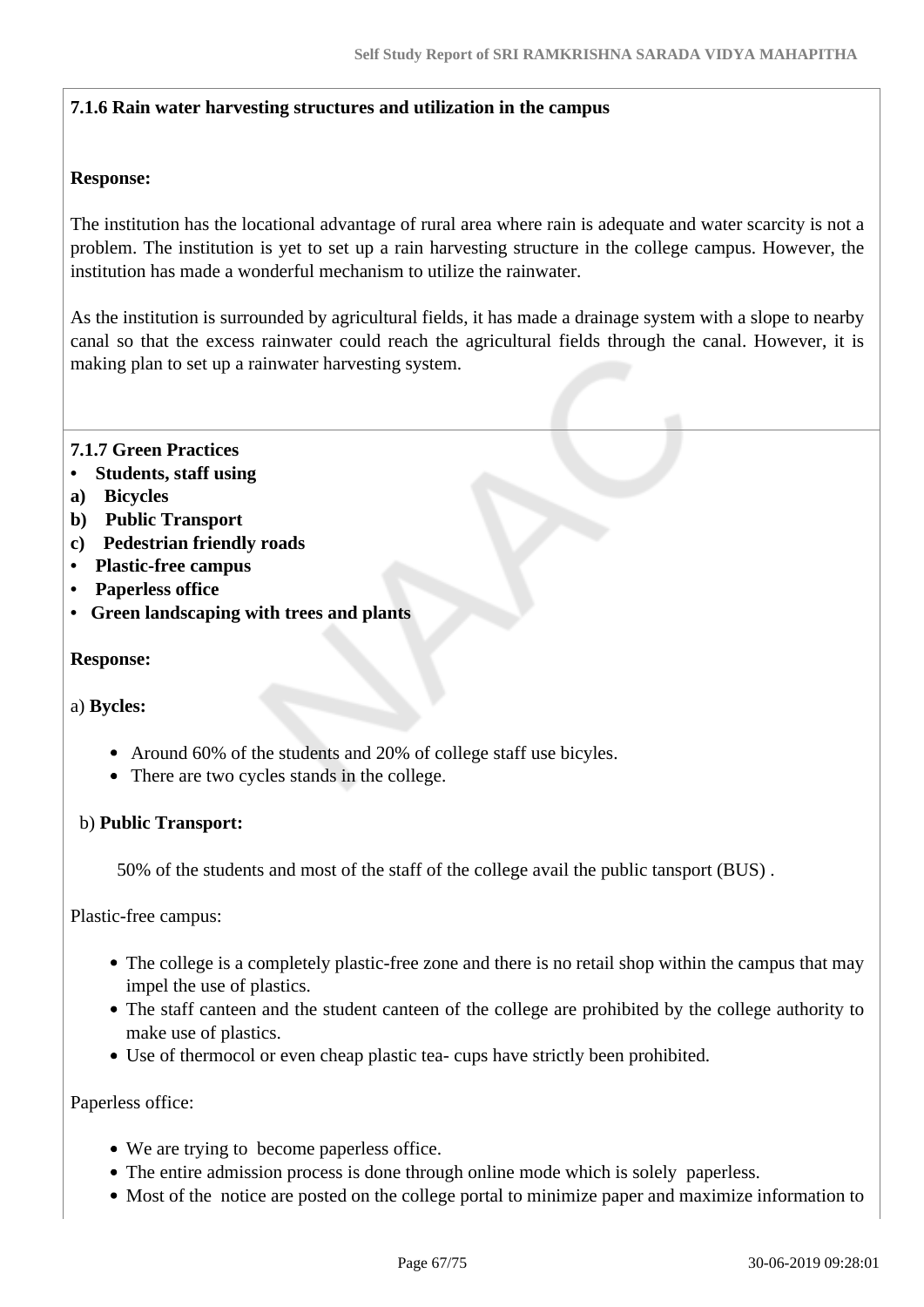the students.

Bulk-sms softwares have been bought by the college to make official communications with the students via sms service during admission process.

Green landscaping with trees and plants

- The wide campus of the college is surrounded with green trees not merely for the purpose of beautification but with a larger motive of attesting to the eco-consciousness.
- The College observes "Tree Plantation week" and celebrates the World Environment Day on June 5 every year.

#### **7.1.8 Average percentage expenditure on green initiatives and waste management excluding salary component during the last five years**

#### **Response:** 0.21

7.1.8.1 Total expenditure on green initiatives and waste management excluding salary component yearwise during the last five years(INR in Lakhs)

| 2017-18 | 2016-17 | $2015 - 16$ | 2014-15 | 2013-14 |
|---------|---------|-------------|---------|---------|
| 0.10978 | 0.25505 | 0.17169     | 0.21223 | 0.13484 |

| <b>File Description</b>                                                                                        | <b>Document</b>      |
|----------------------------------------------------------------------------------------------------------------|----------------------|
| Green audit report                                                                                             | <b>View Document</b> |
| Details of expenditure on green initiatives and waste   View Document<br>management during the last five years |                      |

#### **7.1.9 Differently abled (Divyangjan) Friendliness Resources available in the institution:**

- **1.Physical facilities**
- **2.Provision for lift**
- **3.Ramp / Rails**
- **4.Braille Software/facilities**
- **5.Rest Rooms**
- **6.Scribes for examination**
- **7.Special skill development for differently abled students**
- **8.Any other similar facility (Specify)**

#### **A. 7 and more of the above**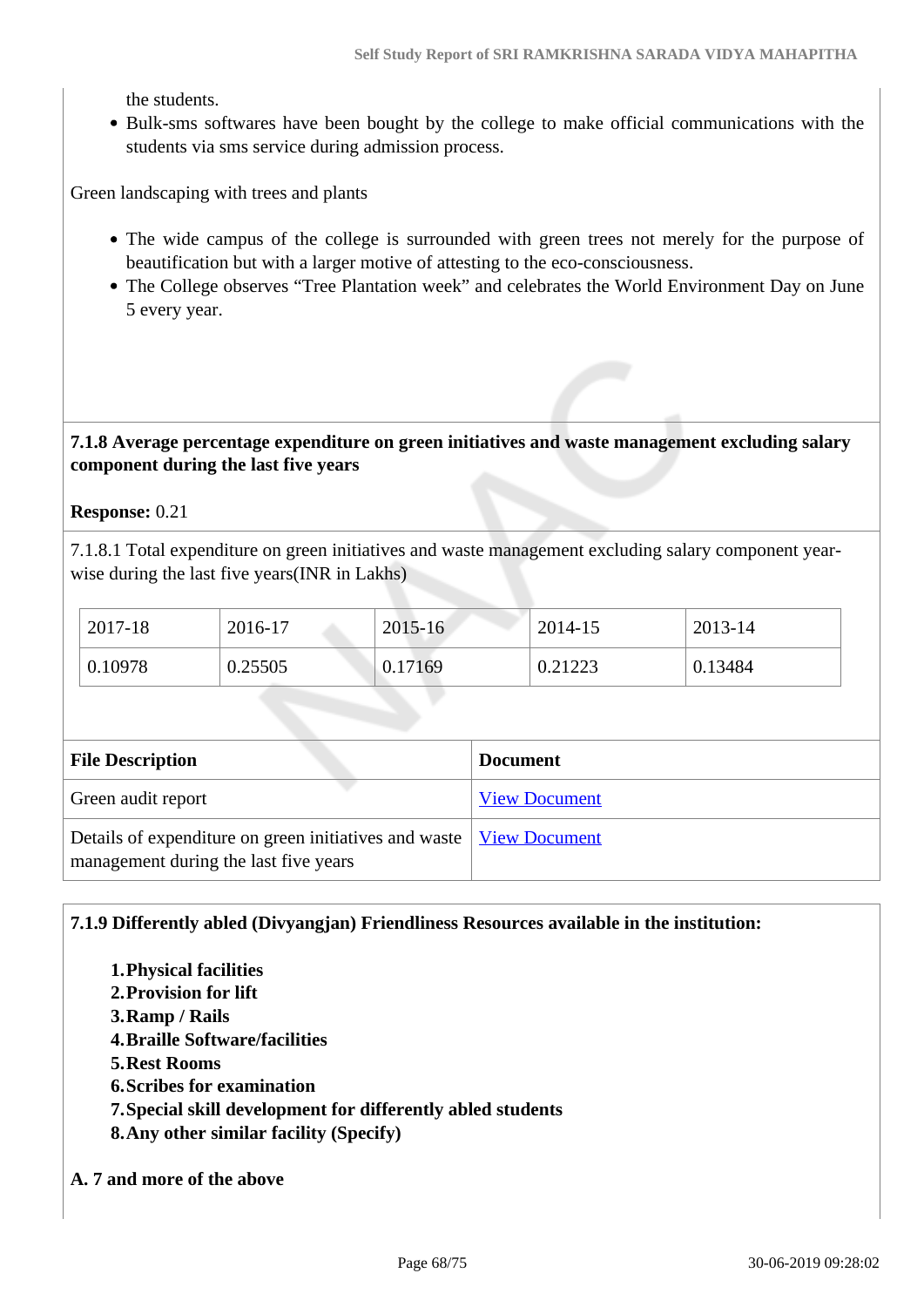#### **B. At least 6 of the above**

#### **C. At least 4 of the above**

#### **D. At least 2 of the above**

#### **Response:** C. At least 4 of the above

| <b>File Description</b>                                   | <b>Document</b>      |
|-----------------------------------------------------------|----------------------|
| Resources available in the institution for<br>Divyangjan  | <b>View Document</b> |
| link to photos and videos of facilities for<br>Divyangjan | <b>View Document</b> |

# **7.1.10 Number of Specific initiatives to address locational advantages and disadvantages during the last five years**

#### **Response:** 21

7.1.10.1 Number of specific initiatives to address locational advantages and disadvantages year-wise during the last five years

| 2017-18 | 2016-17 | 2015-16 | 2014-15 | 2013-14 |
|---------|---------|---------|---------|---------|
|         |         |         |         |         |

| <b>File Description</b>                                                              | <b>Document</b>      |
|--------------------------------------------------------------------------------------|----------------------|
| Number of Specific initiatives to address locational<br>advantages and disadvantages | <b>View Document</b> |

## **7.1.11 Number of initiatives taken to engage with and contribute to local community during the last five years (Not addressed elsewhere)**

#### **Response:** 15

7.1.11.1 Number of initiatives taken to engage with and contribute to local community year-wise during the last five years

|                                | 2017-18 | 2016-17 | $^{\circ}$ 2015-16 | 2014-15 | $2013 - 14$ |
|--------------------------------|---------|---------|--------------------|---------|-------------|
| ت<br><u>ب</u><br>ັ<br><u>ب</u> |         |         |                    |         |             |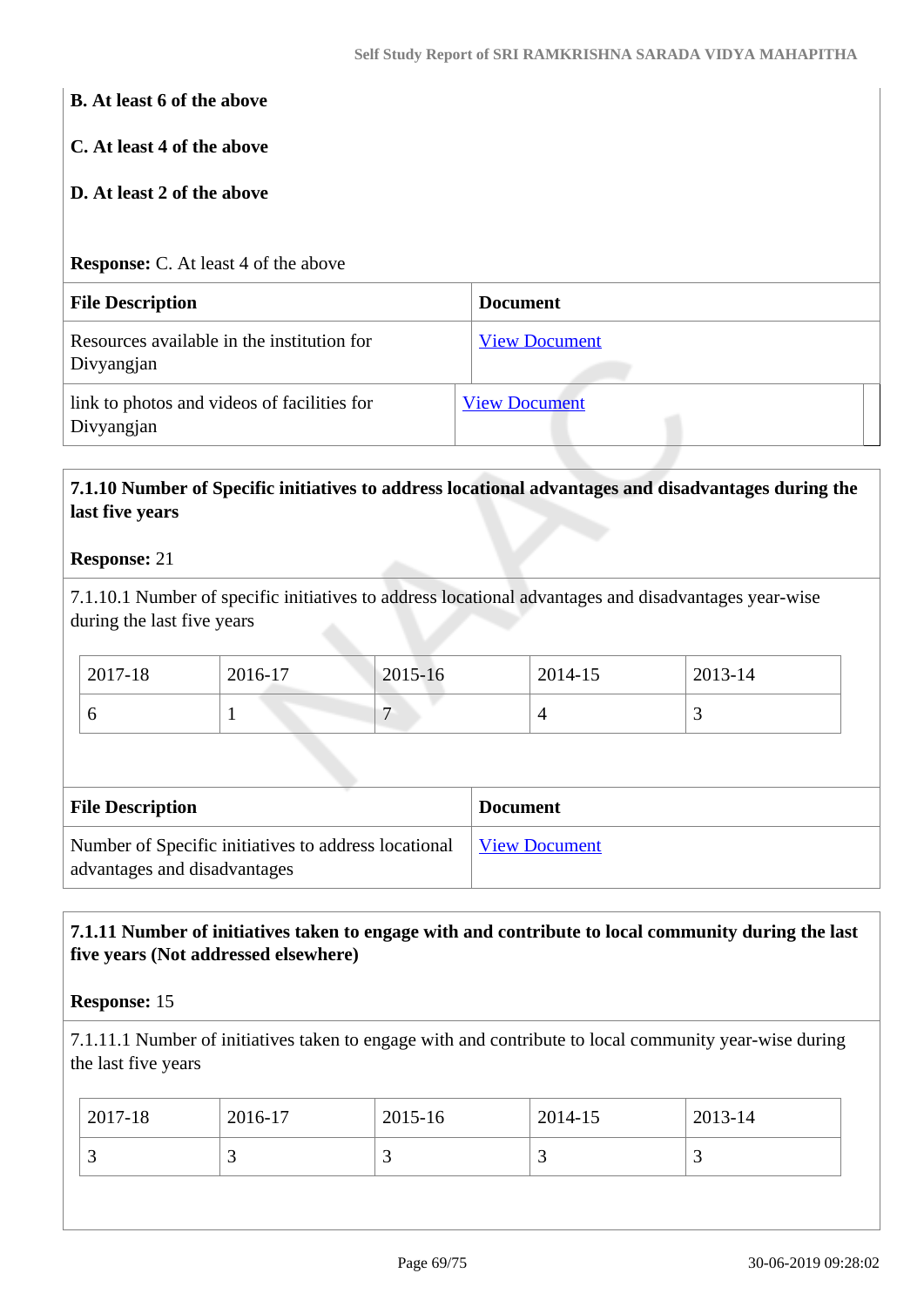# **7.1.12**

# **Code of conduct handbook exists for students, teachers, governing body, administration including Vice Chancellor / Director / Principal /Officials and support staff**

## **Response:** Yes

| <b>File Description</b>                                                                                                           | <b>Document</b>      |
|-----------------------------------------------------------------------------------------------------------------------------------|----------------------|
| URL to Handbook on code of conduct for<br>students and teachers, manuals and brochures on<br>human values and professional ethics | <b>View Document</b> |

| 7.1.13 Display of core values in the institution and on its website |                      |
|---------------------------------------------------------------------|----------------------|
| <b>Response:</b> Yes                                                |                      |
| <b>File Description</b>                                             | <b>Document</b>      |
| Provide URL of website that displays core values                    | <b>View Document</b> |

# **7.1.14 The institution plans and organizes appropriate activities to increase consciousness about national identities and symbols; Fundamental Duties and Rights of Indian citizens and other constitutional obligations**

**Response:** Yes

| <b>File Description</b>                                                                            | <b>Document</b>      |
|----------------------------------------------------------------------------------------------------|----------------------|
| Details of activities organized to increase<br>consciousness about national identities and symbols | <b>View Document</b> |

#### **7.1.15 The institution offers a course on Human Values and professional ethics**

**Response:** No

 **7.1.16 The institution functioning is as per professional code of prescribed / suggested by statutory bodies / regulatory authorities for different professions**

**Response:** Yes

| <b>File Description</b>                                                                        | <b>Document</b>      |
|------------------------------------------------------------------------------------------------|----------------------|
| Provide URL of supporting documents to prove<br>institution functions as per professional code | <b>View Document</b> |

 **7.1.17 Number of activities conducted for promotion of universal values (Truth, Righteous conduct, Love, Non-Violence and peace); national values, human values, national integration, communal harmony and social cohesion as well as for observance of fundamental duties during the last five**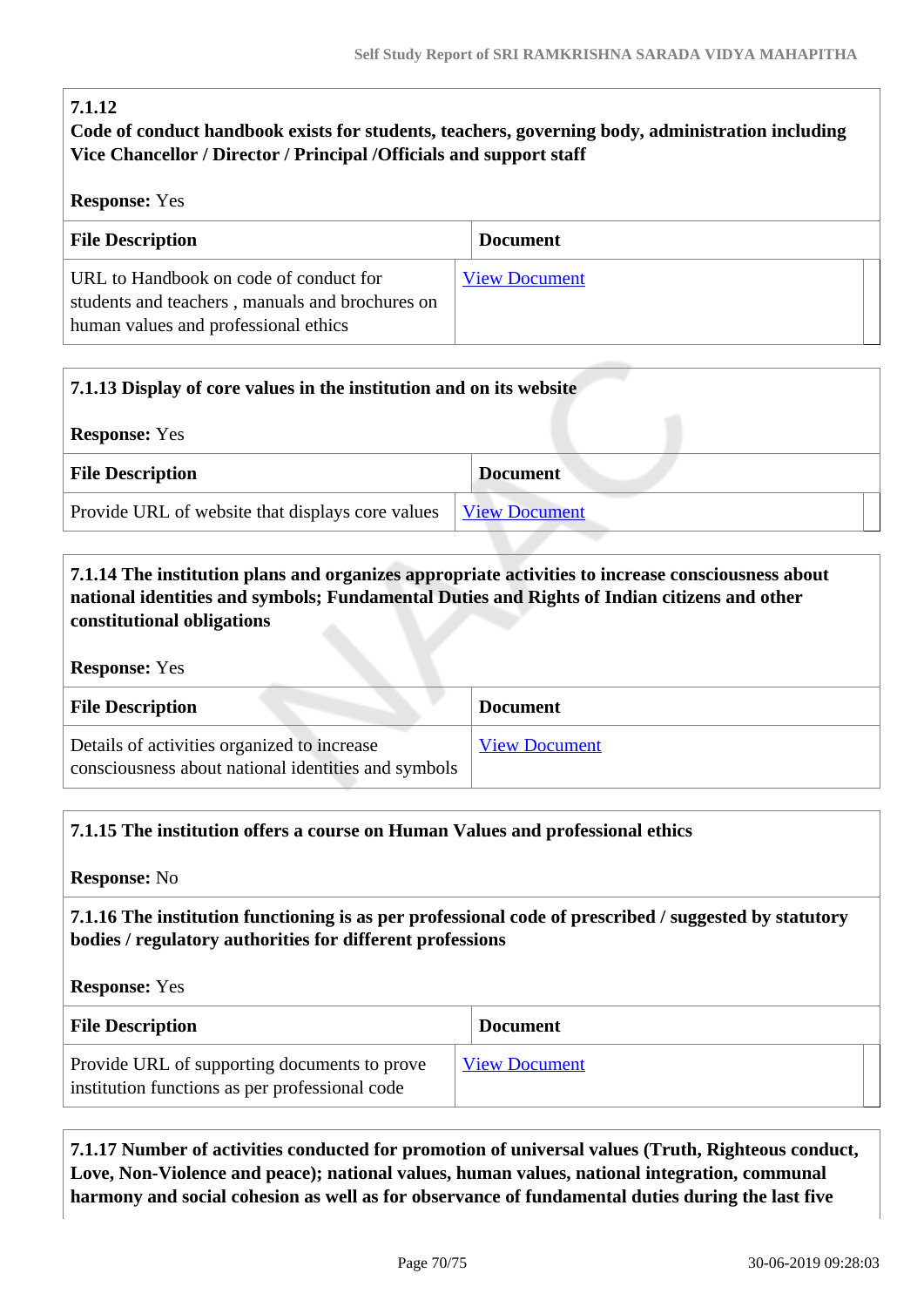## **years**

# **Response:** 45

7.1.17.1 Number of activities conducted for promotion of universal values (Truth, Righteous conduct, Love, Non-Violence and peace); national values, human values, national integration, communal harmony and social cohesion as well as for observance of fundamental duties year-wise during the last five years

| 2017-18 | 2016-17 | 2015-16 | 2014-15 | 2013-14 |
|---------|---------|---------|---------|---------|
|         |         |         |         |         |

| <b>File Description</b>                                           | <b>Document</b>      |
|-------------------------------------------------------------------|----------------------|
| List of activities conducted for promotion of<br>universal values | <b>View Document</b> |

# **7.1.18 Institution organizes national festivals and birth / death anniversaries of the great Indian personalities**

#### **Response:**

- The Institute celebrates "**Rakhi Bandhan Utsab**" every year.
- Apart from these, the Holi festival is celebrated in the way conceived by Tagore as "Basanto" Utsab" almost very religiously every year.
- In the traditional Bengali way, the Institute also celebrates the "**Bijaya Dashami**" festival after the Puja recess where employees join hands to mark a fresh beginning with bliss and grace.
- Observance of birth/death anniversaries of great Indian personalities is implemented not under compulsion of Government or other local bodies- but as a mark of the tradition of a secular minority Institution. Birthdays of **Netaji Subhas Chandra Bose**, **Mahatma Gandhi, Dr. B.R. Ambedkar and Ramakrishna Dev** are very punctiliously observed.
- The college observes both the birth and death anniversary of **Rabindranath Tagore** accompanied by informal cultural events in honour of the cultural icon of both Bengal and the nation.
- On the 5th day of September every year all Departments of the college observe Teachers' Day as a mark of tribute to **Dr Sarvapalli Radhakrishnan.**

## **7.1.19 The institution maintains complete transparency in its financial, academic, administrative and auxiliary functions**

# **Response:**

- All academic, administrative and financial decisions of the college are taken in democratic ways.
- For the administrative decisions, the Governing body of the college is the supreme body and all its resolutions are properly documented and implemented in a transparent way.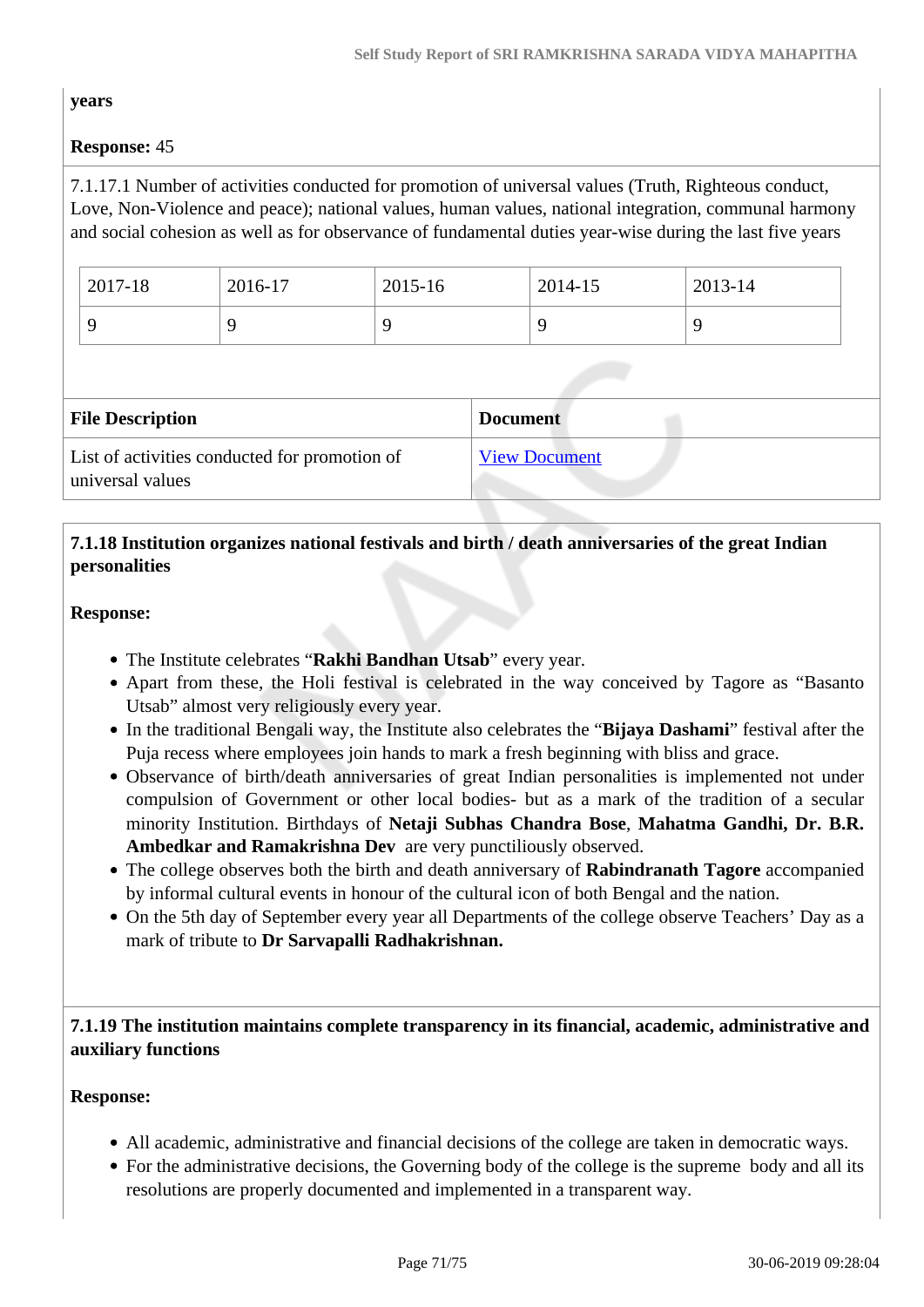- Academic decisions of the college are taken primarily by the Academic Affairs' Committee of the college and are finally approved by the Teachers' Council.
- The Academic Affairs Committee comprises the Heads of the different Departments and thereby all the problems and issues of the departments concerned are adequately addressed.
- Majority of the purchases of the college are made through tender as per government rules, and all purchases are made through Purchase Committee.
- There is a separate space on the Website for date-wise display of tender notices which allows completely transparent transactions.
- The admissions of the students in the college are done solely on the basis of their merits and the online admission system has been introduced for maintenance of transparency.

# **7.2 Best Practices**

**7.2.1 Describe at least two institutional best practices (as per NAAC Format)**

## **Response:**

**1. Title of the Practice**

**Community services – Adoption of Village, Cycle Rally for Anti-Aids Awareness, & Crowd management during Durga Puja.** 

# 2. **Objectives of the Practice**

- To liberate the weaker section of the rural areas from the shackles of the perennial,economic, social, political and educational constraints.
- To restore gender equity and make available equal opportunities to emerge full-fledged and take up new ventures.
- To provide social dimension to the educational system of the college and inculcate social responsibility and commitment in students.
- To bring forth the team spirit and leadership qualities of the students and broaden their social outlook that will help them work for the welfare of the community.

# 3. **The Context**

Our college is surrounded small villages, some with very thin population and incredibly with lowest percentage of literacy. Ignorance and illiteracy have estranged them from the fast moving hi-tech world. Hence it isimperative on the part of the college to extend their service and give exposure which is the dire need of the people. College is dauntless in launching well-planned activities. We adopted one village to ensure wholesome development of the village within 10 kms from the college. It has taken all appropriate measures to make them aware of 'swachata' (cleanliness), hygiene & literacy. It makes them identify their strengths, weaknesses and be aware of social problems. It also creates awareness of the Government Welfare schemes.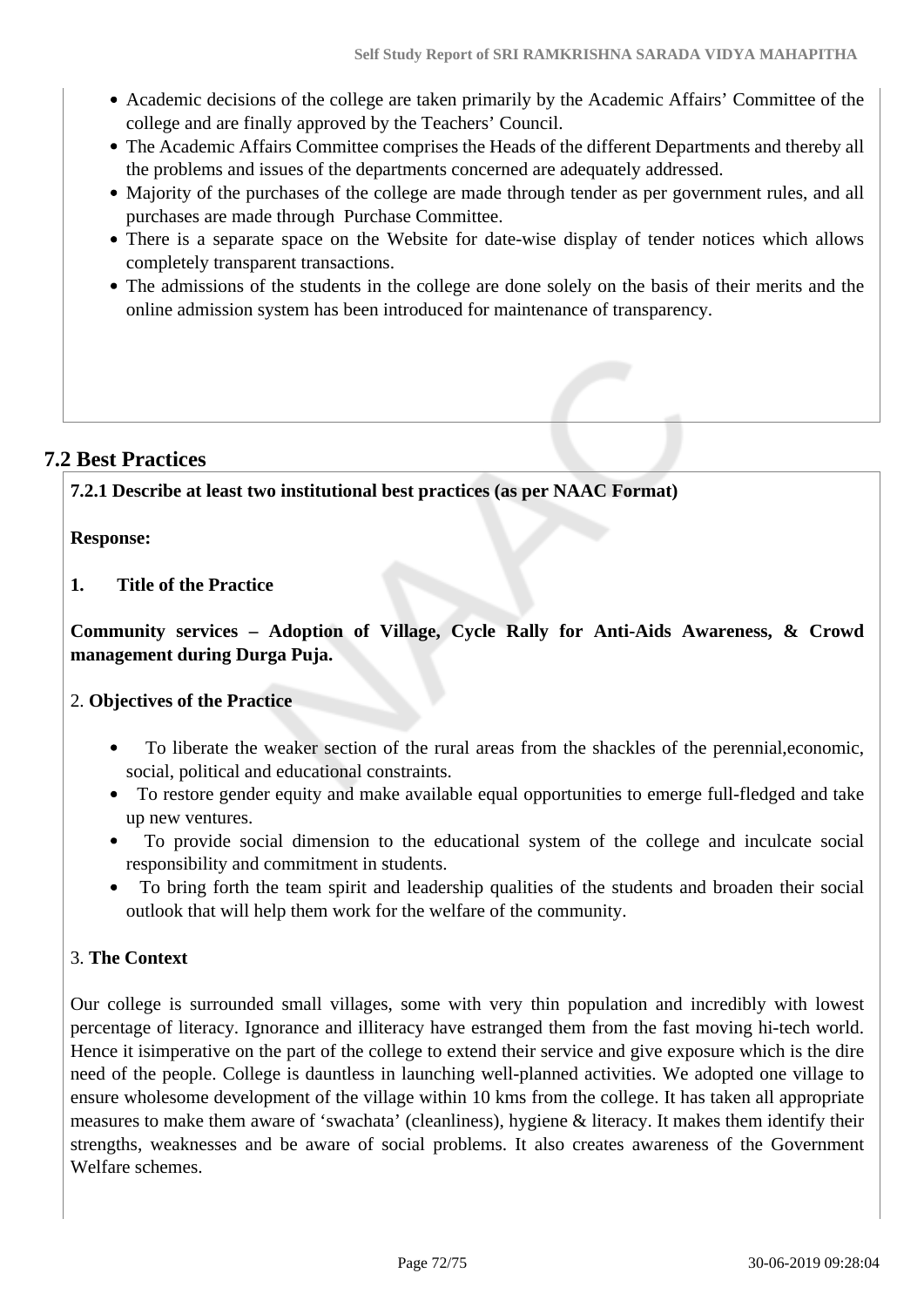# 4. **The Practice**

College students have a long tradition to get involve in various community services. These above mentioned activities are part of our annual schedule. Since we collaborate with Ramkrishna Math and Mission for these services, the implementation of such activities becomes easier for us. College authority, NSS, and NCC prepare a list of students to participate in these services. During performance of these activities students successfully draw the attention of local people and simultaneously they are enriched with experiences which help them to become better human being.

## 5. **Evidence of Success**

Students are often praised and acknowledged by local people, administration, and media for conducting community services.

#### 6. **Problems Encountered and Resources Required**

Public reluctant to involve themselves in the extension activities proposed by the college because of inadequacy of time and the necessity to earn their livelihood through hard labour. Exhaustion and lack of interest are the major impediments for their inability to participate in the welfare activities.

Inadequate water facilities and means of accommodation have posed a great challenge to hold meetings for the children and the public frequently especially in rainy and summer seasons.

#### **1. Title of the Practice**

Medical awareness and check-up for students and nearby locality.

#### 2. **Objectives of the Practice**

- Healthy mind in healthy body
- Prevention is better than cure  $\bullet$
- Women's role in sanitization

## 3. **The Context**

Our college is surrounded by small villages, some with very thin population and incredibly with lowest percentage of literacy. Ignorance and illiteracy have estranged them from the fast moving hi-tech world. It is imperative on the part of the college to extend their service and give exposure which is the dire need of the people. College is dauntless in launching well-planned activities. Hence college has decided to provide them preliminary health check-up facility. We found that local people are less conscious of their health. We therefore have started a two-way process to deal with it. Prevention and Medical check-up are the two ways that we follow.

## 4. **The Practice**

As mentioned earlier we implement this activity through two-way process. Firstly we believe that prevention is better than cure. That's why we try to educate villagers about health hazards. Cholera, Dengue, Anemia, Malaria, Tuberculosis and many other diseases can be prevented through proper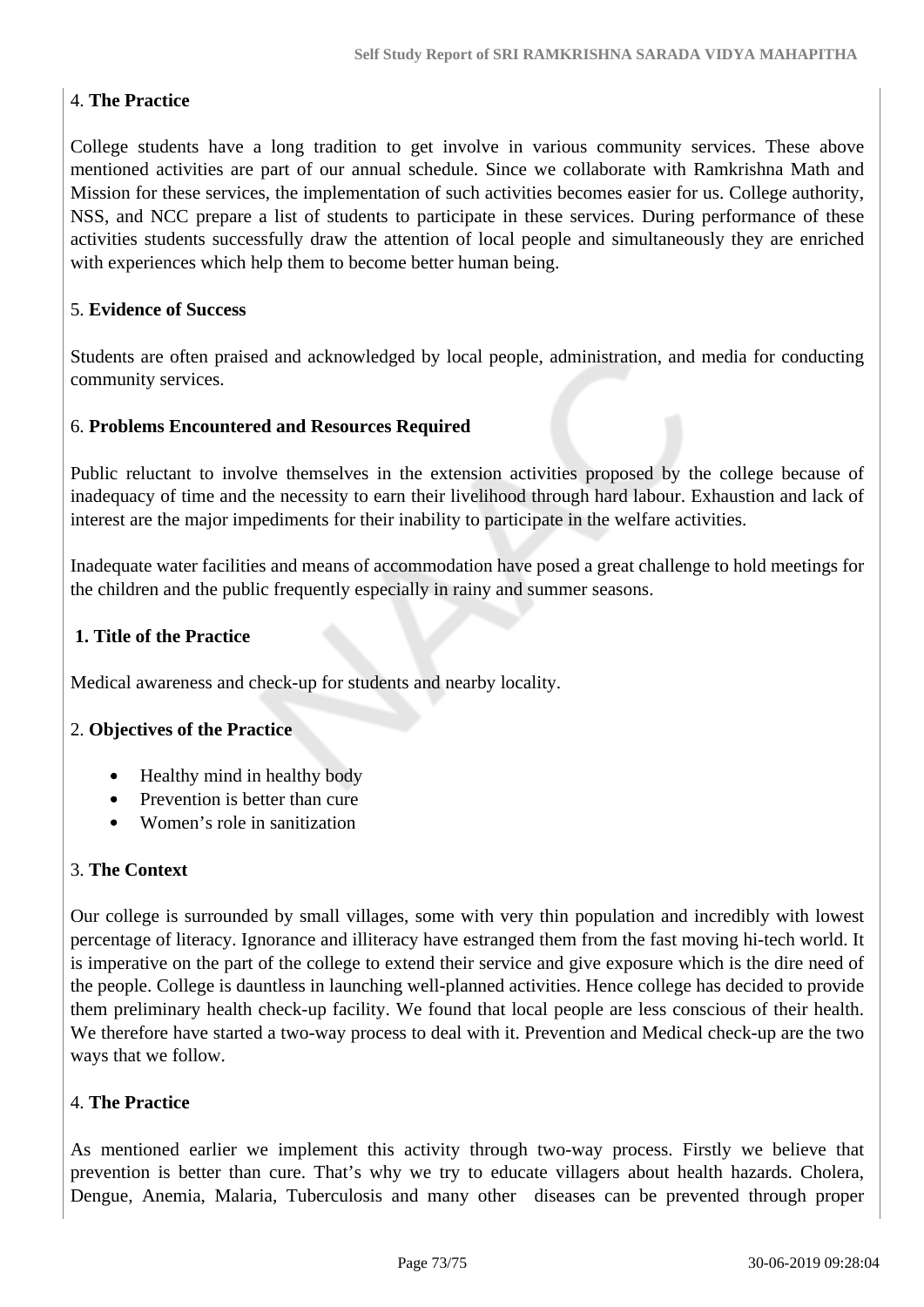awareness. To meet this purpose students and faculty members make field study to understand the environment in which people generally live in. And as an outcome of such study we assess the condition and decide the areas on which we should work on. Often we involve local people in this activity so that large number of people could be convinced. Along with it we conduct lectures and talks from experts on various health issues. Secondly, we often conduct health check-up program to keep our students and our locality healthy. We usually invite physicians to provide medical advice to students and local villagers at free of cost.

# 5. **Evidence of Success**

As an outcome of such activity we can proudly claim that in our locality there is a lower rate of water borne and mosquito borne diseases.

Students are often praised and acknowledged by local people, administration, and media for conducting health related services.

# 6. **Problems Encountered and Resources Required**

Because of ignorance and poverty people often abstain themselves from these activities. For conducting outdoor and indoor activities, remuneration for a physician lack of fund is a constant problem that we face. Moreover we acknowledge that women's role in sanitization is most effective, but it is tough on our part to convince women to involve in health related programs.

# **7.3 Institutional Distinctiveness**

 **7.3.1 Describe/Explain the performance of the institution in one area distinctive to its vision, priority and thrust**

## **Response:**

- The institution has a mark of distinctiveness in serving the need of the students from the socially and economically backward sections. Most of the learners of this institution belongs to the family with the occupation of farming and wage labourers in cottage and small industries. A large section of students come from the tribal belt of Bankura and Midnapur districts. These students are given the facility to staty in college hostels available for boys and girls respectively at meagre expenses. The college aspires to built a more students-friendly atmosphere and work for the interest of these socially and economically backward sections to proceed towards social and aconomic equality.
- The students of College organize the **Saraswati Puja** every year.
- The "**Puspanjali**" that they offer during the Pujas is in no way different in sincerity and devotion from the way the entire College fraternity.
- Events like the "**Rakhi Bandhan Utsab**" and '**Basanta Utsab**', Bengali counterpart of the national festival **Hol**i, as conceived of the Tagore are celebrated with equal vigor and enjoyment.